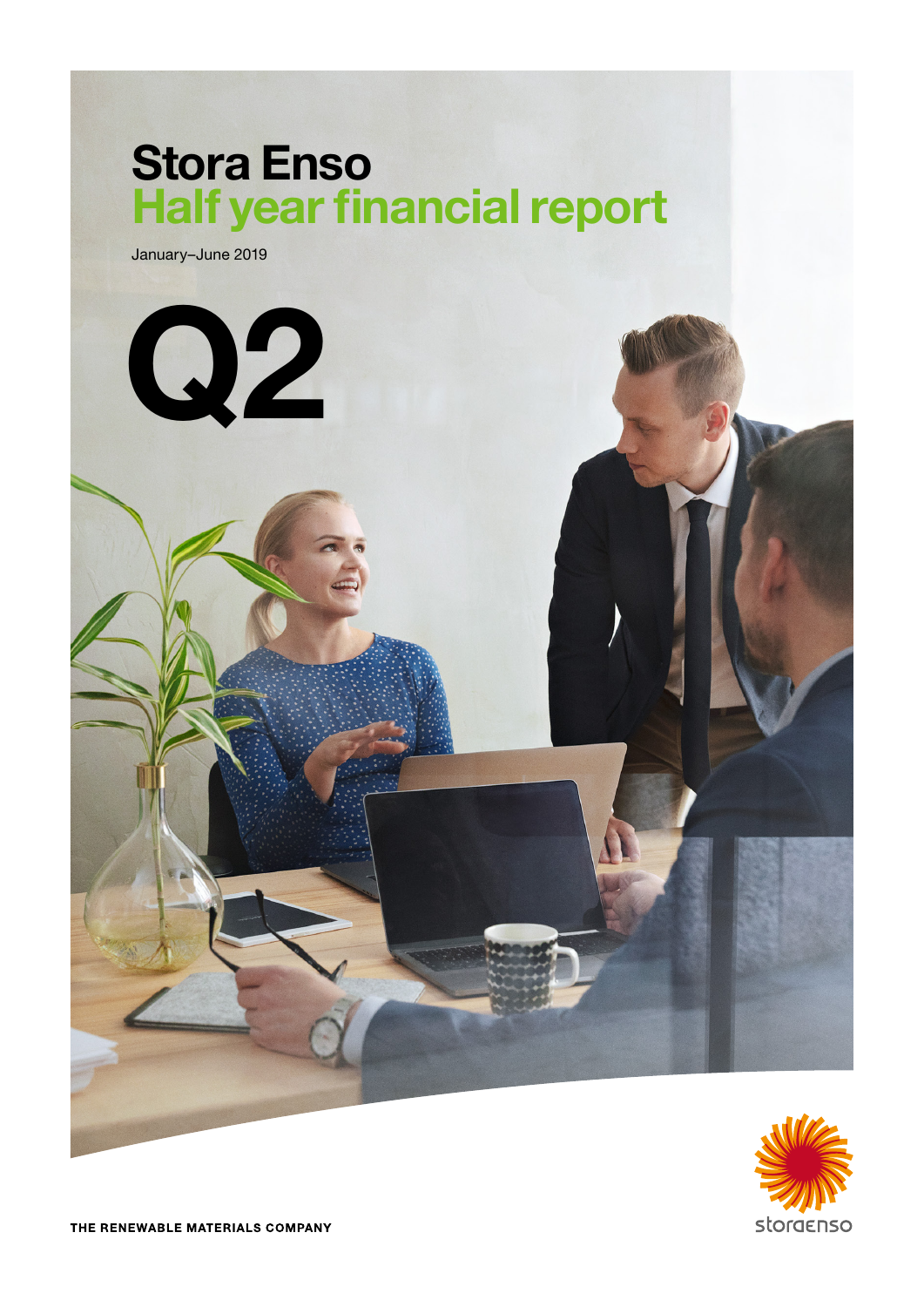

# **Fit for the future, protecting profit and cash flow Bergvik Skog transaction completed**

# **Q2/2019 (compared with Q2/2018)**

- Sales decreased by 2.1% to EUR 2 608 (2 664) million.
	- Sales, excluding Paper, decreased 0.9%.
	- The decrease was due to lower volumes and prices.
- Operational EBIT margin was 11.0% (12.3%), above 10% for the eighth consecutive quarter.
	- The decrease was due to lower volumes and prices, but was partially offset by the profit protection programme with an impact of EUR 45 million.
	- Operational EBIT was EUR 287 (327) million.
- Operating profit (IFRS) was EUR 142 (317) million.
- Items affecting comparability (IAC) amounted to a negative EUR 120 million, and were related to the Bergvik Skog transaction, environmental provisions, restructuring and the profit protection programme.
- EPS decreased to EUR 0.08 (0.28) and EPS excl. IAC was EUR 0.22 (0.31).
- Strong cash flow from operations amounted to EUR 548 (357) million. Cash flow after investing activities was EUR 428 (231) million.
- The net debt to operational EBITDA ratio at 2.2 (1.3) increased temporarily slightly over the target level of 2.0, due to the restructuring of Bergvik Skog (impact 0.6) and the adoption of IFRS 16 Leases (impact 0.3).
- Operational ROCE was 11.3% (15.5%), below the strategic target of 13%. The adoption of the IFRS 16 Leases had a negative impact of 0.4 percentage points and the Bergvik Skog restructuring a negative impact of 0.8 percentage points on ROCE for the second quarter of 2019.

# **Q1-Q2/2019 (compared with Q1-Q2/18)**

- Sales were EUR 5 242 (5 243) million, similar to the comparison period.
- Operational EBIT of EUR 610 million decreased by 12.3%, mainly due to increased wood costs. Lower volumes were offset by higher prices.

## **Main events**

- The restructuring of the Swedish forest assets from Bergvik Skog was finalised.
- Stora Enso decided to invest approximately EUR 350 million to convert the Oulu paper mill in Finland into packaging production. Production on the converted machine is estimated to start by the end of 2020.
- Stora Enso evaluates expansion in Wood Products. The plan includes potential investments of EUR 90 million in cross laminated timber (CLT) and construction beams production. The Group also plans to close Kitee sawmill with a possible consolidation of spruce production to Varkaus.
- Stora Enso will invest EUR 10 million to build a pilot facility for producing bio-based carbon materials based on lignin. Wood-based carbon can be utilised as a crucial component in batteries that are typically used in consumer electronics, the automotive industry and large-scale energy storage systems.

## **Profit protection programme increased to EUR 200 million**

The profit protection programme's target increased from EUR 120 million to EUR 200 million. The programme is proceeding ahead of plan. EUR 60 million of the cost savings was achieved by the end of the second quarter. About half of the increased target will be achieved during 2019 and the full impact will be attained by the end of 2020.

# **Outlook for 2019**

Further deteriorating trading conditions caused by geopolitical uncertainties related to trade wars and a possible hard Brexit are expected to impact Stora Enso negatively. Demand growth is forecast to slow down for Stora Enso's businesses in general and demand decline is escalating for European paper. Costs are forecast to increase in 2019 compared to 2018. Stora Enso will implement additional Profit Protection measures to mitigate these cost increases and the geopolitical uncertainties. Due to the current uncertainties in the business environment Stora Enso will not comment on estimated sales development in the outlook.

# **Guidance for Q3/2019**

Q3/2019 operational EBIT is expected to be in the range of EUR 200–280 million. During the third quarter, there will be annual maintenance shutdown at the Beihai, Imatra, Heinola, Ostrołęka, Enocell and Veitsiluoto mills. The total maintenance impact is estimated to be on the same level as in Q3/2018 and EUR 30 million more than in Q2/2019.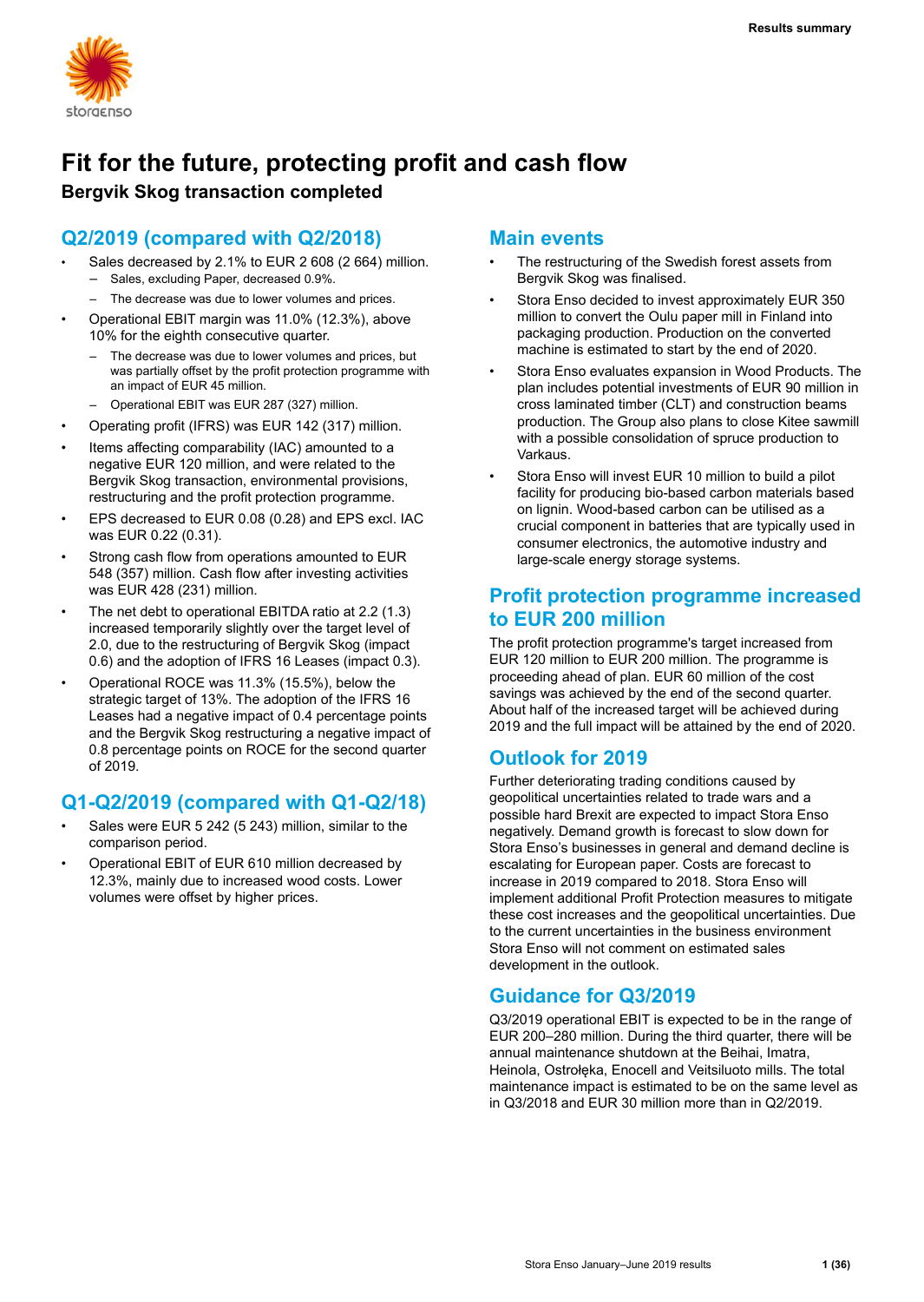### **Net debt to operational EBITDA Operational return on capital employed (ROCE)**





### **Key figures**

|                                                                   |        |        | Change %<br>$Q2/19-$ |        | Change %<br>$Q\bar{2}/19-$ |            |            | Change %<br>$Q1-Q2/19-$ |          |
|-------------------------------------------------------------------|--------|--------|----------------------|--------|----------------------------|------------|------------|-------------------------|----------|
| <b>EUR million</b>                                                | Q2/19  | Q2/18  | Q2/18                | Q1/19  | Q1/19                      | $Q1-Q2/19$ | $Q1-Q2/18$ | $Q1-Q2/18$              | 2018     |
| Sales                                                             | 2 608  | 2664   | $-2.1%$              | 2635   | $-1.0%$                    | 5 2 4 2    | 5 2 4 3    | 0.0%                    | 10 4 8 6 |
| <b>Operational EBITDA</b>                                         | 435    | 466    | $-6.6%$              | 471    | $-7.6%$                    | 907        | 970        | $-6.5%$                 | 1878     |
| Operational EBITDA margin                                         | 16.7%  | 17.5%  |                      | 17.9%  |                            | 17.3%      | 18.5%      |                         | 17.9%    |
| <b>Operational EBIT</b>                                           | 287    | 327    | $-12.3%$             | 324    | $-11.4%$                   | 610        | 696        | $-12.3%$                | 1 3 2 5  |
| Operational EBIT margin                                           | 11.0%  | 12.3%  |                      | 12.3%  |                            | 11.6%      | 13.3%      |                         | 12.6%    |
| Operating profit (IFRS)                                           | 142    | 317    | $-55.3%$             | 313    | $-54.7%$                   | 454        | 672        | $-32.4%$                | 1 3 9 0  |
| Profit before tax excl. IAC                                       | 214    | 285    | $-25.0%$             | 286    | $-25.2%$                   | 499        | 618        | $-19.2%$                | 1 1 9 0  |
| Profit before tax (IFRS)                                          | 93     | 257    | $-63.8%$             | 282    | $-66.9%$                   | 375        | 590        | $-36.5%$                | 1 2 1 0  |
| Net profit for the period (IFRS)                                  | 52     | 213    | $-75.6%$             | 226    | $-76.9%$                   | 278        | 486        | $-42.9%$                | 988      |
| Cash flow from operations                                         | 548    | 357    | 53.4%                | 223    | 145.6%                     | 770        | 586        | 31.5%                   | 1 3 6 5  |
| Cash flow after investing activities                              | 428    | 231    | 85.1%                | 94     | n/m                        | 521        | 344        | 51.5%                   | 811      |
| Capital expenditure                                               | 126    | 126    | 0.1%                 | 78     | 60.9%                      | 204        | 208        | $-1.8%$                 | 574      |
| Capital expenditure excluding investments<br>in biological assets | 108    | 103    | 5.0%                 | 64     | 68.9%                      | 173        | 167        | 3.1%                    | 491      |
| Depreciation and impairment charges<br>excl. IAC                  | 134    | 121    | 10.2%                | 133    | 0.5%                       | 267        | 243        | 10.0%                   | 479      |
| Net interest-bearing liabilities                                  | 3973   | 2442   | 62.7%                | 3093   | 28.4%                      | 3973       | 2442       | 62.7%                   | 2092     |
| Operational return on capital employed<br>(ROCE)                  | 11.3%  | 15.5%  |                      | 14.0%  |                            | 12.5%      | 16.5%      |                         | 15.5%    |
| Earnings per share (EPS) excl. IAC, EUR                           | 0.22   | 0.31   | $-27.5%$             | 0.30   | $-25.8%$                   | 0.52       | 0.66       | $-21.7%$                | 1.29     |
| EPS (basic), EUR                                                  | 0.08   | 0.28   | $-73.2%$             | 0.29   | $-74.5%$                   | 0.37       | 0.63       | $-41.2%$                | 1.28     |
| Return on equity (ROE)                                            | 3.1%   | 13.9%  |                      | 13.6%  |                            | 8.3%       | 16.0%      |                         | 15.5%    |
| Net debt/equity ratio                                             | 0.59   | 0.40   |                      | 0.47   |                            | 0.59       | 0.40       |                         | 0.31     |
| Net debt to last 12 months' operational<br><b>EBITDA</b> ratio    | 2.2    | 1.3    |                      | 1.7    |                            | 2.2        | 1.3        |                         | 1.1      |
| Fixed costs to sales, %                                           | 23.3%  | 23.5%  |                      | 22.4%  |                            | 22.9%      | 23.1%      |                         | 23.6%    |
| Equity per share, EUR                                             | 8.52   | 7.66   | 11.2%                | 8.27   | 3.1%                       | 8.52       | 7.66       | 11.2%                   | 8.51     |
| Average number of employees (FTE)                                 | 26 553 | 26 155 | 1.5%                 | 26 036 | 2.0%                       | 26 35 2    | 25 7 98    | 2.1%                    | 26 067   |
| TRI rate $12$                                                     | 7.2    | 5.1    | 41.2%                | 6.6    | 9.1%                       | 6.9        | 5.6        | 23.1%                   | 6.1      |

**Operational key figures, items affecting comparability and other non-IFRS measures:** The list of Stora Enso's non-IFRS measures and the calculation of the key figures are presented at the end of this report. See also the chapter *Non-IFRS measures* at the beginning of the Financials section.

**TRI** (Total recordable incidents) rate = number of incidents per one million hours worked.

<sup>1</sup> For own employees, including employees of joint operations Veracel and Montes del Plata

 $2$  Historical figures recalculated due to additional data after the Q1/2019 Interim Report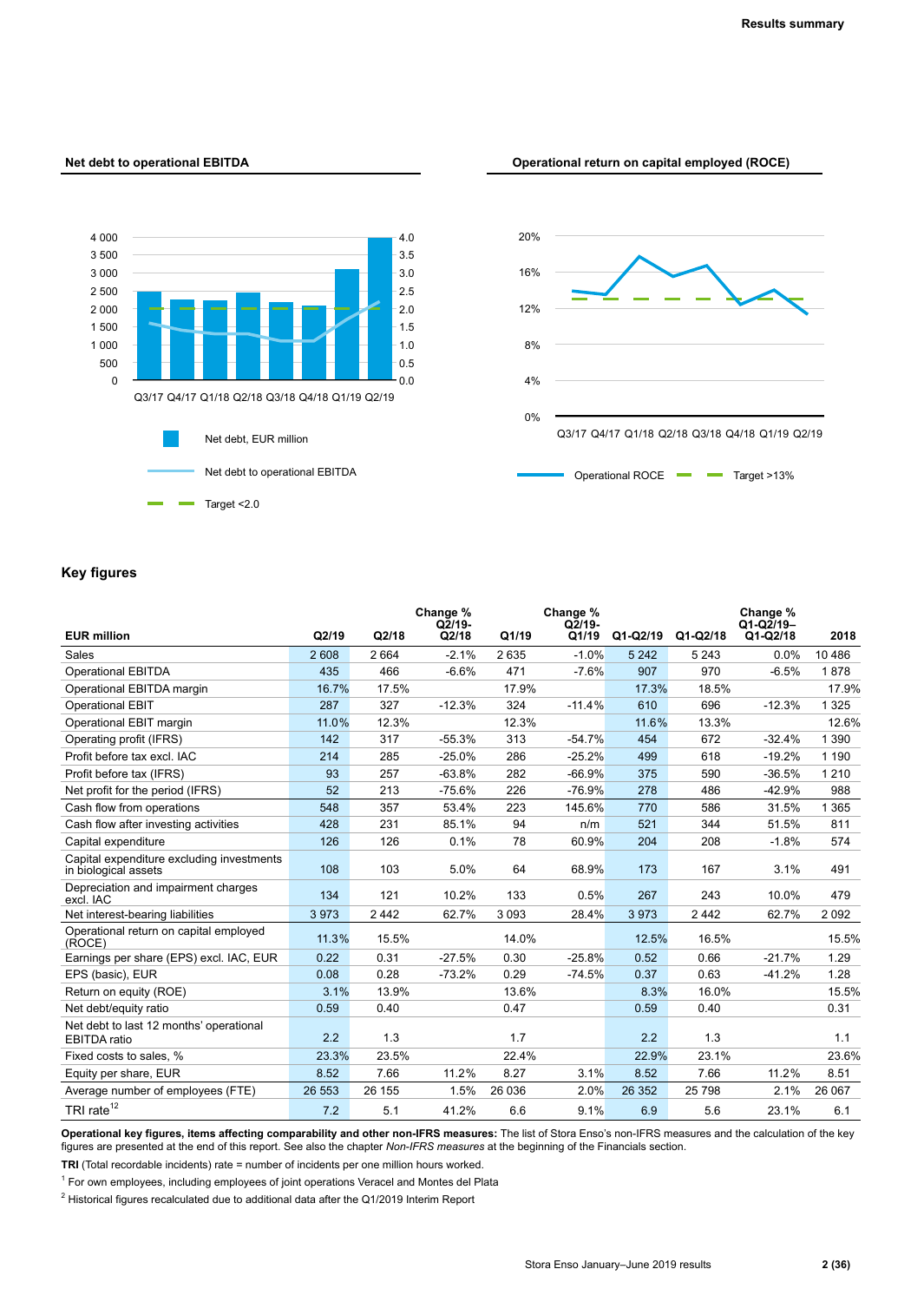### **Production and external deliveries**

|                                                         |         |         | Change<br>%<br>$Q2/19-$ |         | Change<br>%<br>$Q2/19-$ | Q1-     | Q1-     | Change %<br>$Q1-Q2/19-$ |         |
|---------------------------------------------------------|---------|---------|-------------------------|---------|-------------------------|---------|---------|-------------------------|---------|
|                                                         | Q2/19   | Q2/18   | Q2/18                   | Q1/19   | Q1/19                   | Q2/19   | Q2/18   | $Q1-Q2/18$              | 2018    |
| Consumer board deliveries, 1 000 tonnes                 | 735     | 763     | $-3.6%$                 | 688     | 6.9%                    | 1423    | 1486    | $-4.2%$                 | 2914    |
| Consumer board production, 1 000 tonnes                 | 697     | 729     | $-4.4%$                 | 691     | 1.0%                    | 1 3 8 8 | 1498    | $-7.4%$                 | 2922    |
| Containerboard deliveries, 1 000 tonnes                 | 222     | 242     | $-8.3%$                 | 242     | $-8.3%$                 | 464     | 499     | $-7.0%$                 | 985     |
| Containerboard production, 1 000 tonnes                 | 326     | 301     | 8.3%                    | 324     | 0.5%                    | 650     | 636     | 2.2%                    | 1 3 2 0 |
| Corrugated packaging deliveries, million m <sup>2</sup> | 238     | 233     | 2.0%                    | 230     | 3.3%                    | 468     | 462     | 1.2%                    | 940     |
| Corrugated packaging production, million $m2$           | 269     | 264     | 1.9%                    | 257     | 4.7%                    | 526     | 529     | $-0.5%$                 | 1048    |
| Market pulp deliveries, 1 000 tonnes                    | 600     | 511     | 17.4%                   | 541     | 10.8%                   | 1 1 4 1 | 1 0 0 8 | 13.2%                   | 2017    |
| Wood products deliveries, 1 000 m <sup>3</sup>          | 1 2 9 0 | 1 332   | $-3.1%$                 | 1 2 0 3 | 7.3%                    | 2493    | 2 5 6 8 | $-2.9%$                 | 5095    |
| Paper deliveries, 1 000 tonnes                          | 1 0 1 3 | 1 1 3 7 | $-10.9%$                | 1079    | $-6.0\%$                | 2 0 9 2 | 2 3 0 9 | $-9.4%$                 | 4 5 9 1 |
| Paper production, 1 000 tonnes                          | 995     | 1 1 5 1 | $-13.5%$                | 1 1 0 1 | $-9.6%$                 | 2096    | 2 3 2 9 | -10.0%                  | 4 6 3 3 |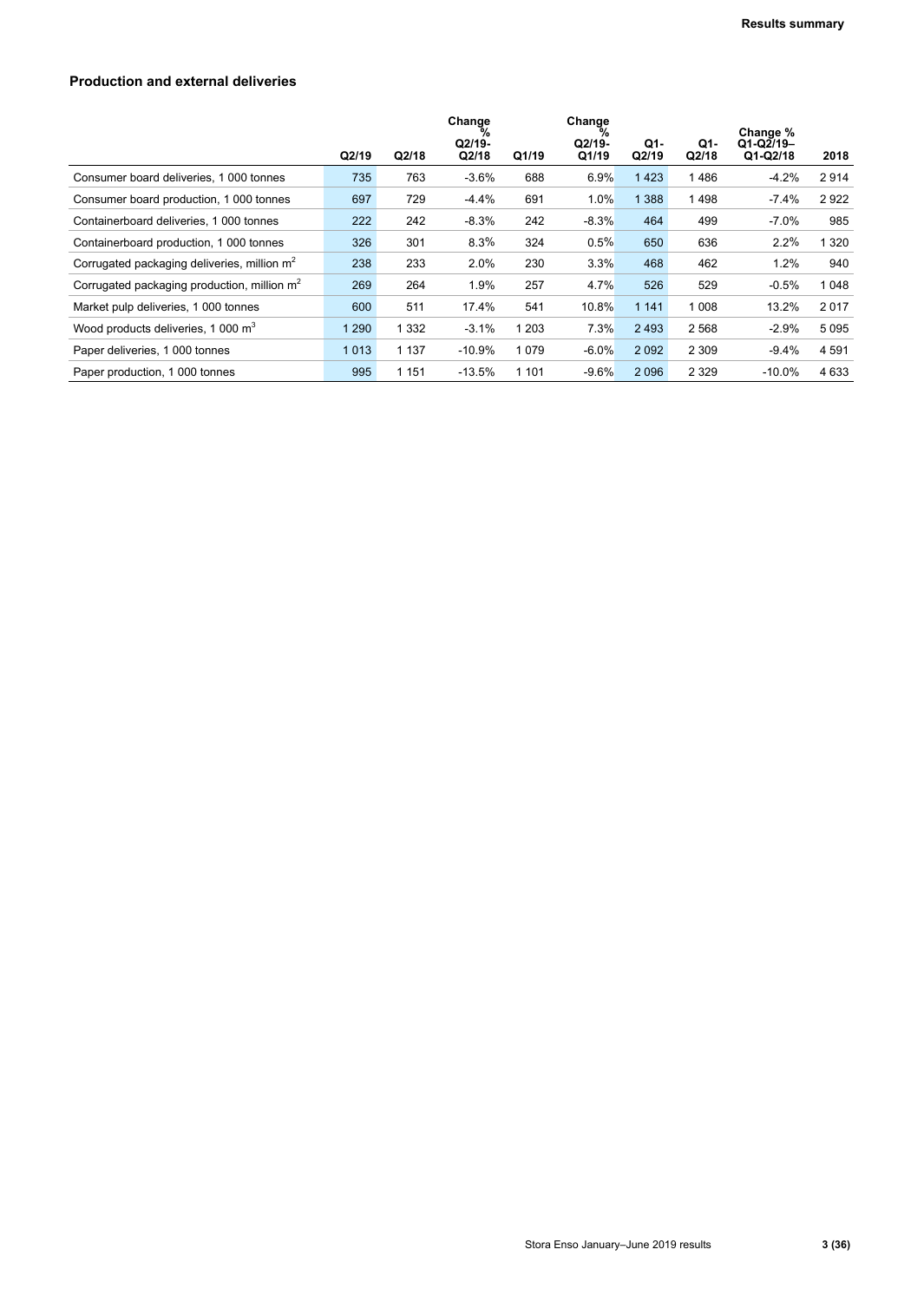# **CEO comment**

"We continued our transformation with two major steps during the quarter. Firstly, we finalised restructuring of our Swedish forest holdings by dividing Bergvik Skog with its shareholders. Currently we have a direct holding of 1.4 million hectares of forest in Sweden. This transaction increased our forestland holding by over 250 000 hectares and gives us better access to competitive raw material supply for the future. The direct ownership of forestlands improves our opportunities to further develop sustainable forest management, thus strengthening our competitiveness and self-sufficiency. This is important for us, as we strongly believe in the bioeconomy and the future business opportunities it offers to us. The average value per hectare in our balance sheet is 2 000 euros in Sweden. In the restructuring of Bergvik Skog AB, we decided to increase our part of the Swedish forest holdings, while one of the other major owners recently decided to sell with the price of 3 700 euros per hectare. Further, using the price statistics from LRF Konsult for smaller lots, the price per hectare has been 5 700 euros.

The second major step in the transformation was our announcement of converting Oulu paper mill to kraftliner packaging board production. This is another action that shows our determination to grow in the packaging sector and reduce our exposure in the declining paper business. We have quite recently completed a similar project successfully when we converted one paper machine at Varkaus Mill to kraftliner. We have a proven track record in machine conversions.

We reached double-digit operational EBIT margin for the eighth consecutive quarter, despite the further geopolitical uncertainty that impacted Stora Enso's trading conditions. This materialised in a sales decline, and we have decided to intensify our profit protection measures. We increased the profit protection programme's target from EUR 120 million to EUR 200 million. I am impressed by the actions we have taken throughout the organisation. The programme is proceeding ahead of plan, and EUR 60 million of the cost savings have already been achieved.

Our cash flow from operations was strong at EUR 548 million and we will continue on this path. We have intensified working capital management, addressing inventories is important in this economic environment. The focus on profit protection and cash generation is an opportunity to make us more fit for the future.

The Consumer Board division improved its profitability year-on-year mainly due to successful selling price increases. The other divisions were clearly impacted by deteriorated trading conditions and they are addressing costs vigorously. The Biomaterials and Wood Products divisions were able to reach their strategic operating capital targets during the quarter. This was an especially great achievement as Stora Enso is facing challenging markets.

We continue our proactive portfolio management and evaluate expansion in Wood Products to respond to the renewable materials construction demand in line with the global megatrend of green building. Stora Enso has initiated a feasibility study for a possible cross laminated timber (CLT) unit with 120 000  $m^3$  capacity in connection with our Ždírec sawmill in the Czech Republic and a new

60 000  $m<sup>3</sup>$  construction beam mill located at the Ybbs sawmill in Austria.

We are also investing in bio-based carbon materials for energy storage in Biomaterials division at Sunila Mill in Finland. We are building a pilot facility for producing biobased carbon materials based on lignin. Wood-based carbon can be utilised as a crucial component in batteries typically used in consumer electronics, the automotive industry and large-scale energy storage systems.

In Consumer Board we introduced DuraSense White and Cupforma Natura Solo. DuraSense is a biocomposite with a lower carbon footprint suitable for replacing plastic packaging components as such caps, lids and other types of food contact closures. Cupforma Natura Solo is a new renewable paperboard for paper cups. It is applicable for hot and cold drinking cups, as well as for ice cream packaging. It is produced without a traditional plastic coating layer and designed for full fibre recovery in a recycling process. These are two good examples of replacing fossil-based materials with renewable ones in the bioeconomy.

As regards sustainability, Stora Enso was featured as a world leader in societal impact in a report by BCG (Boston Consulting Group).

As always, I would like to thank our customers for their business, our employees for their dedication, and our investors for their trust."

### *Karl-Henrik Sundström, CEO*

**Operational EBIT**

11.0%

**Operational ROCE** 

11.3%

**(Target >13%)**

**Net debt to operational EBITDA**

2.2 **(Target <2.0)**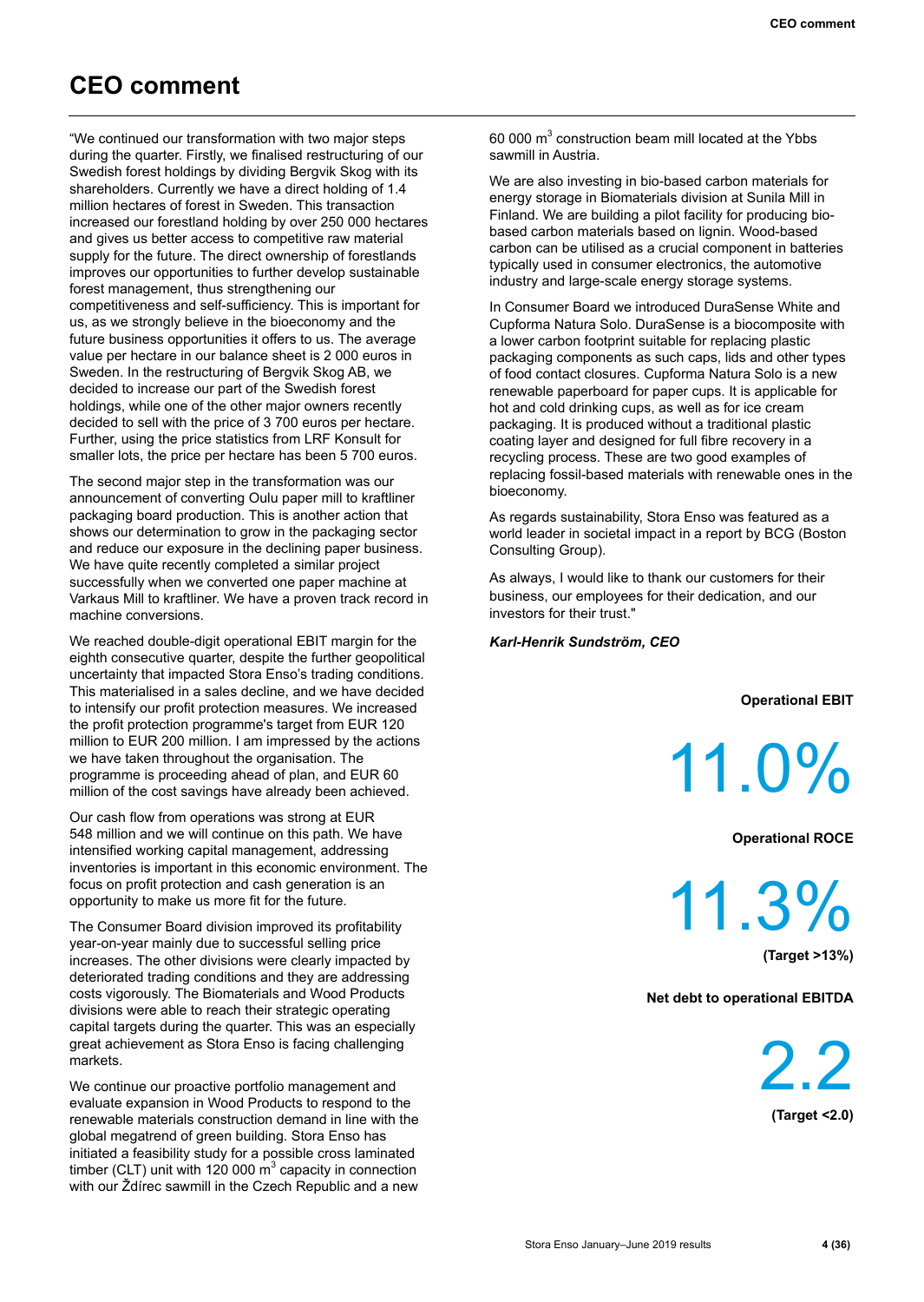#### **Reconciliation of operational profitability**

| <b>EUR million</b>                                                  | Q2/19  | Q2/18  | Change %<br>$Q2/19-$<br>Q2/18 | Q1/19  | Change %<br>$Q2/19-$<br>Q1/19 | Q1-<br>Q2/19 | Q1-<br>Q2/18 | Change %<br>$Q1-Q2/19-$<br>$Q1-Q2/18$ | 2018    |
|---------------------------------------------------------------------|--------|--------|-------------------------------|--------|-------------------------------|--------------|--------------|---------------------------------------|---------|
| <b>Operational EBITDA</b>                                           | 435    | 466    | $-6.6%$                       | 471    | $-7.6%$                       | 907          | 970          | $-6.5%$                               | 1878    |
| Depreciation and depletion of equity<br>accounted investments (EAI) | $-2$   | $-2$   | $-28.4%$                      | $-2$   | $-32.0%$                      | $-4$         | -3           | $-20.1%$                              | -7      |
| Operational decrease in the value of<br>biological assets           | $-13$  | $-15$  | 17.3%                         | $-13$  | 2.9%                          | $-25$        | $-28$        | 8.8%                                  | -66     |
| Depreciation and impairment excl. IAC                               | $-134$ | $-122$ | $-9.3%$                       | $-133$ | $-0.5%$                       | $-267$       | $-243$       | $-10.0\%$                             | $-479$  |
| <b>Operational EBIT</b>                                             | 287    | 327    | $-12.3%$                      | 324    | $-11.4%$                      | 610          | 696          | $-12.3%$                              | 1 3 2 5 |
| Fair valuations and non-operational items                           | $-25$  | 17     | $-245.5%$                     | $-7$   | $-256.0%$                     | $-32$        | 3            | n/m                                   | 45      |
| Items affecting comparability (IAC)                                 | $-120$ | $-28$  | n/m                           | $-4$   | n/m                           | $-124$       | $-28$        | n/m                                   | 20      |
| <b>Operating profit (IFRS)</b>                                      | 142    | 317    | $-55.3%$                      | 313    | $-54.7%$                      | 454          | 672          | $-32.4%$                              | 1 3 9 0 |

 $^1$  Fair valuations and non-operational items include CO<sub>2</sub> emission rights, valuations of biological assets, and the Group's share of income tax and net financial items of EAI. Until the end of 2018, fair valuations and non-operational items also included equity incentive schemes and related hedges. The previous periods have not been restated due to immateriality.

# **Second quarter 2019 results (compared with Q2/2018)**

### **Breakdown of change in sales Q2/2018 to Q2/2019**

| Sales Q2/2018, EUR million      | 2664  |
|---------------------------------|-------|
| Price and mix                   | $-1%$ |
| Currency                        | 0%    |
| Volume                          | $-2%$ |
| Other sales $1$                 | 1%    |
| Total before structural changes | $-2%$ |
| Structural changes <sup>2</sup> | 0%    |
| Total                           | $-2%$ |
| Sales Q2/2019, EUR million      | 2608  |

<sup>1</sup> Wood, energy, paper for recycling, by-products etc.

<sup>2</sup> Asset closures, major investments, divestments and acquisitions

Group sales decreased 2.1% or EUR 56 million to EUR 2 608 million. Deliveries were lower, especially in the Paper division, and prices for pulp and containerboard products continued to decrease. This was only partly offset by higher external sales in Wood Supply, impacted by the tight wood situation in the Nordic countries last year.

Operational EBIT decreased 12% or EUR 40 million to EUR 287 (327) million. The operational EBIT margin decreased by 1.3 percentage points to 11.0% (12.3%). Lower prices and the negative volume impact were only partly offset by lower fixed costs, mainly due to the impact from the profit protection programme and the altered maintenance schedule.

Lower sales prices, especially for pulp and containerboard, decreased operational EBIT by EUR 31 million. The total volume impact was a negative EUR 16 million, mainly due to lower deliveries from the Paper division.

Variable costs continued to increase and were EUR 17 million higher, driven by higher wood costs. Fixed costs decreased by EUR 34 million, mainly due to the profit protection programme and the altered maintenance schedule. The impact from net foreign exchange increased operational EBIT by EUR 8 million. Operational result from equity accounted investments decreased by EUR 13 million, mainly due to the restructuring of Bergvik Skog and the related costs. From 1 June 2019 onwards, the Group's Swedish forest holdings are reported as a subsidiary. Depreciation was EUR 5 million higher, driven by the adoption of the IFRS 16 Leases standard, which had a slight overall positive impact on the operational EBIT level.

The planned and unplanned production downtime, initiated to manage inventory levels, was 21% (7%) for paper, 9% (8%) for board, and 1% (0%) for wood products.

The average number of employees in the second quarter of 2019 was approximately 26 600 (26 200).

Fair valuations and non-operational items had a negative net impact on the operating profit of EUR 25 (positive EUR 15) million. The impact came mainly from charges related to the financial instruments in the Nordic equity accounted investments Bergvik Skog and Tornator.

Earnings per share decreased by 73.2% to EUR 0.08 (EUR 0.28) and earnings per share excluding items affecting comparability (IAC) decreased to EUR 0.22 (EUR 0.31).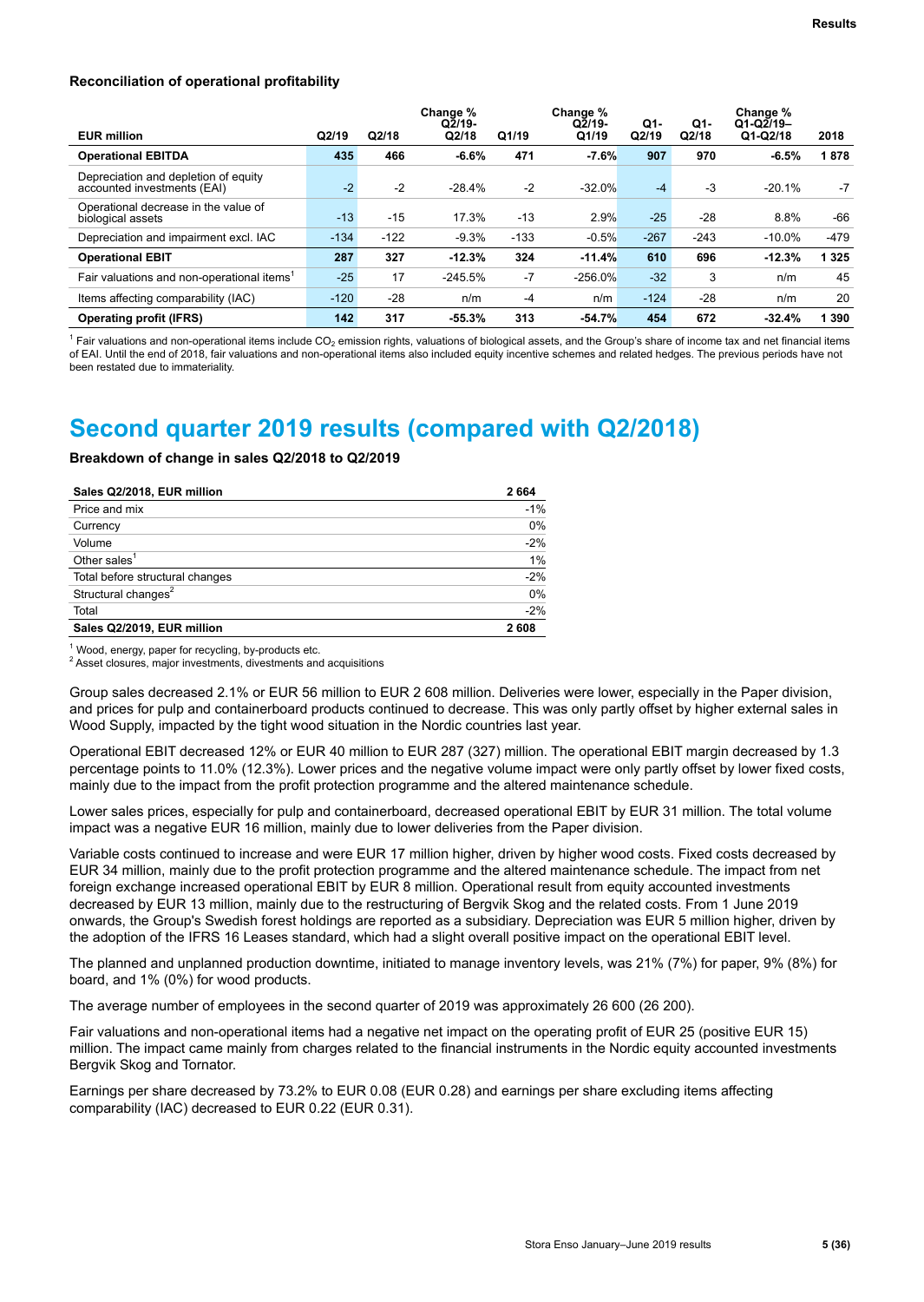The Group recorded items affecting comparability (IACs) with a negative impact of EUR 120 (negative EUR 28) million on its operating profit. The related tax impact was a positive EUR 6 million. The IACs relate mainly to the following actions:

- the Oulu conversion was a negative EUR 14 million.
- the Kitee sawmill planned closure was a negative EUR 10 million, and is part of the ongoing profit protection programme.
- other environmental provisions amounted to a negative EUR 8 million.
- the Bergvik Skog restructuring was a negative EUR 88 million. The Bergvik Skog item includes a reclassification of exchange rate differences historically accumulated to equity (CTA reserve) through the Income Statement of EUR -171 million in Other operating expenses. In addition, a net gain of EUR 82 million on the transaction was presented in Share of results of equity accounted investments. The net impact from the transactions on the Group's equity from items affecting comparability was a positive EUR 93 million as currency translation adjustments and interest rate swap terminations had a neutral effect on the Group's equity. (More information about the Bergvik Skog transaction can be found on [page 27](#page-27-0).)

| IAC Income statement related to Bergvik Skog                                                                                         | <b>EUR million</b> |
|--------------------------------------------------------------------------------------------------------------------------------------|--------------------|
| A net gain in Share of results of equity accounted investments                                                                       | $+82$              |
| Reclassification from Other comprehensive income in equity to Other<br>operating expenses of a currency translation adjustment (CTA) | $-171$             |
| <b>Total in Income statement</b>                                                                                                     | -88                |
| <b>Equity movements</b>                                                                                                              |                    |
| <b>CTA</b>                                                                                                                           | $+171$             |
| <b>Total IAC</b>                                                                                                                     | -88                |
| Interest rate swap termination                                                                                                       | $+10$              |
| <b>Total change in Equity</b>                                                                                                        | $+93$              |
|                                                                                                                                      |                    |

Net financial expenses of EUR 48 million were EUR 12 million lower than a year ago. Net interest expenses of EUR 35 million increased by EUR 4 million compared to a year ago, mainly as a result of higher gross debt levels and the implementation of IFRS 16, partly offset by the lower average interest expense rate on borrowings. Other net financial expenses were EUR 4 (EUR 3) million. The net foreign exchange impact in respect of cash, interest-bearing assets and liabilities and related foreigncurrency hedges amounted to a loss of EUR 9 (loss of EUR 26) million, mainly due to a revaluation of foreign currency net debt in subsidiaries.

### **Breakdown of change in capital employed 30 June 2018 to 30 June 2019**

| <b>EUR million</b>                                           | <b>Capital employed</b> |
|--------------------------------------------------------------|-------------------------|
| 30 June 2018                                                 | 8 5 2 3                 |
| Capital expenditure less depreciation                        | 61                      |
| Right-of-use assets - adoption of IFRS 16 Leases             | 530                     |
| Impairments and reversal of impairments                      | 3                       |
| Fair valuation of biological assets                          | 3                       |
| Costs related to growth of biological assets                 | -64                     |
| Unlisted securities (mainly PVO)                             | 77                      |
| Equity accounted investments                                 | $-907$                  |
| Net liabilities in defined benefit plans                     | $-27$                   |
| Operative working capital and other interest-free items, net | 197                     |
| Net tax liabilities                                          | -64                     |
| Acquisition of subsidiary companies                          | 2 3 2 2                 |
| Translation difference                                       | 33                      |
| Other changes                                                | 11                      |
| 30 June 2019                                                 | 10 696                  |

The operational return on capital employed (ROCE) in the second quarter of 2019 was 11.3% (15.5%). The adoption of the IFRS 16 Leases had a negative impact of 0.4 percentage points and the Bergvik Skog restructuring a negative impact of 0.8 percentage points on ROCE for the second quarter of 2019.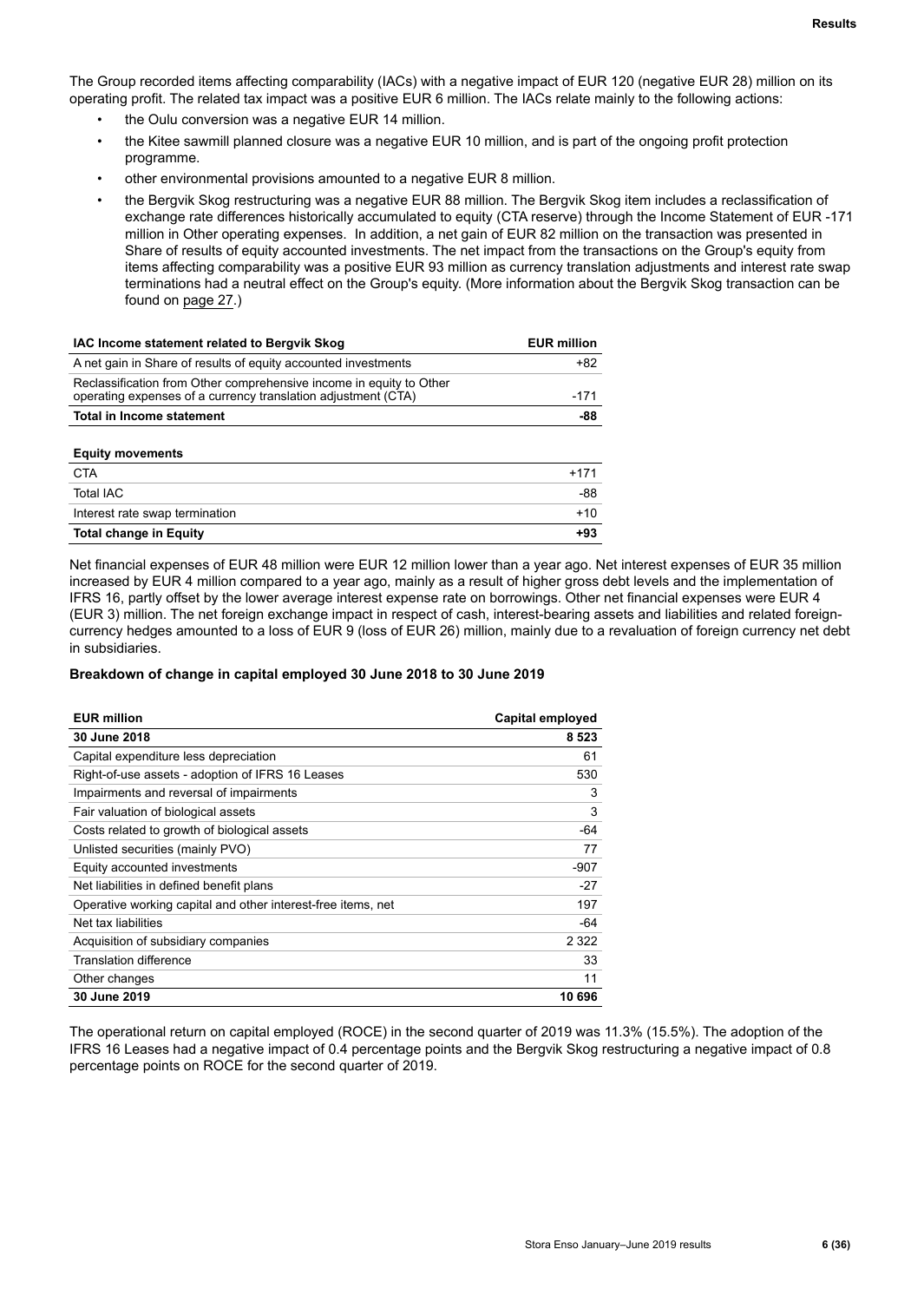# **January–June 2019 results (compared with January–June 2018)**

Sales were flat at EUR 5 242 (5 243) million. Operational EBIT decreased EUR 86 million to EUR 610 (696) million, representing a margin of 11.6% (13.3%). Higher sales prices in local currencies increased operational EBIT by EUR 43 million and volumes had a negative impact of EUR 44 million, especially in Paper division. Variable costs, driven by higher wood costs, continued to increase, and decreased operational EBIT by EUR 89 million. Fixed costs were EUR 25 million lower, supported by the profit protection programme and the impact of the adoption of IFRS 16 Leases standard, which was also the main reason for the higher depreciation of EUR 15 million. Net foreign exchange had a positive impact of EUR 6 million. Operational result from equity accounted investments decreased by EUR 12 million, mainly due to the restructuring of Bergvik Skog and the related costs. From 1 June 2019 onwards, the Group's Swedish forest holdings are reported as a subsidiary.

# **Second quarter 2019 results (compared with Q1/2019)**

Sales decreased by EUR 27 million, or 1.0%, to EUR 2 608 million. Operational EBIT decreased by EUR 37 million to EUR 287 million. Sales prices in local currencies had a negative impact of EUR 51 million, mainly due to lower pulp and containerboard prices, while volumes had a negative impact of EUR 8 million, mainly due to a decrease in deliveries in Paper division. Variable costs were EUR 28 million lower as energy costs were seasonally lower and pulp prices decreased. Fixed costs were EUR 18 million higher mainly due to seasonally higher personnel costs in the summer months. The net foreign exchange impact increased the profitability by EUR 17 million. Operational result from equity accounted investments decreased by EUR 8 million, mainly due to the restructuring of Bergvik Skog and the related costs. From 1 June 2019 onwards, the Group's Swedish forest holdings are reported as a subsidiary. Depreciations were EUR 4 million lower.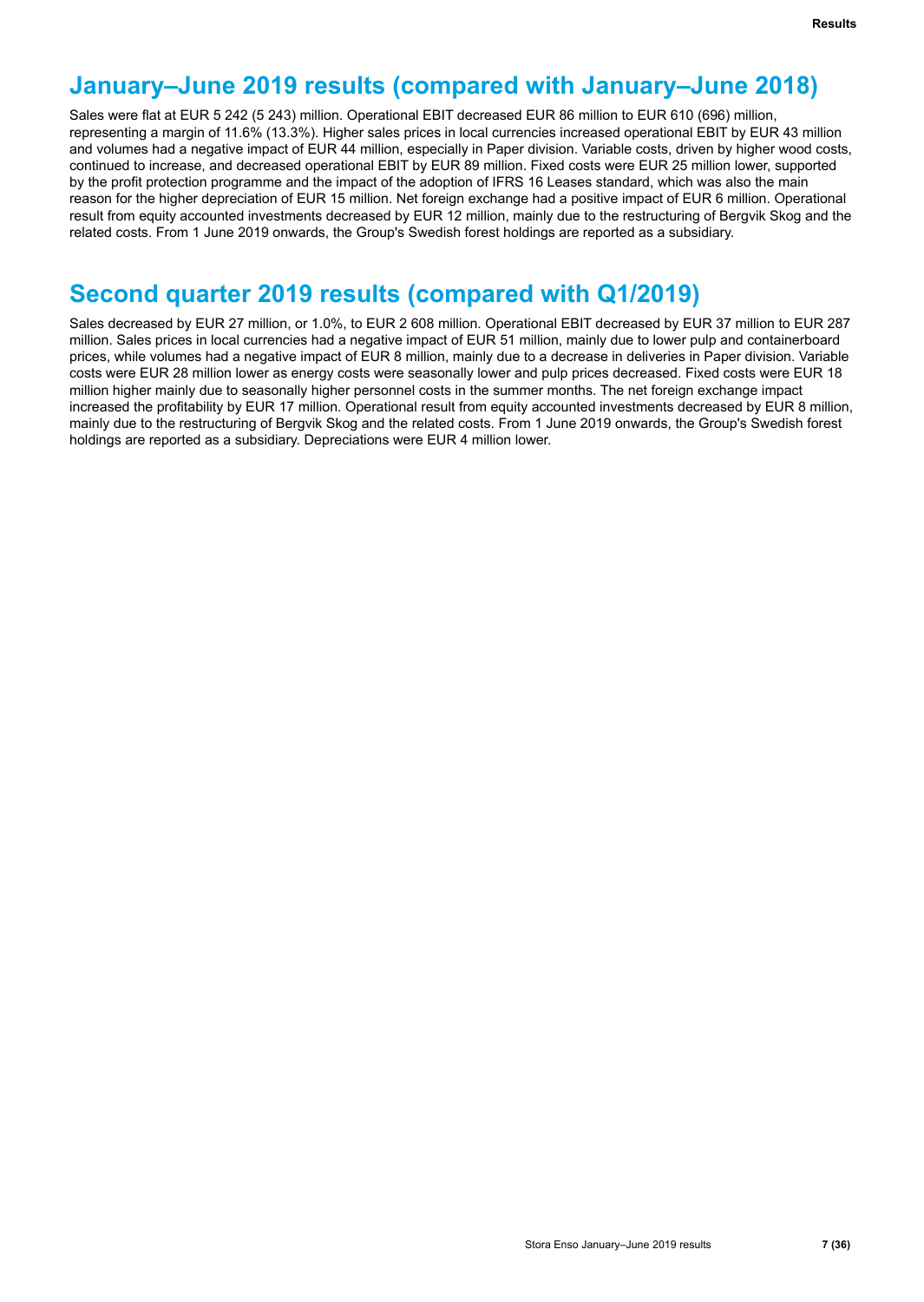# **Consumer Board division**

### **Value management continues**

*The ambition of the Consumer Board division is to be the global leader in high-quality virgin fibre cartonboard. We aim to be the preferred partner of customers and brand owners in premium end-use packaging and graphical segments. Our wide board and barrier coating selection is suitable for consumer packaging for liquid, food, pharmaceutical and luxury goods.*

| <b>EUR million</b>                   | Q2/19 | Q2/18 | Change %<br>Q <sub>2/19</sub><br>Q2/18 | Q1/19 | Change %<br>$Q2/19-$<br>Q1/19 | Q1-<br>Q2/19 | Q1-<br>Q2/18 | Change %<br>$Q1-Q2/19-$<br>$Q1-Q2/18$ | 2018  |
|--------------------------------------|-------|-------|----------------------------------------|-------|-------------------------------|--------------|--------------|---------------------------------------|-------|
| Sales                                | 675   | 691   | $-2.3%$                                | 634   | 6.6%                          | 309          | 337          | $-2.1%$                               | 2622  |
| <b>Operational EBITDA</b>            | 118   | 112   | 5.4%                                   | 101   | 17.2%                         | 219          | 248          | $-11.8%$                              | 423   |
| Operational EBITDA margin            | 17.5% | 16.2% |                                        | 15.9% |                               | 16.7%        | 18.6%        |                                       | 16.1% |
| <b>Operational EBIT</b>              | 72    | 65    | 11.1%                                  | 54    | 32.8%                         | 127          | 156          | $-18.9%$                              | 231   |
| Operational EBIT margin              | 10.7% | 9.5%  |                                        | 8.6%  |                               | 9.7%         | 11.7%        |                                       | 8.8%  |
| Operational ROOC                     | 12.8% | 13.1% |                                        | 10.3% |                               | 12.1%        | 15.9%        |                                       | 11.9% |
| Cash flow from operations            | 113   | 100   | 12.7%                                  | 55    | 103.6%                        | 168          | 149          | 12.8%                                 | 339   |
| Cash flow after investing activities | 84    | 64    | 31.4%                                  | 11    | n/m                           | 95           | 74           | 28.8%                                 | 177   |
| Board deliveries, 1 000 tonnes       | 736   | 764   | $-3.7%$                                | 688   | 6.9%                          | 1424         | 1487         | $-4.3%$                               | 2916  |
| Board production, 1 000 tonnes       | 697   | 729   | $-4.4%$                                | 691   | 1.0%                          | 1388         | 1498         | $-7.4%$                               | 2922  |

• Sales decreased slightly, 2.3% or EUR 16 million, to EUR 675 million mainly due to lower cartonboard deliveries. Price increases are coming through in Europe.

- Operational EBIT increased EUR 7 million to EUR 72 million. Production issues at Fors Mill and low board deliveries were more than offset by lower variable costs and price increases coming through.
- Operational ROOC remained stable at 12.8%.
- Stora Enso introduced a new renewable paperboard for paper cups, Cupforma Natura Solo. It is suitable for hot and cold drinking cups, and ice cream packaging. It is produced without a traditional plastic coating layer and designed for full fibre recovery in a recycling process.
- Stora Enso introduced DuraSense White, a biocomposite with lower carbon footprint suitable for replacing plastic packaging components such as caps, lids and other types of food contact closures.

### **Markets**

| Product        | <b>Market</b> | Demand Q2/19<br>compared with Q2/18 | Demand Q2/19<br>compared with Q1/19 | Price Q2/19 compared<br>with Q2/18 | Price Q2/19 compared<br>with Q1/19 |
|----------------|---------------|-------------------------------------|-------------------------------------|------------------------------------|------------------------------------|
| Consumer board | Europe        | Stable                              | Slightly stronger                   | Slightly higher                    | Stable                             |



### **Sales and operational EBIT**

 **Operational ROOC** 12.8%

**(Target: >20%)**

#### **Scheduled annual maintenance shutdowns**

|                | 2019                                 | 2018                      |
|----------------|--------------------------------------|---------------------------|
| Q <sub>1</sub> |                                      |                           |
| Q2             |                                      | Beihai Mill               |
| Q <sub>3</sub> | Beihai and Imatra mills              | Imatra and Ingerois mills |
| Q4             | Fors, Ingerois and<br>Skoghall mills | Skoghall and Fors mills   |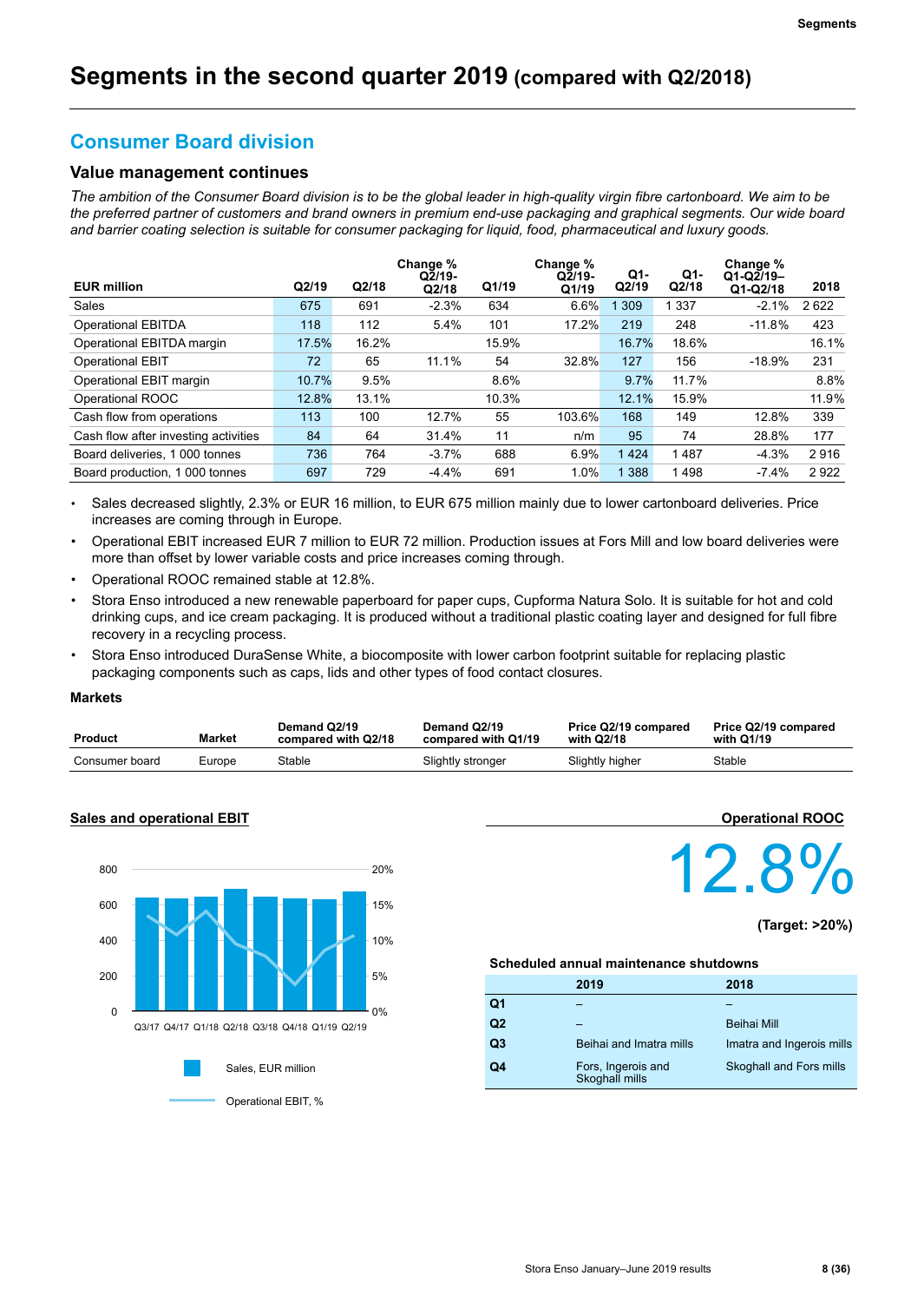# **Packaging Solutions division**

### **Focusing on cost management**

*The Packaging Solutions division provides fibre-based board materials and corrugated packaging products and services that are designed for a wide array of applications. Our renewable high-end packaging solutions serve leading converters, brand owners and retailers – including those in e-commerce that are looking to optimise performance, drive innovation and improve their sustainability.*

| <b>EUR million</b>                               | Q2/19 | Q2/18 | Change %<br>$Q2/19-$<br>Q2/18 | Q1/19 | Change %<br>$Q2/19-$<br>Q1/19 | Q1-<br>Q2/19 | Q1-<br>Q2/18 | Change %<br>$Q1-Q2/19-$<br>$Q1-Q2/18$ | 2018    |
|--------------------------------------------------|-------|-------|-------------------------------|-------|-------------------------------|--------------|--------------|---------------------------------------|---------|
| Sales                                            | 316   | 329   | $-3.9%$                       | 338   | $-6.6%$                       | 655          | 662          | $-1.1%$                               | 1 3 4 4 |
| <b>Operational EBITDA</b>                        | 58    | 73    | $-20.3%$                      | 70    | $-17.0%$                      | 128          | 151          | $-15.1%$                              | 313     |
| Operational EBITDA margin                        | 18.4% | 22.2% |                               | 20.7% |                               | 19.6%        | 22.8%        |                                       | 23.3%   |
| <b>Operational EBIT</b>                          | 39    | 57    | $-31.6%$                      | 51    | $-23.9%$                      | 90           | 118          | $-23.5%$                              | 245     |
| Operational EBIT margin                          | 12.3% | 17.2% |                               | 15.1% |                               | 13.8%        | 17.8%        |                                       | 18.2%   |
| Operational ROOC                                 | 16.3% | 25.6% |                               | 21.8% |                               | 19.2%        | 26.8%        |                                       | 27.2%   |
| Cash flow from operations                        | 65    | 74    | $-12.8%$                      | 60    | 8.2%                          | 124          | 139          | $-10.7%$                              | 272     |
| Cash flow after investing activities             | 53    | 43    | 23.0%                         | 48    | 10.0%                         | 101          | 89           | 13.4%                                 | 172     |
| Board deliveries, 1 000 tonnes                   | 314   | 316   | $-0.5%$                       | 329   | $-4.6%$                       | 644          | 646          | $-0.3%$                               | 1 3 0 8 |
| Board production, 1 000 tonnes                   | 326   | 301   | 8.3%                          | 324   | 0.5%                          | 650          | 636          | 2.2%                                  | 1 3 2 0 |
| Corrugated packaging deliveries,<br>million $m2$ | 267   | 260   | 2.8%                          | 259   | 3.0%                          | 527          | 523          | 0.7%                                  | 1 0 5 9 |
| Corrugated packaging production,<br>million $m2$ | 269   | 264   | 1.9%                          | 257   | 4.7%                          | 526          | 529          | $-0.5%$                               | 1048    |

• Sales decreased 3.9%, or EUR 13 million, to EUR 316 million driven by clearly lower recycled-paper-based (RCP) containerboard and kraftliner prices, supported by a slight delivery growth.

- Operational EBIT decreased EUR 18 million from last year's record high Q2 level to EUR 39 million. Clearly lower RCP containerboard and kraftliner prices were partly offset by lower fixed costs that were related to altered maintenance schedule and lower costs in the corrugated packaging units.
- Operational ROOC at 16.3% (25.6%) decreased due to lower profitability, driven by clearly lower containerboard prices.

• In May, Stora Enso announced an investment of approximately EUR 350 million to convert the Oulu paper mill in Finland into packaging production. The investment includes converting paper machine 7 into a 450 000 tonnes high-quality virginfibre-based kraftliner machine, and the closure of paper machine 6 and the sheeting plant. Production on the converted machine is expected to begin by the end of 2020.

### **Markets**

| <b>Product</b>                               | <b>Market</b> | Demand Q2/19<br>compared with Q2/18 | Demand Q2/19<br>compared with Q1/19 | Price Q2/19 compared<br>with Q2/18 | Price Q2/19 compared<br>with Q1/19 |
|----------------------------------------------|---------------|-------------------------------------|-------------------------------------|------------------------------------|------------------------------------|
| Virgin fibre-based<br>containerboard         | Global        | Slightly weaker                     | Stable                              | Lower                              | Lower                              |
| Recycled fibre based (RCP)<br>containerboard | Europe        | Stable                              | Slightly weaker                     | Significantly lower                | Significantly lower                |
| Corrugated packaging                         | Europe        | Slightly stronger                   | Slightly stronger                   | Slightly higher                    | Slightly lower                     |

### **Sales and operational EBIT**



### **Operational ROOC**

# 16.3%

### **(Target: >20%)**

### **Scheduled annual maintenance shutdowns**

|                | 2019                                 | 2018                         |
|----------------|--------------------------------------|------------------------------|
| Q <sub>1</sub> | Ostrołeka Mill PM5                   |                              |
| Q2             |                                      | Heinola and Varkaus<br>mills |
| Q <sub>3</sub> | Heinola and Ostrołęka<br>kraft mills | Ostrołeka Mill               |
| Q4             | Varkaus Mill                         |                              |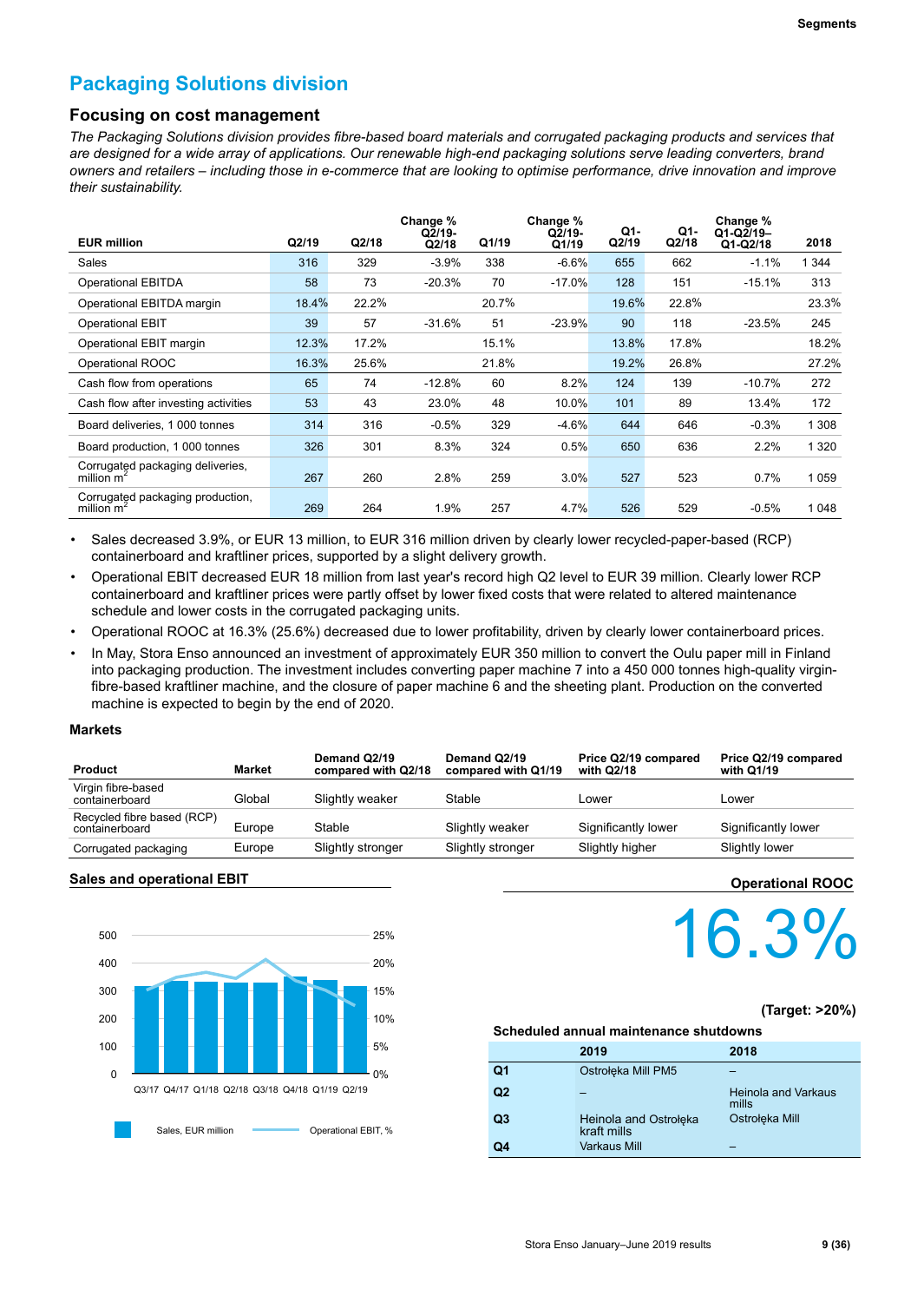# **Biomaterials division**

### **Stable performance in a rocky environment**

*The Biomaterials division offers a wide variety of pulp grades to meet the demands of paper, board, tissue, textile and hygiene product producers. We are maximising the business potential of the by-products extracted in our processes, such as tall oil and turpentine from biomass. Based on our strong innovation approach, all fractions of biomass, like sugars and lignin, hold substantial potential for use in various applications.* 

|                                      |       |       | Change %<br>$Q2/19-$ |       | Change %<br>$Q\bar{2}/19-$ | Q1-     | Q1-     | Change %<br>$Q1-Q2/19-$ |       |
|--------------------------------------|-------|-------|----------------------|-------|----------------------------|---------|---------|-------------------------|-------|
| <b>EUR million</b>                   | Q2/19 | Q2/18 | Q2/18                | Q1/19 | Q1/19                      | Q2/19   | Q2/18   | $Q1-Q2/18$              | 2018  |
| Sales                                | 394   | 413   | $-4.6\%$             | 398   | $-1.1%$                    | 792     | 807     | $-1.9%$                 | 635   |
| <b>Operational EBITDA</b>            | 133   | 141   | $-6.0\%$             | 135   | $-1.8%$                    | 268     | 277     | $-3.4%$                 | 550   |
| Operational EBITDA margin            | 33.7% | 34.1% |                      | 33.9% |                            | 33.8%   | 34.3%   |                         | 33.6% |
| <b>Operational EBIT</b>              | 103   | 109   | $-5.7%$              | 103   | $-0.1%$                    | 206     | 211     | $-2.5%$                 | 427   |
| Operational EBIT margin              | 26.1% | 26.5% |                      | 25.8% |                            | 26.0%   | 26.2%   |                         | 26.1% |
| Operational ROOC                     | 15.6% | 18.6% |                      | 16.2% |                            | 16.1%   | 18.0%   |                         | 17.9% |
| Cash flow from operations            | 138   | 134   | 3.3%                 | 105   | 31.5%                      | 244     | 201     | 21.2%                   | 438   |
| Cash flow after investing activities | 104   | 109   | $-4.9\%$             | 69    | 50.4%                      | 173     | 154     | 12.1%                   | 327   |
| Pulp deliveries, 1 000 tonnes        | 628   | 614   | 2.2%                 | 588   | 6.9%                       | 1 2 1 5 | 1 2 2 5 | $-0.8%$                 | 2432  |

• Sales decreased 4.6% or EUR 19 million from last year's record high Q2 to EUR 394 million as higher deliveries were more than offset by clearly lower pulp prices.

• Operational EBIT also decreased, but only by EUR 6 million to EUR 103 million from last year's record high Q2 level. Clearly lower pulp prices were partly offset by higher volumes and lower fixed costs, especially in maintenance, related to the altered maintenance schedule at Enocell Mill in Finland.

- Operational ROOC stood at 15.6% and thus remained above the strategic target level.
- Stora Enso will invest EUR 10 million to build a pilot facility for producing bio-based carbon materials based on lignin. Wood-based carbon can be utilised as a crucial component in batteries typically used in consumer electronics, the automotive industry and large-scale energy storage systems. The pilot plant will be located at Stora Enso's Sunila Mill in Finland.

### **Markets**

| Product       | <b>Market</b> | Demand Q2/19<br>compared with Q2/18 | Demand Q2/19<br>compared with Q1/19 | Price Q2/19 compared<br>with Q2/18 | Price Q2/19 compared<br>with Q1/19 |
|---------------|---------------|-------------------------------------|-------------------------------------|------------------------------------|------------------------------------|
| Softwood pulp | Europe        | Weaker                              | Stable                              | Significantly lower                | Lower                              |
| Hardwood pulp | Europe        | Weaker                              | Slightly weaker                     | Slightly lower                     | Slightly lower                     |
| Hardwood pulp | China         | Weaker                              | Slightly weaker                     | Significantly lower                | Lower                              |

### **Sales and operational EBIT Operational ROOC**



# 15.6%

### **(Target: >15%)**

#### **Scheduled annual maintenance shutdowns**

|                | 2019                                   | 2018                                   |
|----------------|----------------------------------------|----------------------------------------|
| Q <sub>1</sub> | <b>Veracel Mill</b>                    |                                        |
| Q <sub>2</sub> |                                        | <b>Enocell Mill</b>                    |
| Q <sub>3</sub> | Enocell Mill                           | Sunila Mill                            |
| Q4             | Montes del Plata and<br>Skutskär mills | Montes del Plata and<br>Skutskär mills |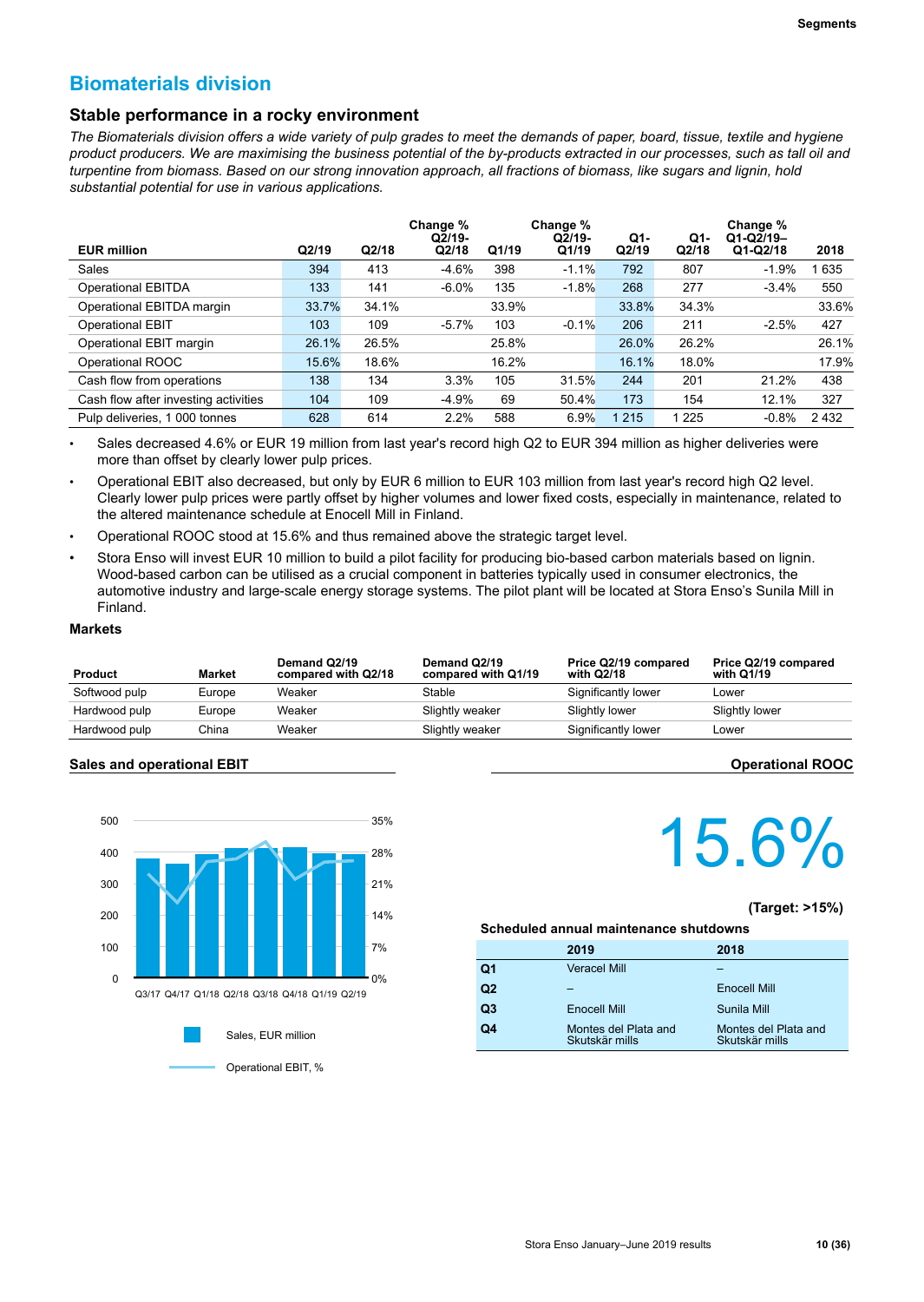# **Wood Products division**

### **Focusing on value management**

*The Wood Products division is a leading provider of innovative wood-based solutions. The product range covers all areas of construction, including massive wooden elements and wooden components. It also includes a variety of sawn timber goods and pellets for sustainable heating. The emerging product range of Biocomposites addresses the opportunities to replace plastics in consumer goods and creates potential in various demanding exterior applications in a cost-competitive way.*

| <b>EUR million</b>                             | Q2/19   | Q2/18   | Change %<br>$Q2/19-$<br>Q2/18 | Q1/19 | Change %<br>$Q2/19-$<br>Q1/19 | Q1-<br>Q2/19 | Q1-<br>Q2/18 | Change %<br>$Q1-Q2/19-$<br>$Q1-Q2/18$ | 2018    |
|------------------------------------------------|---------|---------|-------------------------------|-------|-------------------------------|--------------|--------------|---------------------------------------|---------|
| <b>Sales</b>                                   | 412     | 430     | $-4.3%$                       | 403   | 2.1%                          | 815          | 823          | $-1.0%$                               | 622     |
| <b>Operational EBITDA</b>                      | 47      | 55      | $-13.6%$                      | 40    | 17.9%                         | 88           | 93           | $-5.6%$                               | 199     |
| Operational EBITDA margin                      | 11.5%   | 12.8%   |                               | 10.0% |                               | 10.8%        | 11.3%        |                                       | 12.3%   |
| <b>Operational EBIT</b>                        | 35      | 47      | $-24.5%$                      | 29    | 21.5%                         | 65           | 76           | $-14.9%$                              | 165     |
| Operational EBIT margin                        | 8.6%    | 10.9%   |                               | 7.2%  |                               | 7.9%         | 9.2%         |                                       | 10.2%   |
| Operational ROOC                               | 20.3%   | 31.7%   |                               | 17.7% |                               | 19.6%        | 26.4%        |                                       | 28.1%   |
| Cash flow from operations                      | 51      | 41      | 23.2%                         | 19    | 165.2%                        | 70           | 52           | 33.8%                                 | 147     |
| Cash flow after investing activities           | 38      | 27      | 41.9%                         | 8     | n/m                           | 46           | 20           | 131.5%                                | 80      |
| Wood products deliveries, 1 000 m <sup>3</sup> | 1 2 5 1 | 1 2 8 8 | $-2.9%$                       | 168   | 7.1%                          | 2419         | 2478         | $-2.4%$                               | 4 9 3 2 |

*•* Sales decreased 4.3%, or EUR 18 million to EUR 412 million on the back of lower sales prices and deliveries.

- Operational EBIT decreased EUR 12 million to EUR 35 million from last year's record high Q2 level. Sales prices decreased, especially in classic sawn products, and the volume impact was negative, mainly due to decreased overseas sales.
- Operational ROOC ended above the strategic target at 20.3%.
- Stora Enso inaugurated its new production unit for cross laminated timber (CLT) at Gruvön sawmill in Sweden. The project proceeded according to plan from the investment decision made in July 2017 to the start of commercial deliveries in the first quarter of 2019.
- Stora Enso has initiated a feasibility study for a possible cross laminated timber (CLT) unit in connection with its Ždírec mill in Czech Republic and a new construction beam unit to be locatedat the Ybbs mill in Austria. Stora Enso also plans to consolidate production to increase focus on efficiency and to streamline the asset base. The plan includes the possible closure of Kitee sawmill.
- During the quarter, Stora Enso was selected as the provider of wooden materials for the following landmark building projects around the world, among others:
	- Üstra-Siedlung in Hannover, Germany:several multi-storey residential buildings with a total of 139 apartments and a kindergarten. CLT is the main material used and all exterior walls were finalised with windows, insulation etc by Brüggemann before erected on site. CLT usage: 4 300  $m^3$ .
	- FILAO Project in Clichy (suburb of Paris), France: a multi-storey residential building with 31 flats. Originally planned to be built with concrete, but Woodeum, Real Estate Developer, successfully switched it to massive timber construction using CLT, LVL and Gluelam in different applications for the main frame. LVL usage:  $6m^3$  / CLT usage: 600 m<sup>3</sup>.
	- Hotel Ratschingserhof in Ratschings, Austria: an extension of the existing hotel and redesign of the façade. Our customer Oberrauch finalised this project in only 2 months, enabling the hotel to do the construction without losing too much of the tourist seasons. LVL-X and Reglued LVL usage: 45  $m^3$ .
	- Gertrud Street Project in Melbourne, Australia: the vertical and horizontal extension of an old Victorian era 'worker's cottage' in a suburb that has strict regulations on the delivery of building materials. This project used several LVL products, such as LVL-X panels and new re-glued LVL for walls, roofs and floors. It was also a pilot project for our Track & Trace service. LVL usage: 130 $\, \text{m}^3$ .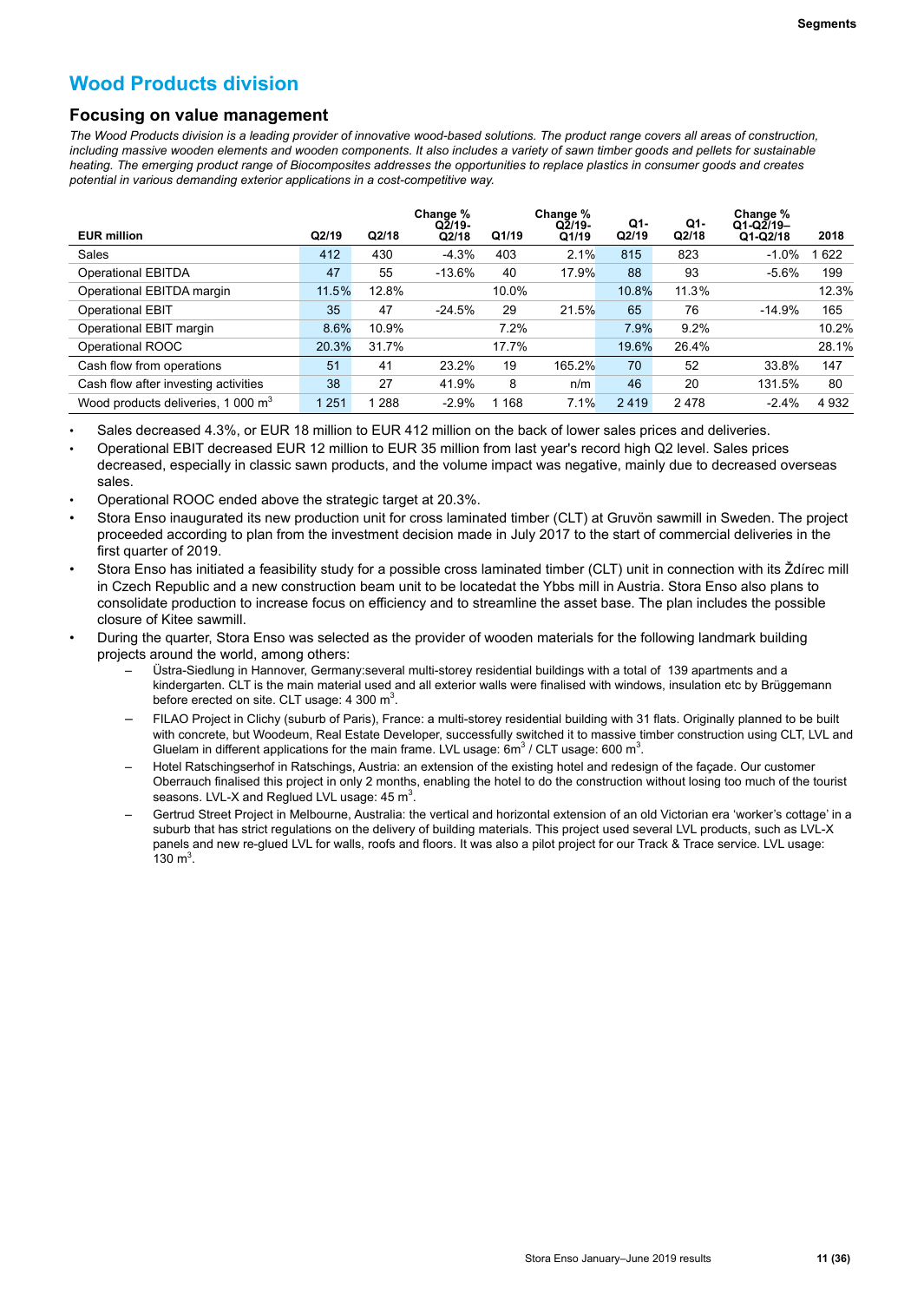# **Wood Products division (continued)**

### **Markets**

| <b>Product</b>                                 | Market | Demand Q2/19<br>compared with Q2/18                                                   | Demand Q2/19<br>compared with Q1/19 | Price Q2/19 compared<br>with Q2/18 | Price Q2/19 compared<br>with Q1/19 |
|------------------------------------------------|--------|---------------------------------------------------------------------------------------|-------------------------------------|------------------------------------|------------------------------------|
| Wood products                                  | Europe | Slightly weaker                                                                       | Slightly stronger                   | Slightly lower                     | Slightly lower                     |
| <b>Sales and operational EBIT</b>              |        |                                                                                       |                                     |                                    | <b>Operational ROOC</b>            |
| 500<br>400<br>300<br>200<br>100<br>$\mathbf 0$ |        | 15%<br>12%<br>9%<br>6%<br>3%<br>0%<br>Q3/17 Q4/17 Q1/18 Q2/18 Q3/18 Q4/18 Q1/19 Q2/19 |                                     |                                    | 20.3%<br>(Target: >20%)            |
|                                                |        | Sales, EUR million                                                                    |                                     |                                    |                                    |
|                                                |        | Operational EBIT, %                                                                   |                                     |                                    |                                    |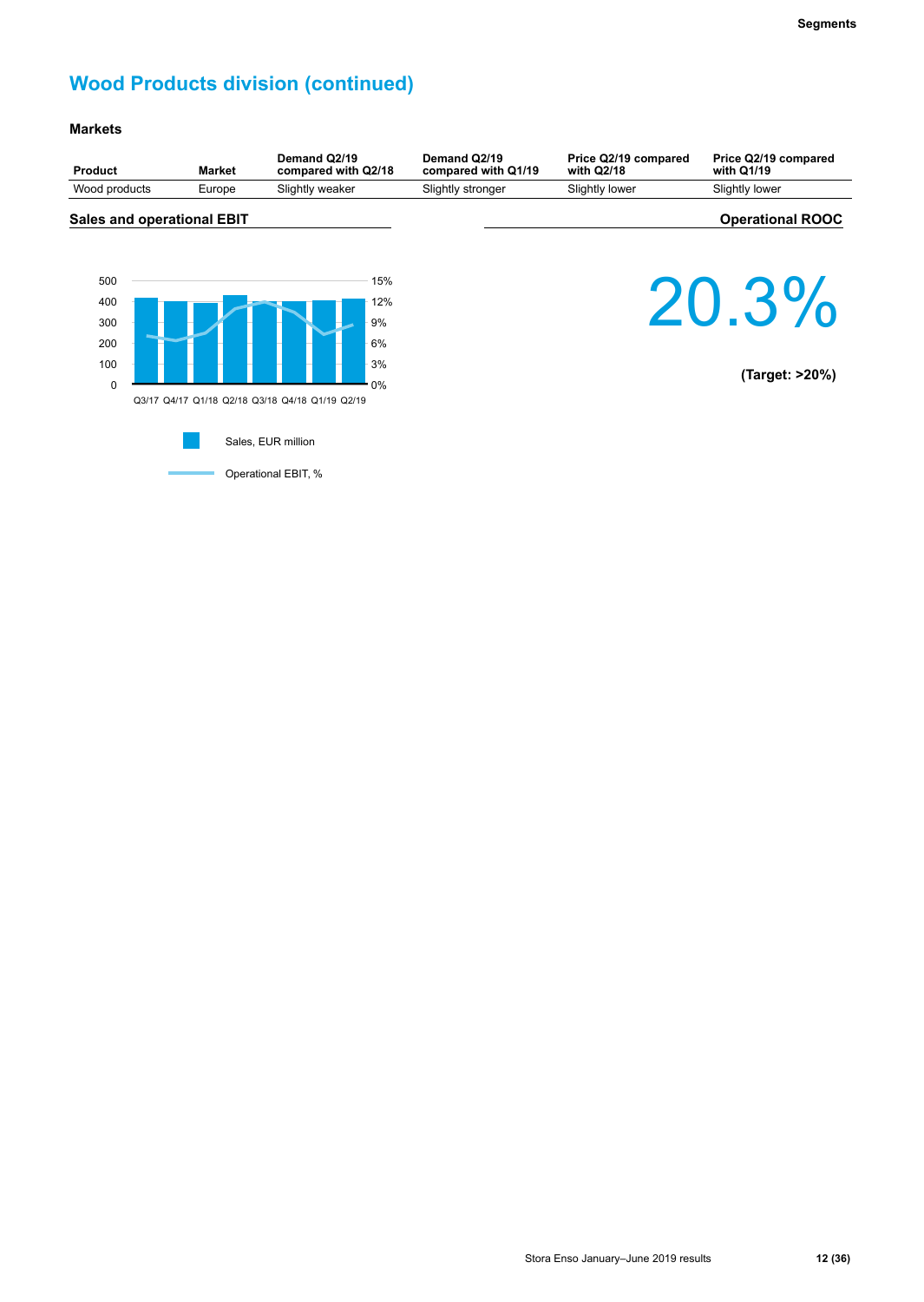## **Paper division**

### **Stable performance in a declining market**

*Stora Enso is the second largest paper producer in Europe with an established customer base and a wide product portfolio for print and office use. Customers benefit from Stora Enso's broad selection of papers made from recycled and virgin fibre as well as our valuable industry experience, know-how and customer support.*

|                                                  |       |         | Change %<br>$Q2/19-$ |         | Change %<br>$Q2/19-$ | Q1-   | Q1-     | Change %<br>$Q1-Q2/19-$ |         |
|--------------------------------------------------|-------|---------|----------------------|---------|----------------------|-------|---------|-------------------------|---------|
| <b>EUR million</b>                               | Q2/19 | Q2/18   | Q2/18                | Q1/19   | Q1/19                | Q2/19 | Q2/18   | $Q1-Q2/18$              | 2018    |
| Sales                                            | 712   | 754     | $-5.6%$              | 760     | $-6.4%$              | 1472  | 1526    | $-3.5%$                 | 3 0 6 6 |
| <b>Operational EBITDA</b>                        | 76    | 83      | $-7.9%$              | 95      | $-19.7%$             | 172   | 179     | $-4.1%$                 | 345     |
| Operational EBITDA margin                        | 10.7% | 11.0%   |                      | 12.5%   |                      | 11.7% | 11.7%   |                         | 11.3%   |
| <b>Operational EBIT</b>                          | 50    | 54      | $-7.9%$              | 69      | $-27.8%$             | 119   | 123     | $-3.6%$                 | 234     |
| Operational EBIT margin                          | 7.0%  | 7.2%    |                      | 9.1%    |                      | 8.1%  | 8.1%    |                         | 7.6%    |
| Operational ROOC                                 | 23.8% | 28.4%   |                      | 33.7%   |                      | 29.1% | 32.7%   |                         | 30.2%   |
| Cash flow from operations                        | 70    | 54      | 28.9%                | 59      | 18.0%                | 129   | 113     | 13.8%                   | 222     |
| Cash flow after investing activities             | 47    | 43      | 12.5%                | 46      | 2.3%                 | 93    | 91      | 2.6%                    | 175     |
| Cash flow after investing activities to sales, % | 6.6%  | 5.7%    |                      | 6.1%    |                      | 6.3%  | 6.0%    |                         | 5.7%    |
| Paper deliveries, 1 000 tonnes                   | 1013  | 1 1 3 7 | $-10.9%$             | 1079    | $-6.0%$              | 2092  | 2 3 0 9 | $-9.4%$                 | 4 5 9 1 |
| Paper production, 1 000 tonnes                   | 995   | 1 1 5 1 | $-13.5%$             | 1 1 0 1 | $-9.6%$              | 2096  | 2 3 2 9 | $-10.0\%$               | 4 6 3 3 |

• Sales decreased 5.6%, or EUR 42 million, to EUR 712 million, due to clearly lower paper deliveries. Paper prices were higher in all segments.

• Operational EBIT decreased slightly to EUR 50 million. Increased paper prices in all grades together with lower fixed costs were more than offset by clearly lower volumes and higher variable cost, especially wood.

- Cash flow after investing activities to sales ratio increased to 6.6% (5.7%), due to positive working capital development during the second quarter of this year.
- Stora Enso will invest EUR 350 million to convert the Oulu paper mill in Finland into packaging production. The investment includes converting paper machine 7 into high-quality virgin-fibre-based kraftliner production, and the closure of paper machine 6, and sheeting plant. Feasibility of PM6 for conversion to produce board grades will be assessed later. The total current paper capacity of the mill is over 1 million tonnes. Oulu Mill will continue to produce woodfree coated papers until the end of Q3/2020, and production on the converted machine is expected to begin by the end of 2020.

### **Markets**

| Product | Market | Demand Q2/19<br>compared with Q2/18 | Demand Q2/19<br>compared with Q1/19 | Price Q2/19 compared<br>with Q2/18 | Price Q2/19 compared<br>with Q1/19 |
|---------|--------|-------------------------------------|-------------------------------------|------------------------------------|------------------------------------|
| Paper   | Europe | Significantly weaker                | Weaker                              | Higher                             | Stable                             |

### **Sales and operational EBITDA**



**Cash flow after investing activities to sales<sup>1</sup>**



**(Target: >7%)**

#### **Scheduled annual maintenance shutdowns**

|                | 2019                    | 2018                    |
|----------------|-------------------------|-------------------------|
| Q <sub>1</sub> |                         |                         |
| Q2             | Nymölla Mill            | <b>Oulu Mill</b>        |
| Q <sub>3</sub> | <b>Veitsiluoto Mill</b> | <b>Veitsiluoto Mill</b> |
| Q4             |                         |                         |

<sup>1</sup> The Paper division's financial target is cash flow after investing activities to sales (non-IFRS), because the division's goal is to generate cash flow for the Group so that it can transform into a renewable materials growth company.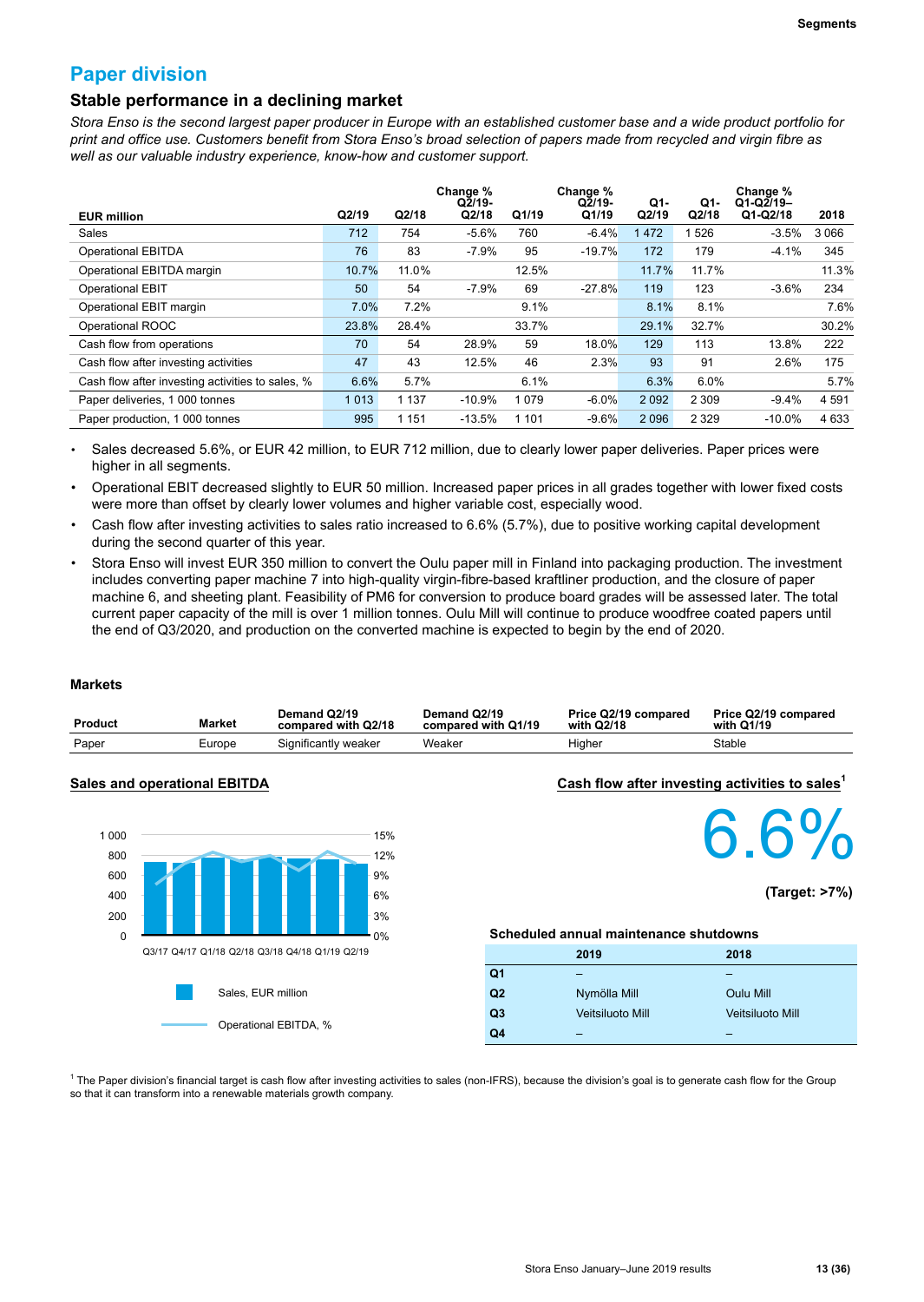### **Segment Other**

### **Bergvik Skog transaction finalised**

*The segment Other includes the Group's Swedish forest holdings, the Finnish forest equity-accounted investment Tornator, Stora Enso's shareholding in the energy company Pohjolan Voima, operations supplying wood to the Nordic and Baltic mills, plantations not connected to any mill site, and the Group's shared services and administration.* 

| <b>EUR million</b>                   | Q2/19   | Q2/18   | Change %<br>$Q2/19-$<br>Q2/18 | Q1/19 | Change %<br>Q2/19-Q1/19 | Q1-<br>Q2/19 | Q1-<br>Q2/18 | Change %<br>$Q1-Q2/19-$<br>$Q1-Q2/18$ | 2018   |
|--------------------------------------|---------|---------|-------------------------------|-------|-------------------------|--------------|--------------|---------------------------------------|--------|
| Sales                                | 868     | 844     | 2.9%                          | 922   | $-5.8%$                 | 1 7 9 0      | 682          | 6.4%                                  | 3425   |
| <b>Operational EBITDA</b>            | 3       | 3       | $-10.8%$                      | 30    | $-91.1%$                | 33           | 23           | 42.3%                                 | 48     |
| Operational EBITDA margin            | 0.3%    | 0.3%    |                               | 3.3%  |                         | 1.8%         | 1.4%         |                                       | 1.4%   |
| <b>Operational EBIT</b>              | $-12$   | $-5$    | $-147.4%$                     | 17    | $-172.4%$               | 5            | 12           | $-60.7%$                              | 23     |
| Operational EBIT margin              | $-1.4%$ | $-0.6%$ |                               | 1.9%  |                         | 0.3%         | 0.7%         |                                       | 0.7%   |
| Cash flow from operations            | 112     | $-48$   | n/m                           | -76   | 247.1%                  | 36           | -70          | 152.0%                                | $-52$  |
| Cash flow after investing activities | 102     | $-54$   | 284.6%                        | -89   | 214.1%                  | 13           | -83          | 115.1%                                | $-119$ |

Sales increased EUR 24 million to EUR 868 million mainly due to higher external sales in Wood Supply, impacted by the tight wood situation in the Nordic countries last year.

• Operational EBIT was negatively affected by the advisory and other costs related to the restructuring of the Swedish forest holdings, amounting to EUR 9 million.

• In May, Stora Enso finalised the restructuring of Bergvik Skog's forests holdings. Stora Enso's forest holdings in Sweden increased to 1.4 million hectares, of which 1.15 million hectares is productive forest land. Upon completion of the restructuring, Stora Enso's Swedish forest assets were placed in a fully owned subsidiary and consolidated line by line in Stora Enso's results in the segment Other from 1 June 2019 onwards. The average value per hectare in our balance sheet is 2 000 euros in Sweden. In the restructuring of Bergvik Skog AB, we decided to increase our part of the Swedish forest holdings, while one of the other major owners recently decided to sell with the price of 3 700 euros per hectare. Further, using the price statistics from LRF Konsult for smaller lots, the price per hectare has been 5 700 euros.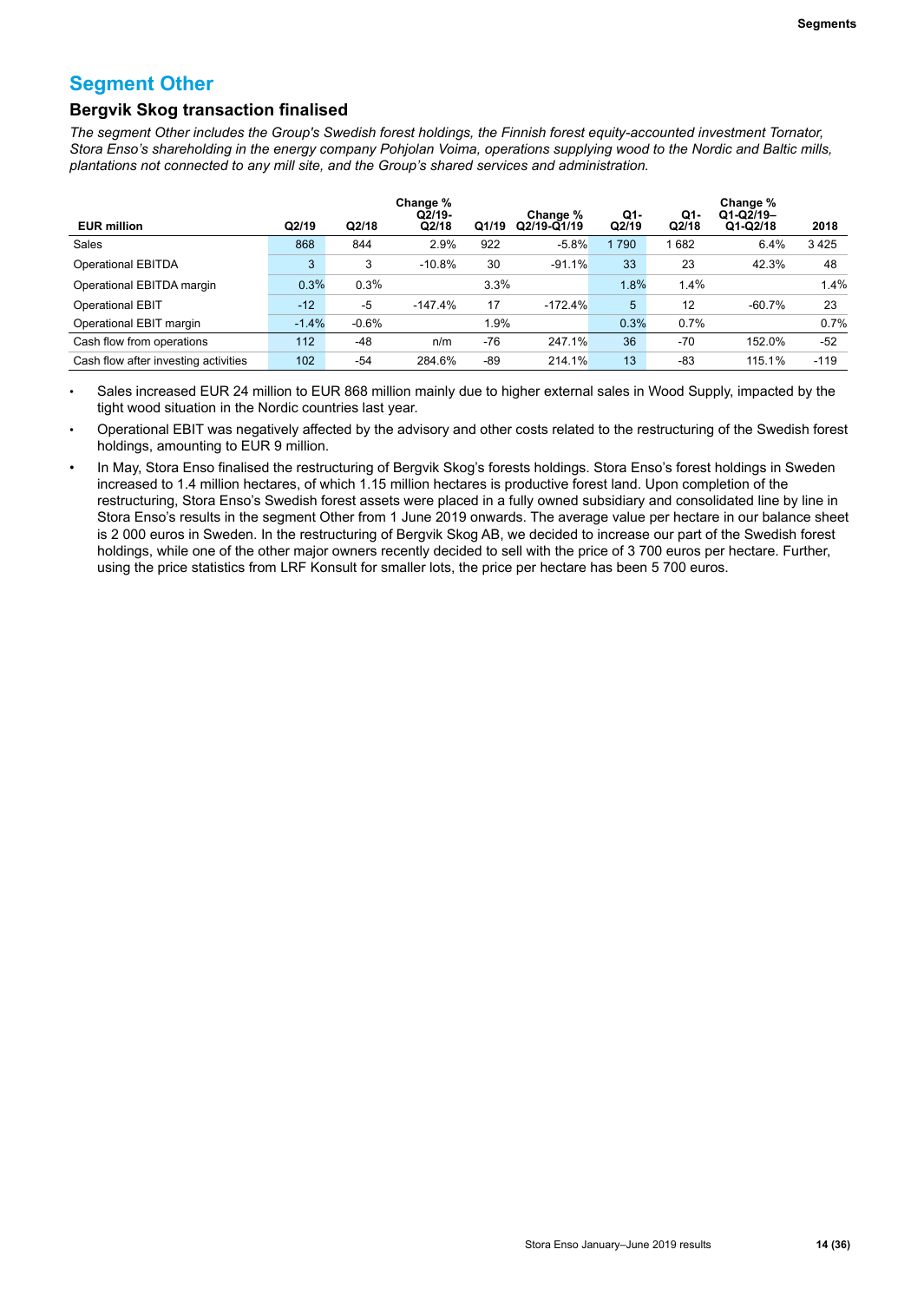# **Financing in the second quarter 2019 (compared with Q1/2019)**

### **Capital structure**

| <b>EUR million</b>                          | 30 Jun 2019 | 31 Mar 2019 | 31 Dec 2018 | 30 Jun 2018 |
|---------------------------------------------|-------------|-------------|-------------|-------------|
| Operative fixed assets <sup>1</sup>         | 10 018      | 7 197       | 6636        | 6417        |
| Equity accounted investments                | 622         | 1707        | 1729        | 1 543       |
| Operative working capital, net              | 1 2 7 4     | 1 3 3 0     | 1078        | 1068        |
| Non-current interest-free items, net        | $-508$      | $-482$      | -488        | $-447$      |
| <b>Operating Capital Total</b>              | 11 406      | 9752        | 8955        | 8581        |
| Net tax liabilities                         | $-710$      | $-124$      | $-132$      | -58         |
| <b>Capital Employed</b>                     | 10 696      | 9628        | 8824        | 8523        |
|                                             |             |             |             |             |
| Equity attributable to owners of the Parent | 6722        | 6 5 22      | 6714        | 6 0 4 3     |
| Non-controlling interests                   |             | 13          | 18          | 38          |
| Net interest-bearing liabilities            | 3973        | 3093        | 2092        | 2442        |
| <b>Financing Total</b>                      | 10 696      | 9628        | 8824        | 8 5 2 3     |

 $^1$  Operative fixed assets include goodwill, other intangible assets, property, plant and equipment, right-of-use assets, biological assets, emission rights, and unlisted securities.

Cash and cash equivalents net of overdrafts decreased by EUR 395 million to EUR 826 million. Net debt increased to EUR 3 973 (EUR 3 093) million mainly as a result of new long-term debt issued for the financing of the acquisition of subsidiary shares in Bergvik Väst AB and EUR 729 million of acquired net debt in Bergvik Skog as at the transaction date. The ratio of net debt to the last 12 months' operational EBITDA was 2.2, compared to the ratio of 1.7 at the end of the previous quarter. The net debt/equity ratio on 30 June 2019 was 0.59 (0.47). The average interest rate on borrowings was 3.4% (4.3%).

In the second quarter Stora Enso issued SEK 1 000 million loan in Green Bond format under the EMTN and Green Bond frameworks. The loan matures in 2026. In addition, Stora Enso entered into a new amortising credit-institution loan with the nominal of SEK 1 500 million. The loan matures in 2021.

Stora Enso has a EUR 600 million committed revolving credit facility that was fully undrawn at the quarter end. Additionally, Stora Enso has access to various committed long-term sources of funding up to EUR 1 000 (1 000) million.

The fair value of Pohjolan Voima (PVO) shares, accounted for as equity investment fair valued through other comprehensive income under IFRS 9, increased in the quarter by EUR 1 million to EUR 395 million.

# **Cash flow in the second quarter 2019 (compared with Q1/2019)**

**Operative cash flow**

|                                                 |          |        | Change %    |        | Change %<br>$Q2/19-$ | Q1-    | Q1-    | Change %<br>$Q1-Q2/19-$ |         |
|-------------------------------------------------|----------|--------|-------------|--------|----------------------|--------|--------|-------------------------|---------|
| <b>EUR million</b>                              | Q2/19    | Q2/18  | Q2/19-Q2/18 | Q1/19  | Q1/19                | Q2/19  | Q2/18  | $Q1-Q2/18$              | 2018    |
| <b>Operational EBITDA</b>                       | 435      | 466    | $-6.6%$     | 471    | $-7.6%$              | 907    | 970    | $-6.5%$                 | 878     |
| IAC on operational EBITDA                       | $-127$   | $-28$  | n/m         | $-1$   | n/m                  | $-128$ | $-28$  | n/m                     | 20      |
| Other adjustments                               | 163      | 15     | n/m         | $-12$  | n/m                  | 152    | 0      | 100.0%                  | $-104$  |
| Change in working capital                       | 76       | $-97$  | 177.8%      | $-236$ | 132.0%               | $-160$ | $-357$ | 55.1%                   | $-428$  |
| <b>Cash Flow from Operations</b>                | 548      | 357    | 53.4%       | 223    | 145.6%               | 770    | 586    | 31.5%                   | 1 3 6 5 |
| Cash spent on fixed and biological<br>assets    | $-120$   | $-125$ | 3.9%        | $-123$ | 2.3%                 | $-243$ | $-241$ | $-0.8%$                 | $-525$  |
| Acquisitions of equity accounted<br>investments | $\Omega$ | 0      | 100.0%      | -6     | 101.1%               | $-6$   | 0      | $-100.0\%$              | $-29$   |
| <b>Cash Flow after Investing Activities</b>     | 428      | 231    | 85.1%       | 94     | n/m                  | 521    | 344    | 51.5%                   | 811     |

Second quarter 2019 cash flow after investing activities was strong at EUR 428 million. Working capital decreased by EUR 76 million, mainly due to lower inventories and trade receivables. Cash spent on fixed and biological assets was EUR 120 million. Payments related to the previously announced provisions amounted to EUR 9 million.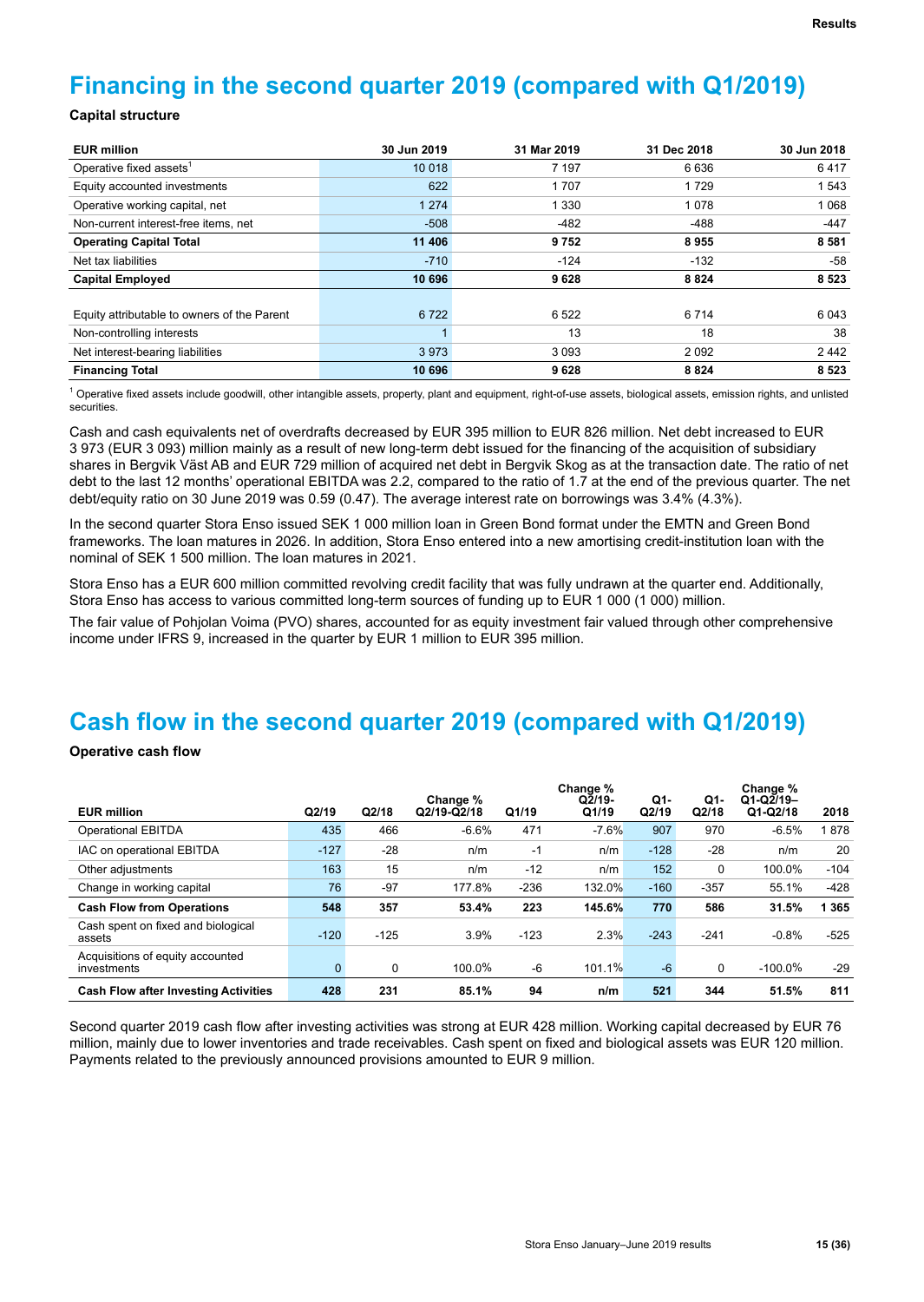# **Capital expenditure**

Additions to fixed and biological assets in the second quarter 2019 totalled EUR 126 (126) million, of which EUR 108 million were fixed assets including EUR 8 million of leases capex, and EUR 18 million biological assets. Depreciations and impairment charges totalled EUR 134 (121) million. Additions in fixed and biological assets had a cash outflow impact of EUR 120 (125) million.

The main projects ongoing in the second quarter of 2019 were the Oulu mill conversion in Finland, the chemithermomechanical pulp (CTMP) flash drying at Imatra Mills in Finland, the capacity extension and technology upgrade in the China Packaging unit, the fluff pulp investment at Skutskär Mill in Sweden, the dissolving pulp investment at Enocell Mill in Finland the Launkalne sawmill expansion in Latvia, and the new steam turbine project at Maxau Mill in Germany.

### **Capital expenditure and depreciation forecast 2019**

| <b>EUR million</b>                                               | Forecast 2019 |
|------------------------------------------------------------------|---------------|
| Capital expenditure                                              | 610-660       |
| Depreciation and operational decrease in biological asset values | 590–630       |

Stora Enso's capital expenditure forecast for 2019 includes approximately EUR 100 million for the Group's biological assets and the capitalised leasing contracts according to IFRS 16 Leases of approximately EUR 40 million. The capital expenditure forecast takes into account a reduction of EUR 50 million as part of the profit protection programme and the addition of EUR 70 million due to the conversion of Oulu Mill. The depreciation and operational decrease in the biological asset values forecast includes also the impact of IFRS 16. The operational decrease in biological asset values is forecast to be EUR 50–70 million.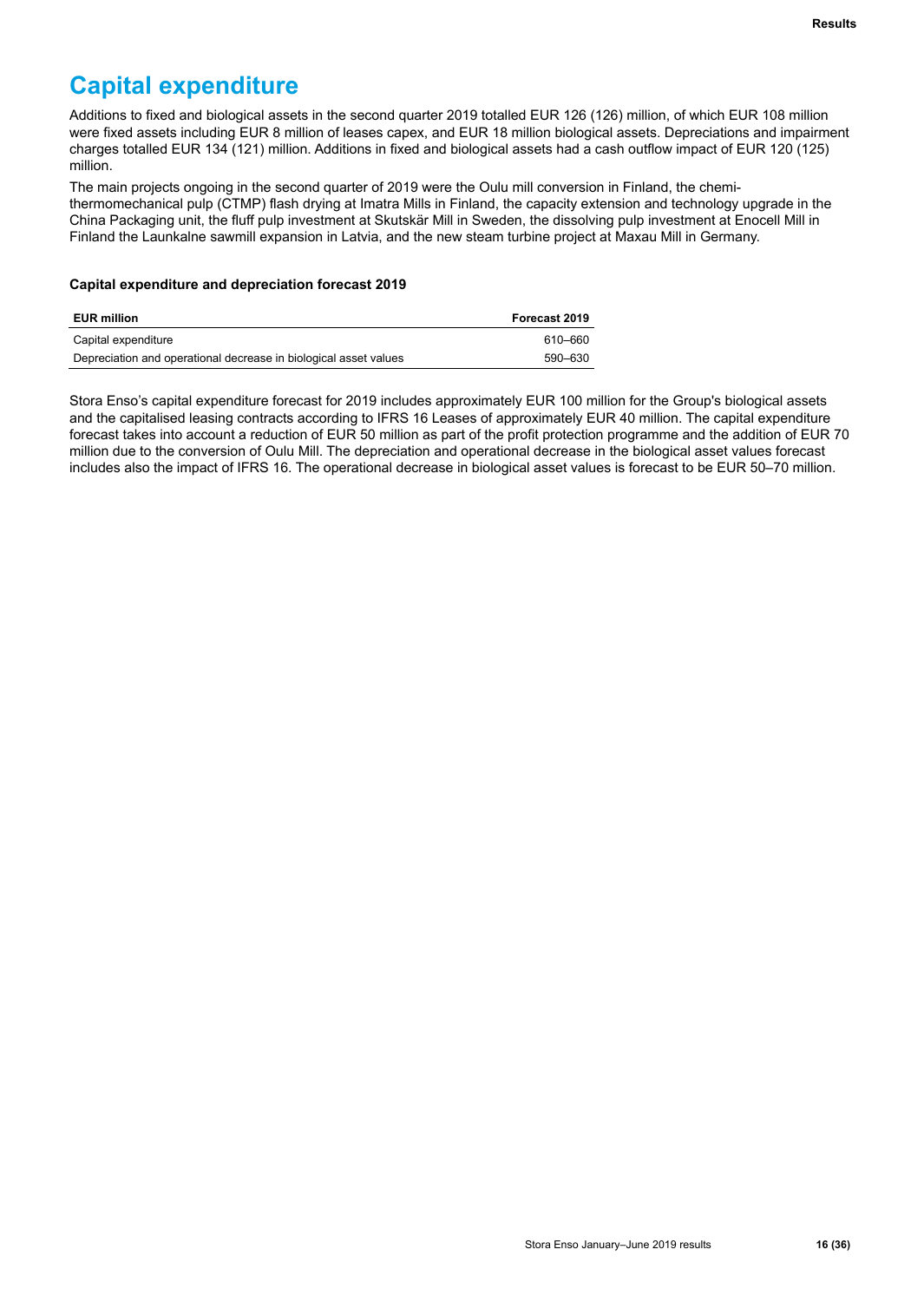# **Sustainability in the second quarter 2019 (compared with Q2/2018)**

## **Safety performance**

**TRI rate**

|               | Q2/19  | Q2/18 | Q1/19 | $Q1-Q2/19$ | Q1-Q2/18 | 2018 | <b>Milestone</b> | Milestone to<br>be reached by |
|---------------|--------|-------|-------|------------|----------|------|------------------|-------------------------------|
| TRI rate $12$ | 70<br> | ᄃ     | 6.6   | 6.9        | 5.6      | 6.1  | 5.3              | end of 2019                   |

**TRI** (Total recordable incident) rate = number of incidents per one million hours worked

<sup>1</sup> For own employees, including employees of joint operations Veracel and Montes del Plata

<sup>2</sup> Historical figures recalculated due to additional data after the Q1/2019 Interim Report

The milestone for 2019 is 5.3. The injury rate continued to increase in the second quarter as slips, trips and hand injuries, outside normal operations dominated reported accidents.

### **Suppliers**

#### **Implementation of the Supplier Code of Conduct**

|                                                     | 30 Jun 2019 | 31 Mar 2019 | 31 Dec 2018 | 30 Jun 2018 | Target |
|-----------------------------------------------------|-------------|-------------|-------------|-------------|--------|
| % of supplier spend covered by the Supplier Code of |             |             |             |             |        |
| Conduct <sup>1</sup>                                | 96%         | 95%         | 95%         | 95%         | 95%    |

 $^1$  Excluding joint operations, intellectual property rights, leasing fees, financial trading, and government fees such as customs, and wood purchases from private individual forest owners.

The target is to maintain the high coverage level of 95%.

### **Forests, plantations, and land use**

**Agreements with social landless movements and land occupations in Bahia, Brazil**

|                                                                                    | 30 Jun 2019 | 31 Mar 2019 | 31 Dec 2018 | 30 Jun 2018 |
|------------------------------------------------------------------------------------|-------------|-------------|-------------|-------------|
| Productive area occupied by social movements not<br>involved in the agreements, ha | 480         | 468         | 468         | 3048        |

At the end of the second quarter, 480 hectares of productive land owned by Veracel were occupied by social landless movements not involved in the agreements. Veracel continues to recover occupied areas through legal processes. During the quarter the occupied area increased by 12 hectares due to an expansion of previous occupation.

Previously Veracel has voluntarily reserved 16 500 hectares to support the Sustainable Settlement Initiative. At the end of 2018, the total land area owned by Veracel was 213 500 hectares, of which 76 000 hectares are planted with eucalyptus for pulp production.

### **Carbon dioxide**

**Science-based target (SBT) performance compared to 2010 base-year level**

|                                                                                           | Q2/19  | Q2/18  | Q1/19  | $Q1-Q2/19$ | Q1-Q2/18 | 2018   | Target | Target to be<br>reached by |
|-------------------------------------------------------------------------------------------|--------|--------|--------|------------|----------|--------|--------|----------------------------|
| Reduction of fossil CO <sub>2</sub> e emissions<br>per saleable tonne of board, pulp, and |        |        |        |            |          |        |        |                            |
| paper (kg/t) $12$                                                                         | $-21%$ | $-25%$ | $-12%$ | $-17%$     | $-16%$   | $-18%$ | $-31%$ | end of 2030                |

 $^1$  Covering direct fossil CO<sub>2</sub>e emissions from production and indirect fossil CO<sub>2</sub>e emissions related to purchased electricity and heat (Scope 1 and 2). Excluding joint operations.

² Historical figures recalculated due to additional data after the Q1/2019 Interim Report

In 2017, the Science Based Target initiative approved our 2030 target to reduce by 31% our greenhouse gas (GHG) emissions from operations per tonne of board, pulp, and paper produced compared to a 2010 base-year.

In the second quarter, the  $CO<sub>2</sub>e$  emissions decreased less than a year ago. This was mainly due to lower production in the Paper division, as it was not possible to fully adjust energy consumption accordingly. However, the Group's total emissions were at the same level as a year ago.

### **Other events**

Stora Enso was featured as a world leader in societal impact in a report by [BCG](https://www.bcg.com/publications/2019/world-leaders-social-impact.aspx) (Boston Consulting Group).

Stora Enso's annual slavery and human trafficking statement was published in June on [storaenso.com/sustainability.](https://www.storaenso.com/-/media/documents/download-center/documents/sustainability/slavery_and_human_trafficking_statement_2018.pdf) It describes the steps Stora Enso is taking to prevent modern slavery in its operations and supply chains, in accordance with the United Kingdom's Modern Slavery Act 2015.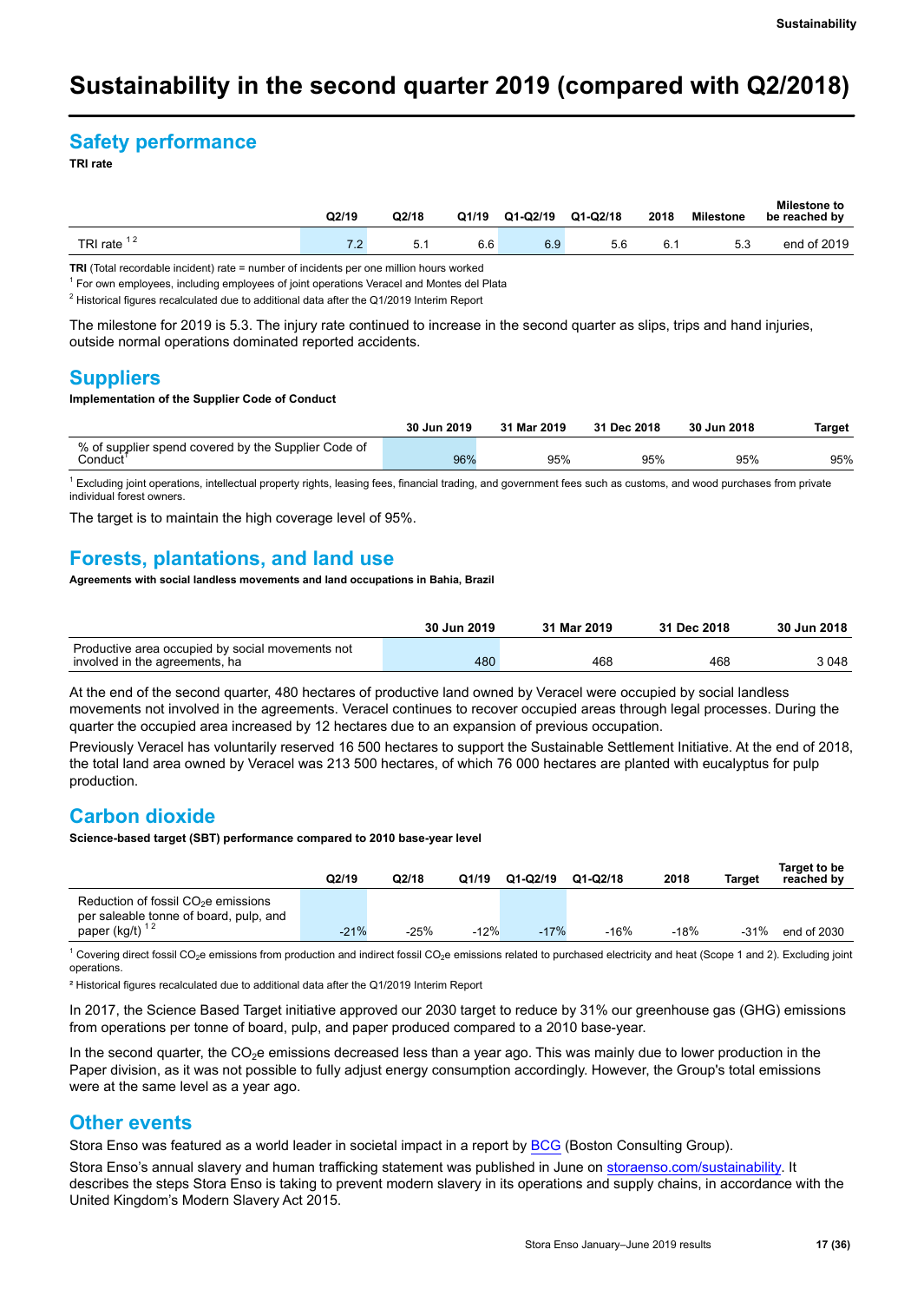# **Short-term risks and uncertainties**

Increasing competition, and supply and demand imbalances in the paper, pulp, packaging, wood products and roundwood markets may affect Stora Enso's market share and profitability. Changes in the global economic and political environment, sharp market corrections, increasing volatility in foreign exchange rates and deteriorating economic conditions in the main markets could all affect Stora Enso's profits, cash flows and financial position.

With reference to current geopolitical circumstances, there is an increasing risk of an escalation in protectionist measures to the extent that global trade could materially shrink. This would have major knock-on effects for inflation, business sentiment, consumer sentiment and ultimately global economic growth.

To mitigate the impact of deteriorating geopolitical and macroeconomic conditions, and increased uncertainty in the global economy, Stora Enso has initiated a Profit Protection Programme, targeting EUR 200 million reductions in fixed and variable costs by the end of 2020.

Other risks and uncertainties include, but are not limited to, general industry conditions, such as changes in the cost or availability of raw materials, energy and transportation costs, unanticipated expenditures related to the cost of compliance with existing and new environmental and other governmental regulations and to actual or potential litigation, material disruption at one of our manufacturing facilities, risks inherent in conducting business through joint ventures, and other factors that can be found in Stora Enso's press releases and disclosures.

A more detailed description of risks is available in Stora Enso's Financial Report at [storaenso.com/annualreport2018](https://annual-report.storaenso.com/2018)

Energy sensitivity analysis: the direct effect of a 10% increase in electricity and fossil fuel market prices would have a negative impact of approximately EUR 13 million on operational EBIT for the next 12 months.

Wood sensitivity analysis: the direct effect of a 10% increase in wood prices would have a negative impact of approximately EUR 193 million on operational EBIT for the next 12 months.

Pulp sensitivity analysis: the direct effect of a 10% increase in pulp market prices would have a positive impact of approximately EUR 125 million on operational EBIT for the next 12 months.

Chemical and filler sensitivity analysis: the direct effect of a 10% increase in chemical and filler prices would have a negative impact of approximately EUR 55 million on operational EBIT for the next 12 months.

A decrease of energy, wood, pulp or chemical and filler prices would have the opposite impact.

Foreign exchange rates sensitivity analysis for the next twelve months: the direct effect on operational EBIT of a 10% strengthening in the value of the US dollar, Swedish krona and British pound against the euro would be approximately positive EUR 148 million, negative EUR 97 million and positive EUR 33 million annual impact, respectively. Weakening of the currencies would have the opposite impact. These numbers are before the effect of hedges and assuming no changes occur other than a single currency exchange rate movement.

The Group incurs annual unhedged net costs worth approximately EUR 120 million in Brazilian real (BRL) in its operations in Brazil and approximately EUR 110 million in Chinese Renminbi (CNY) in its operations in China. For these flows, a 10% strengthening in the value of a foreign currency would have a EUR 12 million and EUR 11 million negative impact on operational EBIT, respectively.

# **Legal proceedings**

### **Contingent liabilities**

Stora Enso has undertaken significant restructuring actions in recent years which have included the divestment of companies, sale of assets and mill closures. These transactions include a risk of possible environmental or other obligations the existence of which would be confirmed only by the occurrence or non-occurrence of one or more uncertain future events not wholly within the control of the Group.

Stora Enso is party to legal proceedings that arise in the ordinary course of business and which primarily involve claims arising out of commercial law. The management does not consider that liabilities related to such proceedings before insurance recoveries, if any, are likely to be material to the Group's financial condition or results of operations.

### **Legal proceedings in Latin America**

### **Veracel**

On 11 July 2008, Stora Enso announced that a federal judge in Brazil had issued a decision claiming that the permits issued by the State of Bahia for the operations of Stora Enso's joint operations company Veracel were not valid. The judge also ordered Veracel to take certain actions, including reforestation with native trees on part of Veracel's plantations and a possible fine of BRL 20 (EUR 5) million. Veracel disputes the decision and has filed an appeal against it. Veracel operates in full compliance with all Brazilian laws and has obtained all the necessary environmental and operating licences for its industrial and forestry activities from the relevant authorities. In November 2008, a Federal Court suspended the effects of the decision. No provisions have been recorded in Veracel's or Stora Enso's accounts for the reforestation or the possible fine.

In June 2017, Veracel received a tax infringement note referring to year 2012 with a total amount of BRL 224 (EUR 50) million including interest and fines. The dispute was limited to fiscal year 2012 for which the tax authority applied another transfer pricing method due to a different interpretation of a transition rule. The total exposure at year end 2018 was BRL 241 (EUR 54) million considering interest until 31 December 2018. Stora Enso's share of the exposure was BRL 120 (EUR 27) million.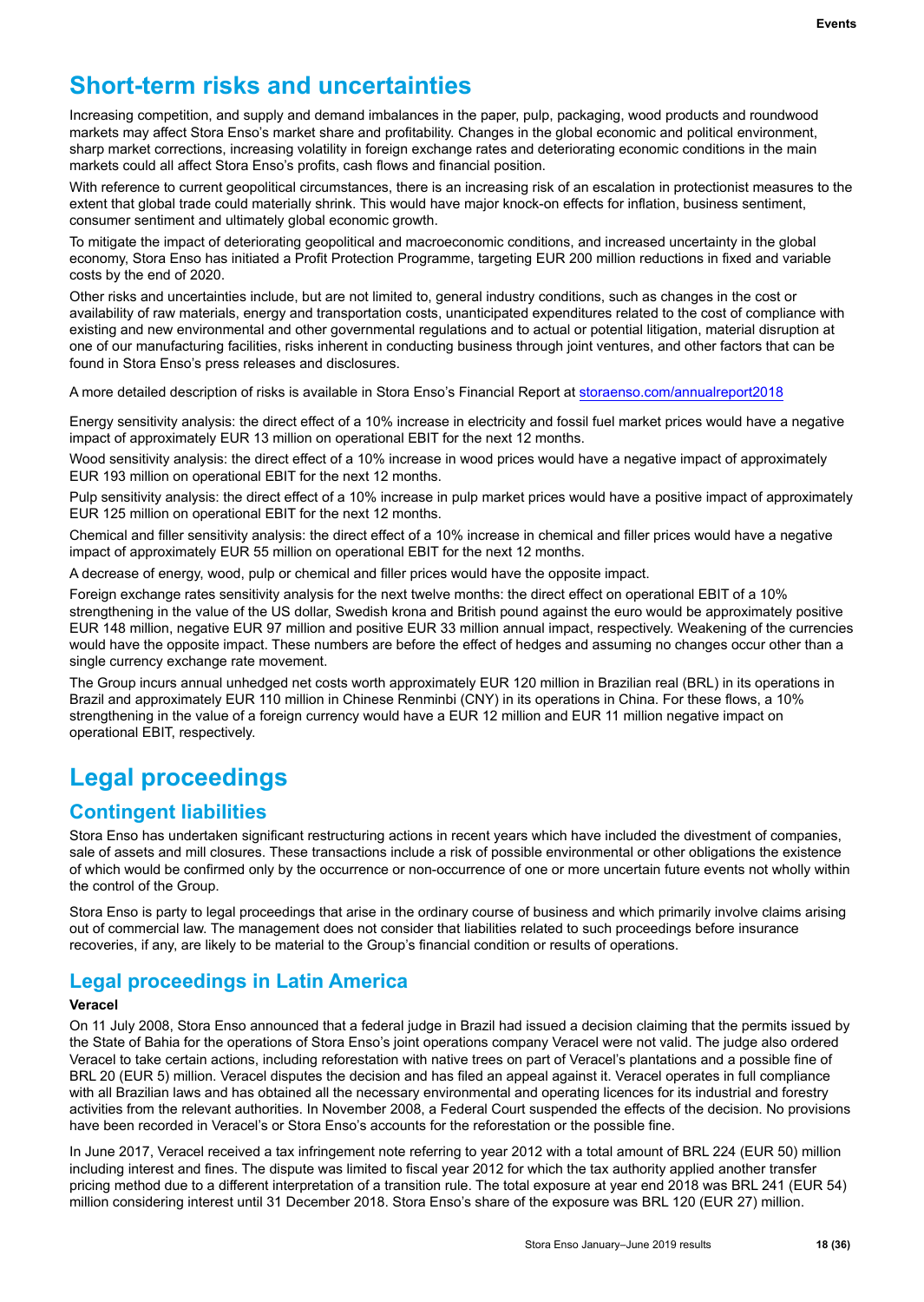Veracel has filed an administrative defence against the tax note in July 2017 which has been finally decided in favour of Veracel in May 2019

# **Legal proceedings in Sweden**

### **Insurance claim**

In July and August 2016, six Swedish insurance companies filed lawsuits in the Environmental Court and the District Court of Falun against Stora Enso, due to damage caused by the forest fire in Västmanland, Sweden, in 2014. The claimed amount is approximately SEK 300 (EUR 30) million, excluding interest. Stora Enso denies liability. The Supreme Court has in a decision found that the Environmental code is not applicable on damage caused by fire, closing the procedure in the Environmental Court. Further it has come to Stora Enso's knowledge that the Supreme Court, in a case in which Stora Enso is not party, has ruled that a traffic insurance held by Stora Enso's sub-supplier is applicable on the damage. This traffic insurance cover damage up to SEK 300 million, excluding interest, which corresponds to the amount claimed from Stora Enso.

### **Company fine**

In January 2018, a Swedish prosecutor filed a lawsuit against Stora Enso and its supplier, due to the forest fire in Västmanland, Sweden in 2014, claiming a company fine of SEK 5 million each. Both Stora Enso and the supplier have disputed the claim.

# **Major events in 2019**

### **Decisions of Annual General Meeting 2019**

Stora Enso Oyj's Annual General Meeting (AGM) was held on 14 March 2019 in Helsinki. The AGM approved the proposal by the Board of Directors that the Company distributes a dividend of EUR 0.50 per share for the year 2018.

The AGM approved the proposal that of the current members of the Board of Directors – **Jorma Eloranta**, **Elisabeth Fleuriot**, **Hock Goh**, **Christiane Kuehne**, **Antti Mäkinen, Richard Nilsson**, **Göran Sandberg**, and **Hans Stråberg** – be re-elected members of the Board of Directors until the end of the following AGM and that **Mikko Helander** be elected new member of the Board of Directors for the same term of office. The AGM elected Jorma Eloranta as Chair of the Board of Directors and Hans Stråberg as Vice Chair.

The AGM approved the proposed annual remuneration for the Board of Directors as follows:

| Chair      | EUR 192 000 (2018: 175 000) |  |
|------------|-----------------------------|--|
| Vice Chair | EUR 109 000 (2018: 103 000) |  |
| Members    | EUR 74 000 (2018: 72 000)   |  |

The AGM also approved the proposal that the annual remuneration for the members of the Board of Directors, be paid in Company shares and cash so that 40% will be paid in Stora Enso R shares to be purchased on the Board members' behalf from the market at a price determined in public trading, and the rest in cash.

The AGM also approved the proposed annual remuneration for the Board committees.

The AGM approved the proposal that PricewaterhouseCoopers Oy be elected as auditor until the end of the following AGM. PricewaterhouseCoopers Oy has notified the company that **Samuli Perälä,** APA, will act as the responsible auditor. It was resolved that the remuneration for the auditor shall be paid according to invoice approved by the Financial and Audit Committee.

The AGM approved the proposals that the Board of Directors be authorised to decide on the repurchase and on the issuance of Stora Enso R shares. The amount of shares to be issued or repurchased shall not exceed a total of 2 000 000 R shares, corresponding to approximately 0.25% of all shares and 0.33% of all R shares.

### **Decisions by the Board of Directors**

At its meeting held after the AGM, Stora Enso's Board of Directors elected Richard Nilsson (chair), Jorma Eloranta, and Elisabeth Fleuriot as members of the Financial and Audit Committee.

Jorma Eloranta (chair), Antti Mäkinen and Hans Stråberg were elected members of the Remuneration Committee.

Christiane Kuehne (chair), Hock Goh and Göran Sandberg were elected members of the Sustainability and Ethics Committee.

# **Share capital and shareholdings**

During the second quarter of 2019, the conversions of 600 A shares into R shares were recorded in the Finnish trade register. On 30 June 2019, Stora Enso had 176 258 836 A shares and 612 361 151 R shares in issue. The company did not hold its own shares. The total number of Stora Enso shares in issue was 788 619 987 and the total number votes at least 237 494 951.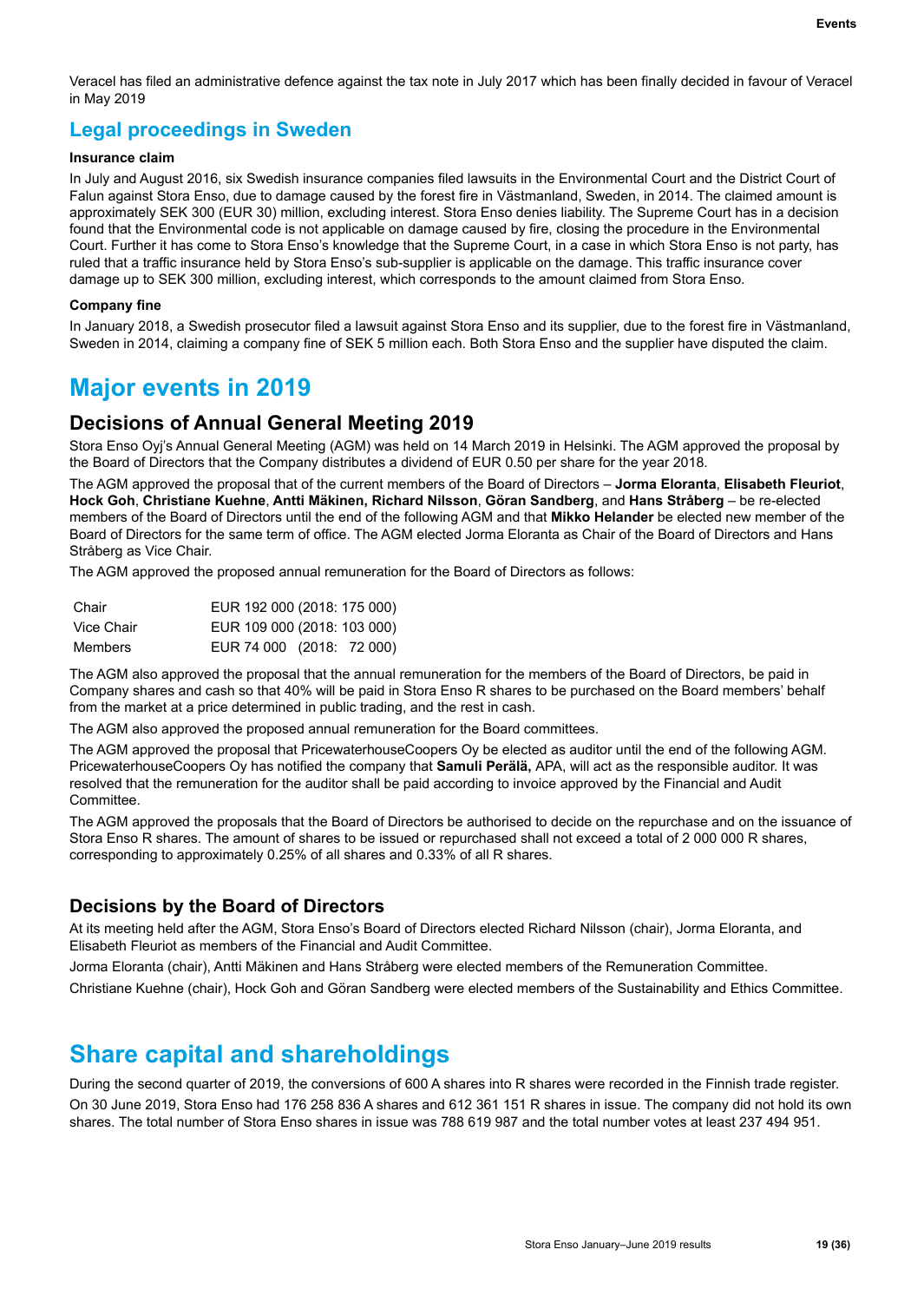# **Events after the period**

On 15 July, the conversion of 400 A shares into R shares was recorded in the Finnish trade register

On 19 July, Stora Enso announced an investment of EUR 10 million to build a pilot facility for producing bio-based carbon materials based on lignin at Sunila Mill in Finland.

Also on 19 July, Stora Enso announced that it had initiated a feasibility study for a possible cross laminated timber (CLT) unit in connection with its Ždírec mill in Czech Republic and a new construction beam unit located at the Ybbs mill in Austria.

*All figures in this Interim Report have been rounded to the nearest million, unless otherwise stated. Therefore, percentages and figures in this report may not add up precisely to the totals presented and may vary from previously published financial information.*

*This report has been prepared in Finnish, English and Swedish. If there are any variations in the content between the versions, the English version shall govern. This report is unaudited.* 

Helsinki, 19 July 2019 Stora Enso Oyj Board of Directors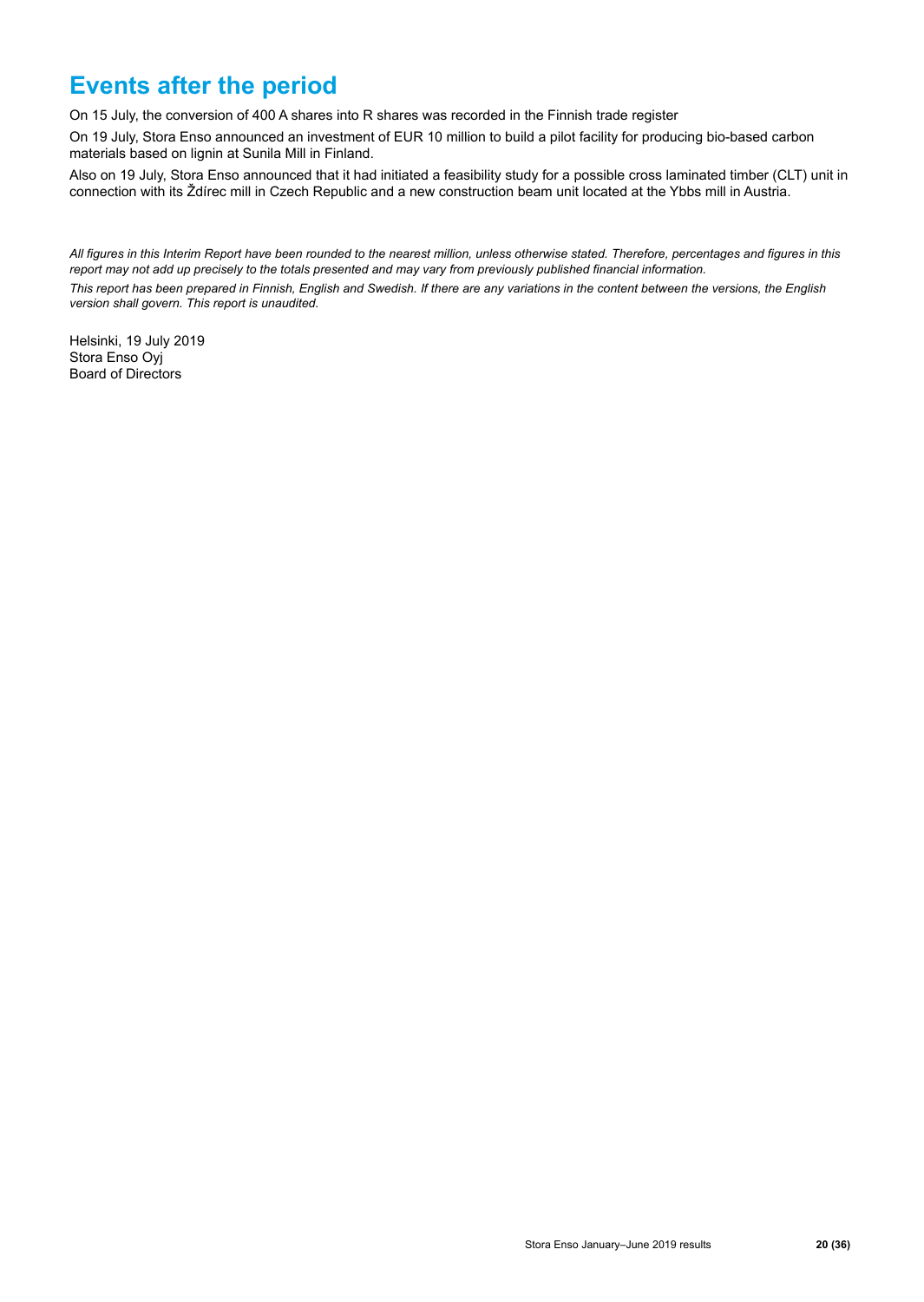### **Basis of Preparation**

This unaudited interim financial report has been prepared in accordance with the accounting policies set out in International Accounting Standard 34 on Interim Financial Reporting and in the Group's Financial Report for 2018 with the exception of new and amended standards applied to the annual periods beginning on 1 January 2019.

All figures in this Interim Report have been rounded to the nearest million, unless otherwise stated. Therefore, percentages and figures in this report may not add up precisely to the totals presented and may vary from previously published financial information.

### **Non-IFRS measures**

The Group's key non-IFRS performance metric is operational EBIT, which is used to evaluate the performance of its operating segments and to steer allocation of resources to them. Operational EBIT comprises the operating profit excluding items affecting comparability (IAC) and fair valuations from the segments and Stora Enso's share of the operating profit of equity accounted investments (EAI), also excluding items affecting comparability and fair valuations.

Items affecting comparability are exceptional transactions that are not related to recurring business operations. The most common items affecting comparability are capital gains, additional write-downs or reversals of write-downs, provisions for planned restructuring, changes in depreciation due to restructuring and penalties. Items affecting comparability are normally disclosed individually if they exceed one cent per share.

Fair valuations and non-operational items include  $CO<sub>2</sub>$  emission rights, valuations of biological assets and the Group's share of income tax and net financial items of EAI. Until the end of 2018, fair valuations and non-operational items also included equity incentive schemes and related hedges. The previous periods have not been restated due to immateriality.

Cash flow from operations (non-IFRS) is a Group specific way to present operative cash flow starting from operational EBITDA instead of operating profit.

Cash flow after investing activities (non-IFRS) is calculated as follows: cash flow from operations (non-IFRS) excluding cash spent on intangible assets, property, plant and equipment, and biological assets and acquisitions of EAIs.

The full list of the non-IFRS measures is presented at the end of this report.

### **The following new and amended standards are applied to the annual periods beginning on 1 January 2019**

Stora Enso has applied the following new and amended standards from 1 January 2019:

• IFRS 16 *Leases*. The new leasing standard replaced the guidance in IAS 17 and related interpretations and is a significant change in accounting by lessees in particular. IFRS 16 requires lessees to recognize a lease liability reflecting future lease payments and a right-of-use (ROU) asset for virtually all lease contracts. The distinction between operating and finance lease is removed for lessees. Before transition to IFRS 16, the Group had mainly contracts classified as operating leases, which were not capitalised and Stora Enso did not have any material finance lease contracts in effect at the end of 2018. Stora Enso is mainly acting as a lessee and does not have any material lease agreements where it would act as a lessor.

In accordance IFRS 16, at inception of a contract, the Group assesses whether a contract is, or contains, a lease. A contract is, or contains, a lease if the contract conveys the right to control the use of an identified asset for a period of time in exchange for consideration. The change in lease definition mainly relates to the concept of control and amendment in lease definition have no material effect to the Group.

Stora Enso adopted IFRS 16 on 1 January 2019, using the modified retrospective approach and therefore the comparative information will not be restated and continues to be reported under IAS 17 and IFRIC 4. Effect of initial application of IFRS 16 is recognised in balance sheet at 1 January 2019. At transition, lease liabilities are measured at the present value of the remaining lease payments, discounted at the Group's incremental borrowing rate. ROU assets are measured an amount equal to the lease liability, adjusted by the amount of any prepaid or accrued lease payments. The Group allocates the consideration in the contract to each lease component and will separate non-lease components if these are identifiable.

ROU assets are initially measured at cost, which comprises the initial amount of the lease liability adjusted mainly for lease payments made at or before the commencement date. The ROU assets are subsequently depreciated using the straightline method from the commencement date to the earlier of the end of the lease term or the end of the useful life of the ROU asset. In addition, the ROU asset is adjusted for certain remeasurements of the lease liability. ROU assets are tested for impairment in accordance with IAS 36 Impairment of Assets.

Lease liabilities are initially measured at the present value of the lease payments that are not paid at the commencement date, discounted using the Group's incremental borrowing rate. The lease term applied corresponds to the non-cancellable period except in cases where the Group is reasonably certain to exercise renewal option or prolong the contract. The lease liabilities are measured at amortised cost using the effective interest method. Lease liabilities are remeasured mainly when there is a change in future lease payments arising from a change in an index or rate, or if there is a change in the Group's assessment whether it will exercise an extension option. When lease liability is remeasured, a corresponding adjustment is generally made to the carrying amount of the ROU asset.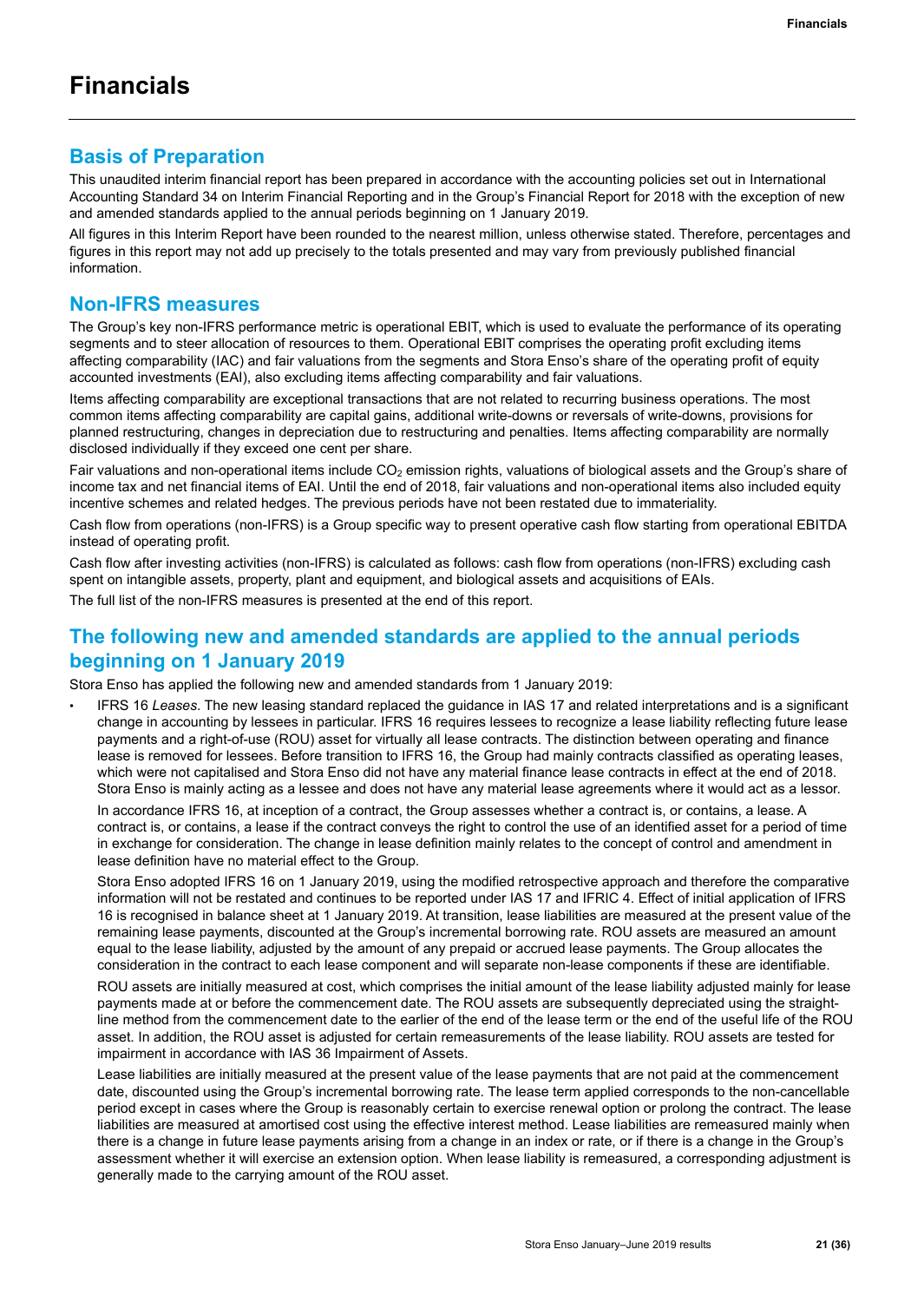The Group has elected not to recognise ROU assets and lease liabilities for short-term leases that have a lease term of 12 months or less and leases of low value assets. The Group has also applied the exemption not to recognise contracts which are ending in 2019. The Group has defined low value asset exemption to include leases in which the underlying asset is not material to Stora Enso. The assessment of whether the underlying asset is material and is within the scope or excluded from the recognition requirements of IFRS 16 is based on the concept of materiality in the Conceptual Framework and IAS 1. Leases of low value assets are mainly including IT and office equipment, certain vehicles and machinery and other low value items. The Group recognises the lease payments associated with these leases as an expense on a straight-line basis over the lease term. In addition the Group has applied hindsight in determination of lease term if lease contract includes extension options.

On transition to IFRS 16, leases previously classified as operating leases under IAS 17 resulted in the recognition of ROU assets and lease liabilities. It also resulted in decrease in operative expenses and an increase in depreciation charges and interest expenses. Under IFRS 16, cash paid for interest portion of lease liability is presented as part of operating activities and cash payments for the principal portion of lease liability is presented as part of financing activities. The adoption of IFRS 16 does not have an impact on the total net cash flow. Stora Enso's most material lease agreements capitalised at the implementation consist of land leases (~55%), operative machinery and equipment (~30%) and properties (~15%).

Undiscounted operating lease commitments at the end of 2018 were EUR 731 million. On transition to IFRS 16, the Group recognised an additional EUR 525 million of lease liabilities. No adjustment to the opening balance of retained earnings has been made due to IFRS 16 transition. The weighted average discount rate was 4.1%.

| <b>EUR million</b>                                                             | 1 Jan 2019 |
|--------------------------------------------------------------------------------|------------|
| Operating lease commitments at 31 December 2018                                | 731        |
| Discounted using the incremental borrowing rates at 1 January 2019             | 544        |
| Finance lease liabilities recognised as at 31 December 2018                    |            |
| Short term leases                                                              | -9         |
| Leases of low-value assets                                                     | $-16$      |
| Other*                                                                         | 5          |
| Lease liabilities recognised at 1 January 2019                                 | 526        |
| Finance lease liabilities recognised as at 31 December 2018                    | -1         |
| Additional lease liabilities as a result of the initial application of IFRS 16 | 525        |

\* Lease period adjustments (e.g. extension options), exclusion of non-lease components and variable rents not included in the measurement of the lease liability

As at 1 January 2019, the Group recognised an additional EUR 530 million of ROU assets. Amount is including prepaid expenses of EUR 5 million, presented as accrued expenses in balance sheet before transition and reclassified to ROU assets at IFRS 16 implementation. In addition certain land use contracts, amounting to EUR 80 million, before IFRS 16 transition accounted as intangible assets were classified on transition to IFRS 16 as leases. All the liabilities related to the arrangements have already been settled in previous periods and therefore there is no effect on the lease liability or income statement.

• Other amended IFRS standards and interpretations do not have material effect on the Group.

### **Future standard changes endorsed by the EU but not yet effective in 2019**

• No future standard changes endorsed by the EU.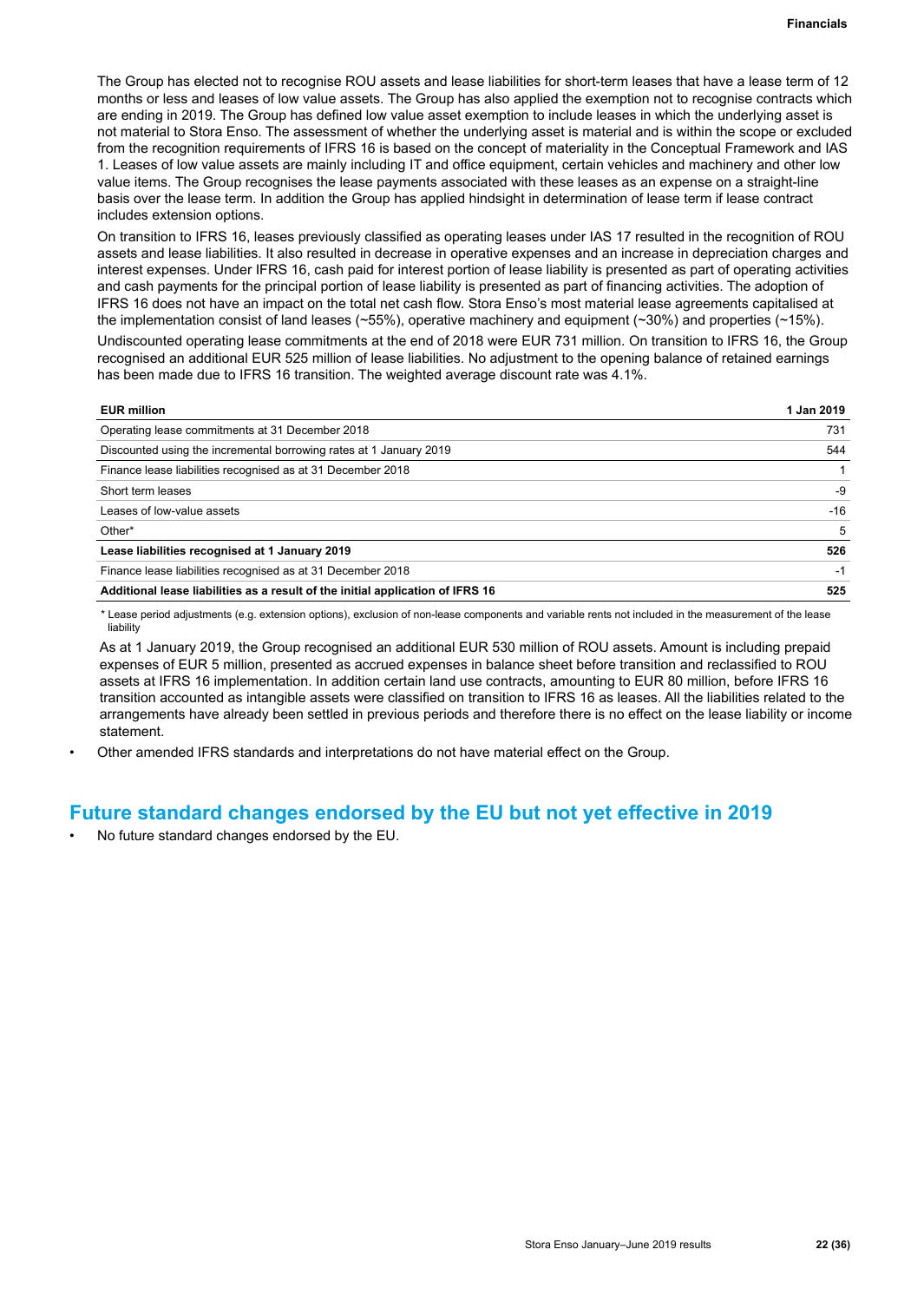### **Condensed consolidated income statement**

| <b>EUR million</b>                                | Q2/19   | Q2/18   | Q1/19   | $Q1-Q2/19$ | Q1-Q2/18 | 2018    |
|---------------------------------------------------|---------|---------|---------|------------|----------|---------|
| <b>Sales</b>                                      | 2608    | 2664    | 2635    | 5 2 4 2    | 5 2 4 3  | 10 486  |
| Other operating income                            | 33      | 28      | 36      | 69         | 46       | 92      |
| Change in inventories of finished goods and WIP   | $-28$   | $-2$    | 41      | 13         | 69       | 125     |
| Materials and services                            | $-1523$ | $-1530$ | $-1577$ | $-3100$    | $-3028$  | $-6157$ |
| Freight and sales commissions                     | $-228$  | $-235$  | $-230$  | $-458$     | $-468$   | $-932$  |
| Personnel expenses                                | $-349$  | $-358$  | $-334$  | $-682$     | $-683$   | $-1330$ |
| Other operating expenses                          | $-302$  | $-153$  | $-114$  | $-417$     | $-277$   | $-526$  |
| Share of results of equity accounted investments  | 69      | 42      | 5       | 75         | 45       | 181     |
| Change in net value of biological assets          | $-11$   | $-17$   | $-13$   | $-24$      | $-31$    | $-68$   |
| Depreciation, amortisation and impairment charges | $-128$  | $-121$  | $-136$  | $-264$     | $-243$   | $-479$  |
| <b>Operating Profit</b>                           | 142     | 317     | 313     | 454        | 672      | 1 3 9 0 |
| Net financial items                               | $-48$   | $-60$   | $-31$   | $-79$      | $-82$    | $-180$  |
| <b>Profit before Tax</b>                          | 93      | 257     | 282     | 375        | 590      | 1 2 1 0 |
| Income tax                                        | $-41$   | $-44$   | $-56$   | $-97$      | $-104$   | $-221$  |
| <b>Net Profit for the Period</b>                  | 52      | 213     | 226     | 278        | 486      | 988     |
| Attributable to:                                  |         |         |         |            |          |         |
| Owners of the Parent                              | 59      | 221     | 232     | 291        | 495      | 1013    |
| Non-controlling interests                         | $-7$    | -8      | $-6$    | $-13$      | -9       | $-24$   |
| <b>Net Profit for the Period</b>                  | 52      | 213     | 226     | 278        | 486      | 988     |
| <b>Earnings per Share</b>                         |         |         |         |            |          |         |
| Basic earnings per share, EUR                     | 0.08    | 0.28    | 0.29    | 0.37       | 0.63     | 1.28    |
| Diluted earnings per share, EUR                   | 0.08    | 0.28    | 0.29    | 0.37       | 0.63     | 1.28    |

### **Consolidated statement of comprehensive income**

| <b>EUR million</b>                                                  | Q2/19          | Q2/18        | Q1/19        | Q1-Q2/19     | $Q1-Q2/18$     | 2018           |
|---------------------------------------------------------------------|----------------|--------------|--------------|--------------|----------------|----------------|
| Net profit/loss for the period                                      | 52             | 213          | 226          | 278          | 486            | 988            |
| <b>Other Comprehensive Income (OCI)</b>                             |                |              |              |              |                |                |
| Items that will Not be Reclassified to Profit and Loss              |                |              |              |              |                |                |
| Equity instruments at fair value through other comprehensive income | $-4$           | 12           | $-19$        | $-23$        | 4              | 97             |
| Actuarial gains and losses on defined benefit plans                 | 0              | $\Omega$     | $\mathbf{0}$ | $\Omega$     | 0              | $-24$          |
| Income tax relating to items that will not be reclassified          | $\mathbf{1}$   | $\Omega$     | $\Omega$     | $\mathbf{1}$ | -1             | 5              |
|                                                                     | $-3$           | 12           | $-19$        | $-22$        | 3              | 78             |
| Items that may be Reclassified Subsequently to Profit and Loss      |                |              |              |              |                |                |
| Share of OCI of EAIs that may be reclassified                       | 11             | $\mathbf{1}$ | $\Omega$     | 11           | $\overline{2}$ | 4              |
| Currency translation movements on equity net investments (CTA)      | 129            | 24           | 27           | 156          | $-86$          | $-36$          |
| Currency translation movements on non-controlling interests         | $\mathbf{0}$   | $\Omega$     | 1            | $\Omega$     | $\Omega$       | $\Omega$       |
| Net investment hedges                                               | $\mathbf{1}$   | $-16$        | $-6$         | $-5$         | $-8$           | $-14$          |
| Cash flow hedges                                                    | $\overline{4}$ | $-28$        | $-34$        | $-29$        | $-63$          | $-24$          |
| Cost of hedging - time value of options                             | $\overline{2}$ | $-2$         | -1           | $\mathbf{1}$ | $-2$           | $-2$           |
| Non-controlling interests' share of cash flow hedges                | $-1$           | $\Omega$     | 1            | $-1$         | $\Omega$       | $-2$           |
| Income tax relating to items that may be reclassified               | $-5$           | 10           | 9            | 4            | 16             | $\overline{7}$ |
|                                                                     | 140            | $-11$        | $-4$         | 137          | $-141$         | $-68$          |
| <b>Total Comprehensive Income</b>                                   | 189            | 214          | 203          | 393          | 348            | 999            |
| Attributable to:                                                    |                |              |              |              |                |                |
| Owners of the Parent                                                | 198            | 222          | 208          | 406          | 357            | 1 0 2 5        |
| Non-controlling interests                                           | $-9$           | -8           | $-5$         | $-13$        | $-9$           | $-27$          |
| <b>Total Comprehensive Income</b>                                   | 189            | 214          | 203          | 393          | 348            | 999            |

CTA = Cumulative Translation Adjustment

OCI = Other Comprehensive Income

EAI = Equity Accounted Investments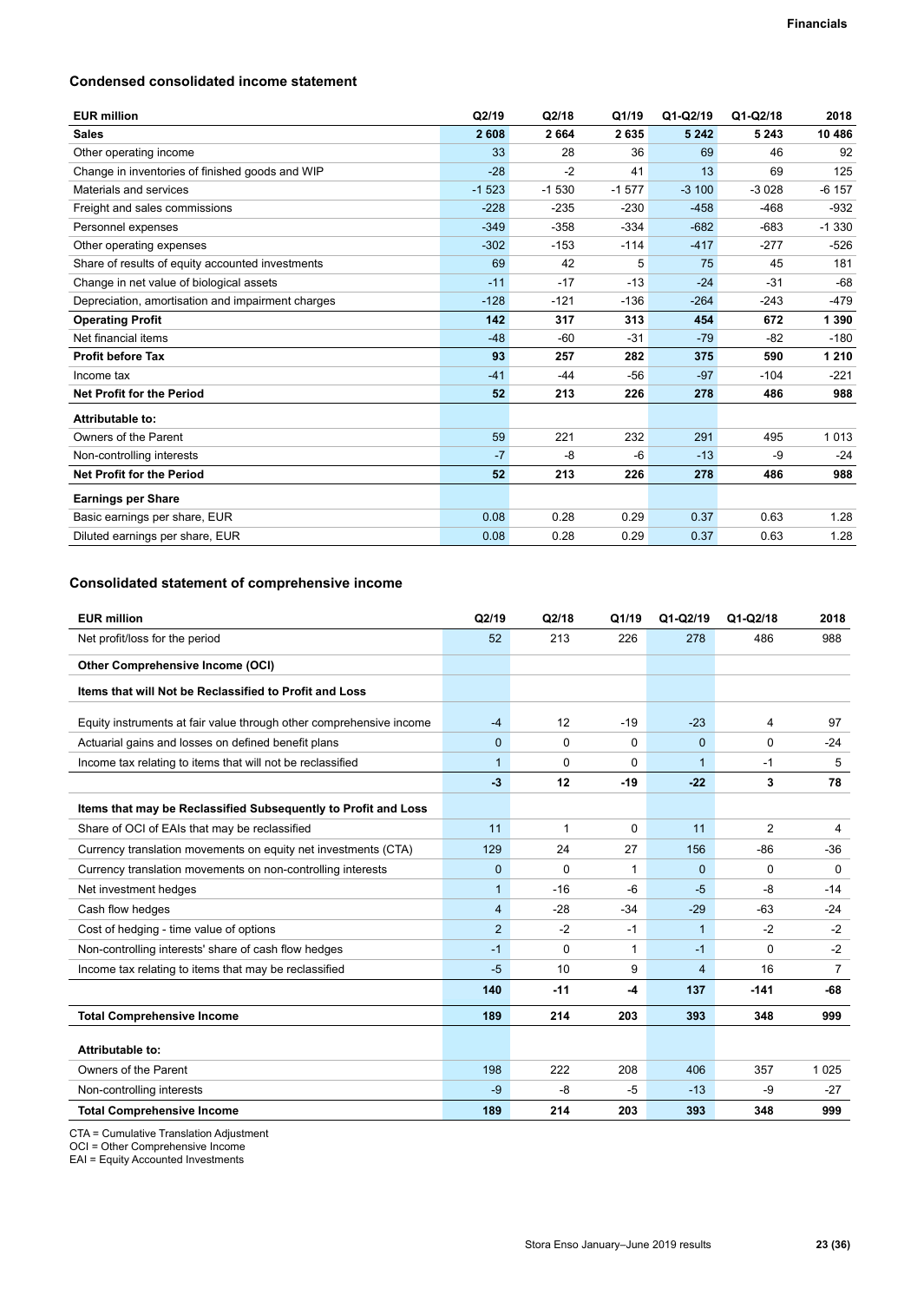### **Condensed consolidated statement of financial position**

| <b>EUR million</b>                                       | 30 Jun 2019    | 31 Dec 2018    | 30 Jun 2018    |
|----------------------------------------------------------|----------------|----------------|----------------|
| <b>Assets</b>                                            |                |                |                |
|                                                          |                |                |                |
| Goodwill<br>O                                            | 322            | 243            | 237            |
| O<br>Other intangible assets<br>O                        | 172<br>5 5 0 7 | 254<br>5 2 3 4 | 248<br>5 1 3 1 |
| Property, plant and equipment<br>O                       | 578            | $\mathbf 0$    | 0              |
| Right-of-use assets                                      | 6579           | 5731           | 5616           |
|                                                          |                |                |                |
| O<br><b>Biological assets</b>                            | 2 9 9 9        | 457            | 449            |
| $\circ$<br>Emission rights                               | 42             | 26             | 30             |
| O<br>Equity accounted investments                        | 622            | 1729           | 1 543          |
| Listed securities                                        | 9              | 13             | 19             |
| O<br>Unlisted securities                                 | 398            | 422            | 321            |
| Non-current interest-bearing receivables<br>ı            | 56             | 54             | 55             |
| T<br>Deferred tax assets                                 | 86             | 120            | 110            |
| $\circ$<br>Other non-current assets                      | 43             | 48             | 50             |
| <b>Non-current Assets</b>                                | 10833          | 8601           | 8 1 9 3        |
|                                                          |                |                |                |
| O<br>Inventories                                         | 1558           | 1567           | 1420           |
| Tax receivables<br>T                                     | 10             | 9              | 14             |
| O<br>Operative receivables                               | 1481           | 1487           | 1451           |
| Interest-bearing receivables<br>ı                        | 26             | 55             | 66             |
| Cash and cash equivalents<br>ı                           | 833            | 1 1 3 0        | 629            |
| <b>Current Assets</b>                                    | 3 9 0 9        | 4 2 4 8        | 3580           |
|                                                          |                |                |                |
| <b>Total Assets</b>                                      | 14742          | 12 849         | 11773          |
| <b>Equity and Liabilities</b>                            |                |                |                |
|                                                          |                |                |                |
| Owners of the Parent                                     | 6722           | 6714           | 6043           |
| Non-controlling Interests                                | $\mathbf{1}$   | 18             | 38             |
| <b>Total Equity</b>                                      | 6723           | 6732           | 6081           |
| Post-employment benefit provisions<br>O                  | 386            | 401            | 361            |
| $\circ$<br>Other provisions                              | 132            | 101            | 102            |
| Deferred tax liabilities<br>Τ                            | 753            | 168            | 140            |
| Non-current interest-bearing liabilities<br>$\mathsf{I}$ | 3823           | 2 2 6 5        | 2 1 6 3        |
| $\mathsf O$<br>Other non-current operative liabilities   | 33             | 34             | 34             |
| <b>Non-current Liabilities</b>                           | 5 1 2 7        | 2970           | 2800           |
|                                                          |                |                |                |
| Current portion of non-current debt<br>I                 | 354            | 403            | 382            |
| Interest-bearing liabilities<br>I                        | 712            | 675            | 657            |
| Bank overdrafts<br>I                                     | $\overline{7}$ | 1              | 8              |
| O<br>Other provisions                                    | 20             | 16             | 17             |
| $\hbox{O}$<br>Other operative liabilities                | 1745           | 1960           | 1786           |
| T<br>Tax liabilities                                     | 53             | 92             | 42             |
| <b>Current Liabilities</b>                               | 2892           | 3 1 4 7        | 2892           |
| <b>Total Liabilities</b>                                 | 8 0 1 9        | 6 1 1 7        | 5693           |
|                                                          |                |                |                |
| <b>Total Equity and Liabilities</b>                      | 14 742         | 12 849         | 11 773         |

Items designated with "O" comprise Operating Capital

Items designated with "I" comprise Net Interest-bearing Liabilities

Items designated with "T" comprise Net Tax Liabilities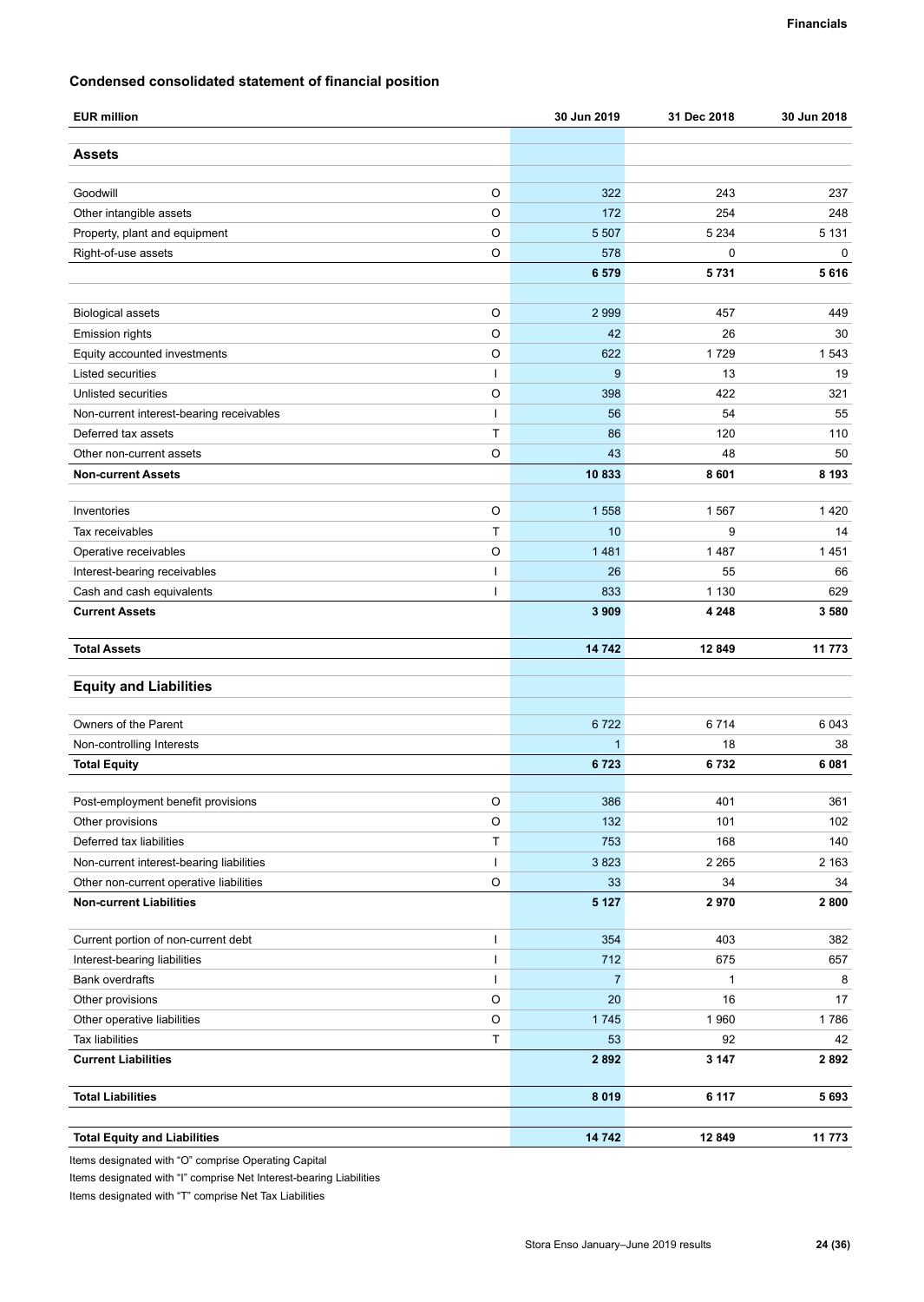### **Condensed consolidated statement of cash flows**

| <b>EUR million</b>                                                                         | Q1-Q2/19                | $Q1 - Q2/18$ |
|--------------------------------------------------------------------------------------------|-------------------------|--------------|
| <b>Cash Flow from Operating Activities</b>                                                 |                         |              |
| Operating profit                                                                           | 454                     | 672          |
| Adjustments for non-cash items                                                             | 476                     | 271          |
| Change in net working capital                                                              | $-160$                  | -357         |
| <b>Cash Flow Generated by Operations</b>                                                   | 770                     | 586          |
| Net financial items paid                                                                   | $-84$                   | $-69$        |
| Income taxes paid, net                                                                     | $-100$                  | $-105$       |
| <b>Net Cash Provided by Operating Activities</b>                                           | 587                     | 411          |
|                                                                                            |                         |              |
| <b>Cash Flow from Investing Activities</b>                                                 |                         |              |
| Acquisition of subsidiary shares and business operations, net of acquired cash             | $-465$                  | 0            |
| Acquisitions of equity accounted investments                                               | -6                      | 0            |
| Proceeds from disposal of subsidiary shares and business operations, net of disposed cash  | $\mathbf 0$             | 40           |
| Proceeds from disposal of unlisted securities                                              | 5                       | 1            |
| Proceeds and advances from disposal of intangible assets and property, plant and equipment | $\overline{\mathbf{4}}$ | 4            |
| Capital expenditure                                                                        | $-243$                  | $-241$       |
| Proceeds from non-current receivables, net                                                 | $\Omega$                | 4            |
| <b>Net Cash Used in Investing Activities</b>                                               | $-705$                  | $-192$       |
| <b>Cash Flow from Financing Activities</b>                                                 |                         |              |
| Proceeds from issue of new long-term debt                                                  | 852                     | 371          |
| Repayment of long-term debt and lease liabilities                                          | $-703$                  | $-243$       |
| Change in short-term borrowings                                                            | 55                      | $-11$        |
| Dividends paid                                                                             | $-394$                  | $-323$       |
| Buy-out of interest in subsidiaries from non-controlling interests                         | 0                       | 0            |
| Equity injections from, less dividends to, non-controlling interests                       | -3                      | $\Omega$     |
| Purchase of own shares <sup>1</sup>                                                        | $-3$                    | -5           |
| <b>Net Cash Provided by Financing Activities</b>                                           | $-196$                  | $-212$       |
| Net Change in Cash and Cash Equivalents                                                    | $-315$                  | 8            |
| Translation adjustment                                                                     | 13                      | 10           |
| Net cash and cash equivalents at the beginning of period                                   | 1 1 2 8                 | 603          |
| Net Cash and Cash Equivalents at Period End                                                | 826                     | 621          |
|                                                                                            |                         |              |
| <b>Cash and Cash Equivalents at Period End</b>                                             | 833                     | 629          |
| <b>Bank Overdrafts at Period End</b>                                                       | $-7$                    | -8           |
| Net Cash and Cash Equivalents at Period End                                                | 826                     | 621          |

 $^1$  Own shares purchased for the Group's share award programme. The Group did not hold any of its own shares at 30 June 2019.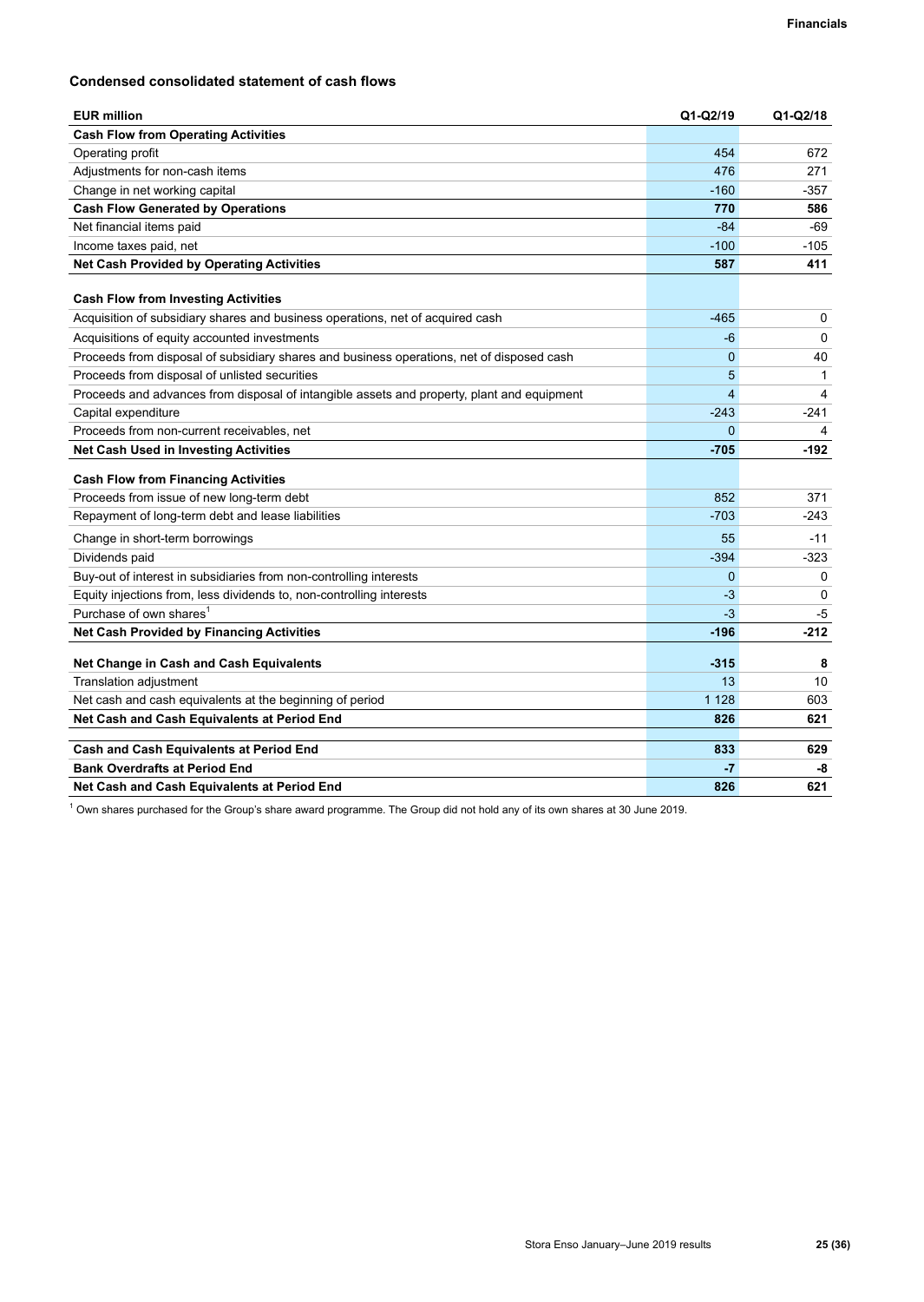#### **Statement of changes in equity**

#### **Fair Valuation Reserve EUR million Share and Reserve Capital Share Premium fund Invested Non-Restricted Equity Fund Treasury Shares Step Acquisition Revaluation Surplus Equity investments through OCI Investments Availablefor-Sale Cash Flow Hedges OCI of Equity CTA and Net Accounted Investments Investment Hedges Retained Earnings Attributable to Owners of the Parent Noncontrolling Interests Total Balance at 31 December 2017 1 342 77 633 — 4 — 205 15 -14 -288 4 034 6 008 47 6 055** Adoption of IFRS 2 and IFRS 9 **— — — — —** 205 -205 **— — —** 8 8 **—** 8 **Balance at 1 January 2018 1 342 77 633 — 4 205 — 15 -14 -288 4 042 6 016 47 6 063** Profit/loss for the period — — — — — — — — — — 495 495 -9 486 OCI before tax — — — — 4 — -65 2 -94 — -153 — -153 Income tax relating to components<br>of OCI of OCI — — — — — — — 14 — 2 -1 15 — 15 **Total Comprehensive Income — — — — — 4 — -50 2 -93 494 357 -9 348** Dividend — — — — — — — — — — -323 -323 — -323 Purchase of treasury shares — — — -5 — — — — — — — — — — -5 5 — -5 Share-based payments — — — 5 — — — — — — -7 -2 — -2 **Balance at 30 June 2018 1 342 77 633 — 4 209 — -35 -12 -381 4 206 6 043 38 6 081** Profit/loss for the period — — — — — — — — — **— 518** 518 -15 502 OCI before tax — — — — 93 — 38 2 44 -24 153 -3 151 Income tax relating to components<br>of OCI of OCI — — — — — 1 — -9 — 1 5 -2 — -2 **Total Comprehensive Income — — — — — 94 — 29 2 46 499 669 -18 651** Dividend — — — — — — — — — — **— — -2 -2** Acquisitions and disposals — — — — — — — — — — — — -2 -2 NCI buy-out — — — — — — — — -2 -2 2 — Purchase of treasury shares — — — — — — — — — — — — — — Share-based payments — — — — — — — — — — 4 4 — 4 **Balance at 31 December 2018 1 342 77 633 — 4 304 — -7 -11 -335 4 706 6 714 18 6 732** Profit/loss for the period — — — — — — — — — — 291 291 -13 278 OCI before tax — — — — —23 — -28 11 151 — 111 — 110 Income tax relating to components<br>of OCI обоси населения — — — — — — — — — 1 — — 4 — — — — — 5 — — 5<br>of OCI **Total Comprehensive Income — — — — — -22 — -25 11 151 291 406** -13 **393** Dividend — — — — — — — — — — -394 -394 — -394 Acquisitions and disposals — — — — — — — — — — — — -3 -3 Purchase of treasury shares — — — -3 — — — — — — — -3 — -3 Share-based payments — — — 3 — — — — — — -4 -1 — -1 **Balance at 30 June 2019 1 342 77 633 — 4 282 — -32 — -184 4 598 6 722 1 6 723**

CTA = Cumulative Translation Adjustment OCI = Other Comprehensive Income NCI = Non-controlling Interests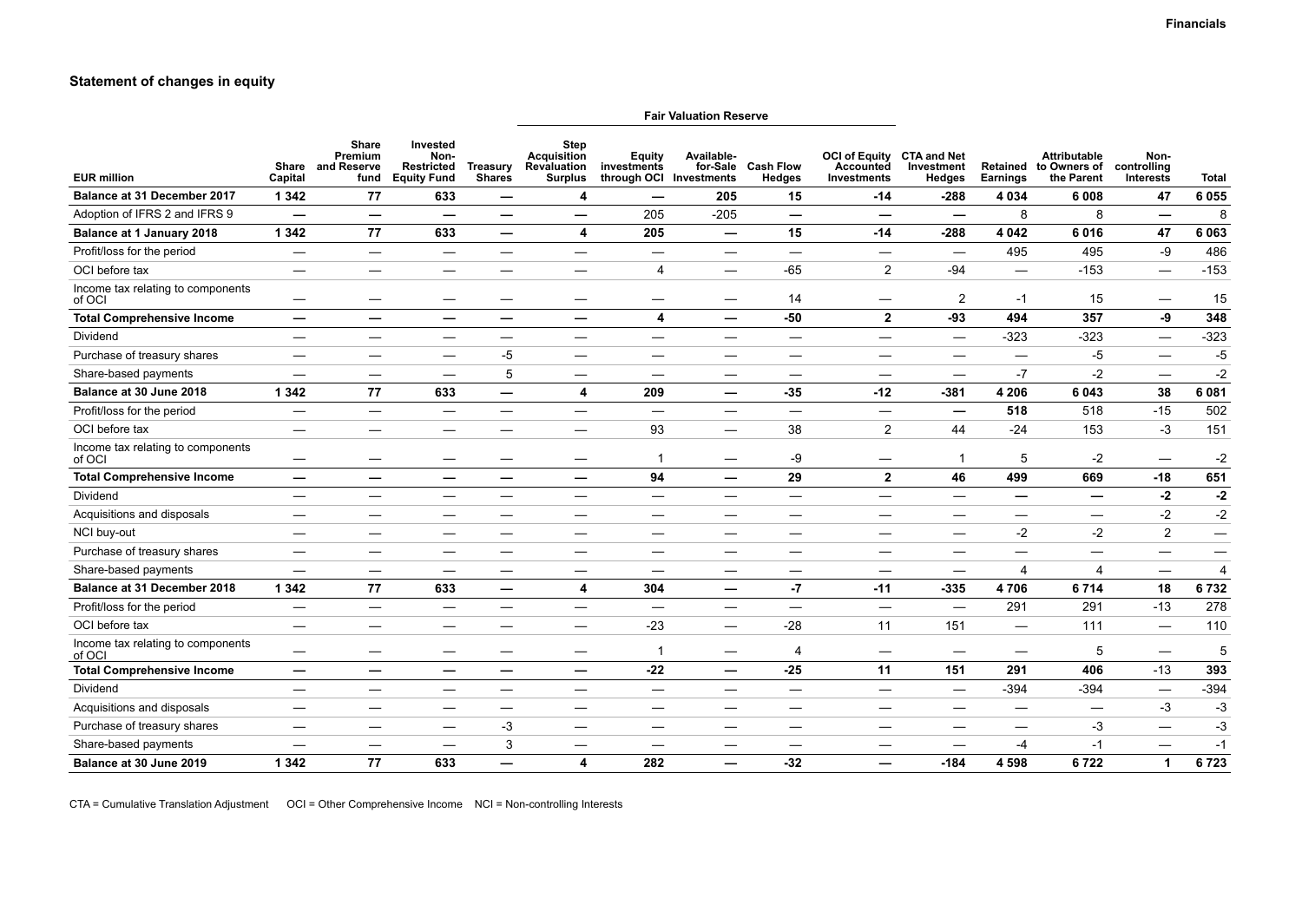### <span id="page-27-0"></span>**Goodwill, other intangible assets, property, plant and equipment, right-of-use assets and biological assets**

| <b>EUR million</b>                                          | $Q1-Q2/19$ | $Q1-Q2/18$ | 2018     |
|-------------------------------------------------------------|------------|------------|----------|
| Carrying value at 1 January                                 | 6 187      | 6 2 2 4    | 6 2 2 4  |
| Additions in right-of-use assets due to adoption of IFRS 16 | 530        | 0          | $\Omega$ |
| Additions in tangible and intangible assets                 | 161        | 167        | 491      |
| Additions in right-of-use assets                            | 12         | 0          | 0        |
| Additions in biological assets                              | 32         | 41         | 83       |
| Costs related to growth of biological assets                | $-25$      | -28        | $-66$    |
| Acquisition of subsidiary companies                         | 2934       | 0          | 5        |
| Disposals                                                   | $-3$       | $-9$       | -5       |
| Disposals of subsidiary companies                           | $\Omega$   | $-30$      | $-37$    |
| Depreciation and impairment                                 | $-264$     | $-243$     | $-479$   |
| Fair valuation of biological assets                         |            | $-3$       | $-2$     |
| Translation difference and other                            | 12         | $-53$      | $-26$    |
| <b>Statement of Financial Position Total</b>                | 9577       | 6065       | 6 187    |

### **Acquisitions in Q2 2019 - Bergvik Skog AB restructuring**

The Group owns 49.8% of shares in Bergvik Skog AB which continue to be reported as an equity accounted investment.

On 31 May 2019, Bergvik Väst AB, a subsidiary of Bergvik Skog AB, was distributed as dividend to the shareholders of Bergvik Skog AB. At the same date the Group acquired additional 20% of the shares in Bergvik Väst AB from other shareholders resulting in a total holding in Bergvik Väst AB of 69.8%. Simultaneously, Bergvik Väst AB was demerged and Stora Enso became the 100% owner of a new subsidiary holding around 69.8% of the former Bergvik Väst AB assets and liabilities. The acquisition date of the new subsidiary is 31 May 2019.

As a result of the transaction Stora Enso's direct forest holdings in Sweden are 1.4 million hectares, of which 1.15 million hectares is productive forest land.

Separately from the above transactions Stora Enso also acquired from Bergvik Skog AB 100% of the nursery business Bergvik Skog Plantor AB, three wind turbine projects and real estates companies, presented in the table below as Other acquisitions.

The fair values of the identifiable assets and liabilities as at the acquisition date are presented in the table below:

|                                                                                                | <b>Acquisition of</b><br>$69.8%$ of<br>Bergvik Väst | Other                    |         |
|------------------------------------------------------------------------------------------------|-----------------------------------------------------|--------------------------|---------|
| <b>EUR</b> million                                                                             | AВ                                                  | acquisitions             | Total   |
| Cash and cash equivalents, net of bank overdrafts                                              | 64                                                  | 0                        | 64      |
| Land                                                                                           | 305                                                 | $\overline{\phantom{0}}$ | 305     |
| Other property, plant and equipment                                                            | 8                                                   | 19                       | 27      |
| <b>Biological assets</b>                                                                       | 2 5 24                                              | $\overline{\phantom{a}}$ | 2 5 2 4 |
| Operating working capital                                                                      | $-35$                                               | 7                        | $-29$   |
| <b>Tax liabilities</b>                                                                         | $-590$                                              | 0                        | $-591$  |
| Interest-bearing liabilities                                                                   | $-793$                                              | $\overline{\phantom{a}}$ | $-793$  |
| <b>Fair value of Net Assets Acquired</b>                                                       | 1483                                                | 25                       | 1 508   |
| Purchase consideration on acquisitions, cash part                                              | 501                                                 | 27                       | 528     |
| Fair value of 49.8% of shares in Bergvik Väst AB, non-cash                                     | 1058                                                | $\blacksquare$           | 1 0 5 8 |
| <b>Total Purchase Consideration</b>                                                            | 1 559                                               | 27                       | 1586    |
| Fair value of Net Assets Acquired                                                              | $-1483$                                             | $-25$                    | $-1508$ |
| Goodwill (provisional for 2019)                                                                | 76                                                  | 2                        | 78      |
|                                                                                                |                                                     |                          |         |
| Cash out flow with purchase consideration on acquisitions                                      | $-501$                                              | $-27$                    | $-528$  |
| Cash and cash equivalents, net of bank overdrafts of acquired subsidiaries                     | 64                                                  | 0                        | 64      |
| Cash flow on acquisition of subsidiary shares and business operations, net<br>of acquired cash | $-438$                                              | $-27$                    | $-465$  |

The fair value of the shares received as dividend was determined based on the acquired net assets value of Bergvik Väst AB, whereby the fair values of the biological assets and land were estimated through a discounted cash flow model. A deferred tax liability was also included in the acquisition balances.

The fair values of the acquired assets, liabilities and goodwill as at 30 June 2019 have been determined on a provisional basis pending finalisation of the post-combination review of the fair value of the acquired assets mainly with respect to biological assets valuation and related deferred tax liabilities.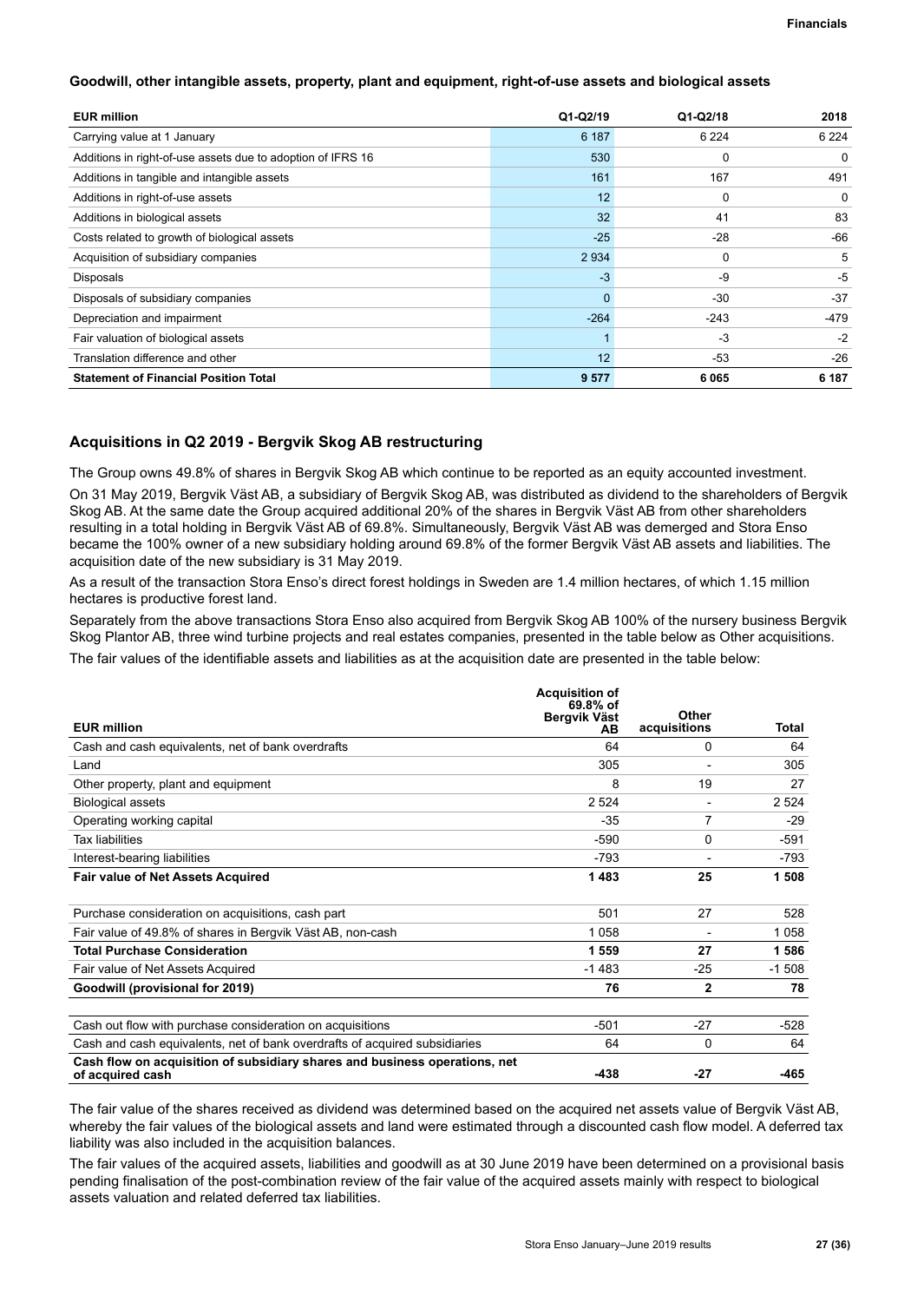The provisional goodwill represents the value of securing a competitive raw material supply for the long term in Sweden. With direct ownership, Stora Enso will have better visibility of its wood supply and the acquisition provides better opportunities to further develop sustainable forest management and strengthening of Group's competitiveness. The goodwill has been allocated to the Divisions benefiting from the acquisition.

Almost all the revenues of the acquired entity are internal from Stora Enso Group point of view. The acquired entity's net profit has been reported for the first five months of the year in the Group result as part of the Share of results of the equity accounted investments. Therefore, even if the acquisition would have taken place from 1 January 2019 it would not have a significant impact on the Group sales and net profit figure for Q219 and for the first half of 2019. Related transaction costs during 2019 amounted to EUR 3 million and were recorded to Other operating expenses.

Mainly as a result of these transactions the total amount of equity accounted investments of the Group decreased from EUR 1 729 million at end of 2018 to EUR 622 million at end of June 2019.

### **Borrowings**

| <b>EUR million</b>                                                 | 30 Jun 2019     | 30 Jun 2018 | 31 Dec 2018 |
|--------------------------------------------------------------------|-----------------|-------------|-------------|
| Bond loans                                                         | 2010            | 1519        | 1523        |
| Loans from credit institutions                                     | 1620            | 1019        | 1 140       |
| Lease liabilities                                                  | 508             | 0           | 0           |
| Finance lease liabilities                                          | $\Omega$        |             |             |
| Derivative financial liabilities                                   | 32 <sup>2</sup> | 0           | 0           |
| Other non-current liabilities                                      |                 | 6           | 4           |
| Non-current interest bearing liabilities including current portion | 4 1 7 7         | 2 5 4 5     | 2668        |
| Short-term borrowings                                              | 651             | 520         | 566         |
| Interest payable                                                   | 27              | 28          | 40          |
| Derivative financial liabilities                                   | 34              | 109         | 68          |
| <b>Bank overdrafts</b>                                             |                 | 8           |             |
| <b>Total Interest-bearing Liabilities</b>                          | 4896            | 3 2 1 0     | 3 3 4 4     |

| <b>EUR million</b>                                        | $Q1-Q2/19$ | $Q1-Q2/18$ | 2018     |
|-----------------------------------------------------------|------------|------------|----------|
| Carrying value at 1 January                               | 3 3 4 4    | 3016       | 3016     |
| Additions in lease liabilities due to adoption of IFRS 16 | 525        | 0          | $\Omega$ |
| Acquisition of subsidiary companies                       | 793        | 0          | $\Omega$ |
| Proceeds of new long-term debt                            | 852        | 371        | 578      |
| Additions in lease liabilities                            | 12         | 0          | $\Omega$ |
| Repayment of long-term debt                               | $-661$     | $-243$     | $-358$   |
| Repayment of lease liabilities                            | $-42$      | 0          | $\Omega$ |
| Change in short-term borrowings and interest payable      | 72         | $-12$      | 46       |
| Change in derivative financial liabilities                | $-2$       | 73         | 32       |
| Translation differences and other                         |            | 5          | 30       |
| <b>Total Interest-bearing Liabilities</b>                 | 4896       | 3 2 1 0    | 3 3 4 4  |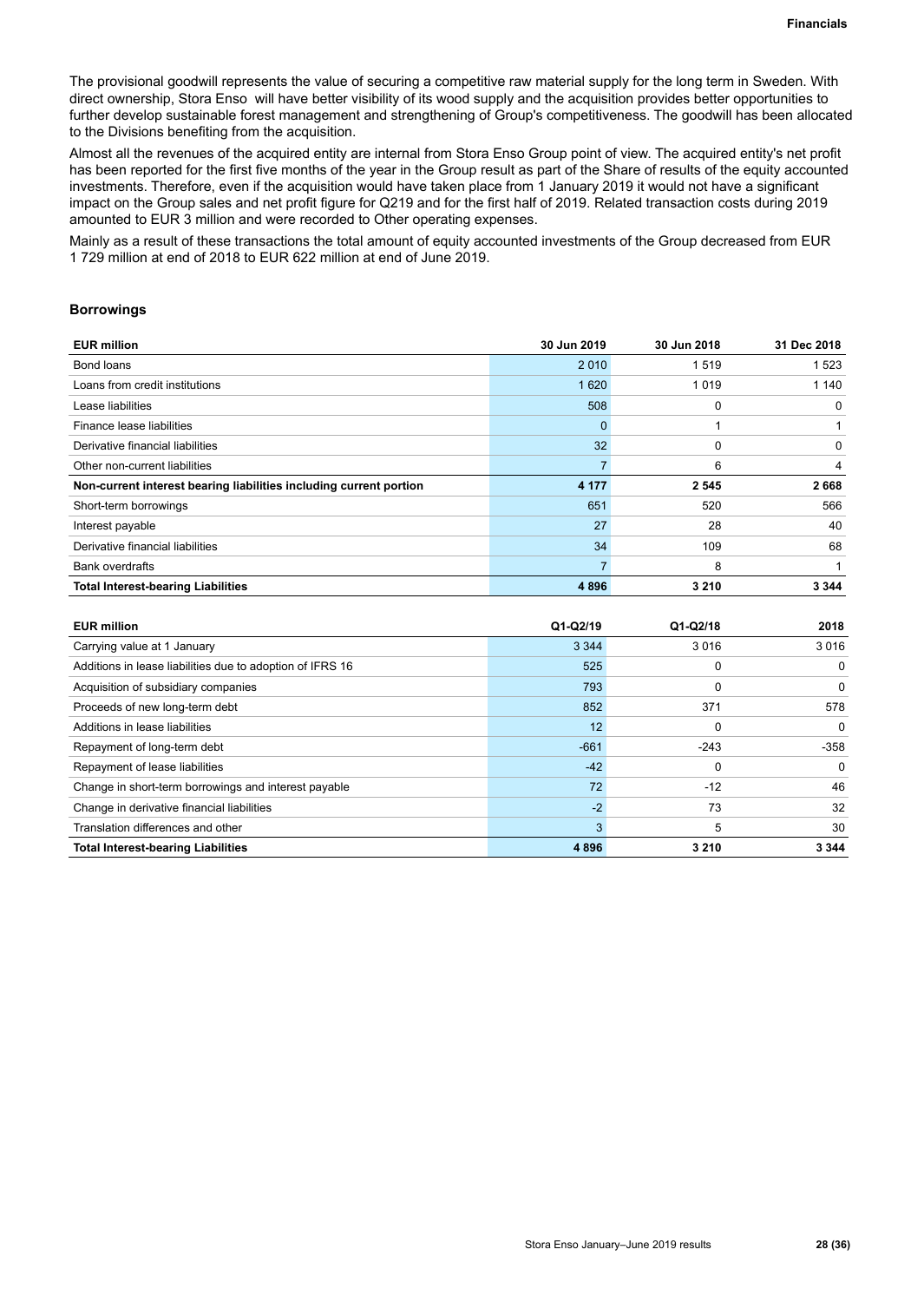#### **Commitments and contingencies**

| <b>EUR million</b>                        | 30 Jun 2019     | 31 Dec 2018    | 30 Jun 2018    |
|-------------------------------------------|-----------------|----------------|----------------|
| On Own Behalf                             |                 |                |                |
| Mortgages                                 | $\overline{2}$  | 2              | 2              |
| Operating leases, in next 12 months       | $\Omega$        | 100            | 87             |
| Operating leases, after next 12 months    | $\Omega$        | 631            | 654            |
| Other commitments                         | 4               | 6              | 6              |
| On Behalf of Equity Accounted Investments |                 |                |                |
| Guarantees                                | $\overline{4}$  | 4              | 4              |
| <b>On Behalf of Others</b>                |                 |                |                |
| Guarantees                                | 6               | 23             | 24             |
| Other commitments                         | 13              | 13             | 14             |
| Total                                     | 29              | 779            | 791            |
|                                           |                 |                |                |
| Mortgages                                 | $\overline{2}$  | $\overline{2}$ | $\overline{2}$ |
| Guarantees                                | 10 <sup>°</sup> | 27             | 28             |
| Operating leases                          | $\mathbf{0}$    | 731            | 741            |
| Other commitments                         | 18              | 19             | 20             |
| <b>Total</b>                              | 29              | 779            | 791            |

Operating lease obligations have been reported on balance sheet in accordance with requirements of IFRS 16 Leases since 1 January 2019.

### **Capital Commitments**

| <b>EUR million</b> | 30 Jun 2019 | 31 Dec 2018 | 30 Jun 2018 |
|--------------------|-------------|-------------|-------------|
| Total              | 255         | AA          | 128         |

The Group's direct capital expenditure contracts include the Group's share of direct capital expenditure contracts in joint operations.

### **Sales by segment – total**

| <b>EUR million</b>         | Q2/19  | Q1/19  | 2018    | Q4/18  | Q3/18  | Q2/18  | Q1/18   |
|----------------------------|--------|--------|---------|--------|--------|--------|---------|
| Consumer Board             | 675    | 634    | 2622    | 637    | 648    | 691    | 646     |
| <b>Packaging Solutions</b> | 316    | 338    | 1 344   | 352    | 330    | 329    | 333     |
| <b>Biomaterials</b>        | 394    | 398    | 1635    | 415    | 413    | 413    | 394     |
| <b>Wood Products</b>       | 412    | 403    | 1622    | 399    | 400    | 430    | 393     |
| Paper                      | 712    | 760    | 3 0 6 6 | 761    | 779    | 754    | 772     |
| Other                      | 868    | 922    | 3425    | 913    | 831    | 844    | 838     |
| Inter-segment sales        | $-770$ | $-821$ | $-3229$ | $-820$ | $-815$ | $-797$ | $-797$  |
| Total                      | 2608   | 2635   | 10 4 86 | 2657   | 2585   | 2664   | 2 5 7 9 |

### **Sales by segment – external**

| <b>EUR million</b>         | Q2/19 | Q1/19 | 2018    | Q4/18 | Q3/18 | Q2/18 | Q1/18   |
|----------------------------|-------|-------|---------|-------|-------|-------|---------|
| Consumer Board             | 672   | 630   | 2608    | 634   | 645   | 688   | 642     |
| <b>Packaging Solutions</b> | 310   | 332   | 1 3 1 8 | 346   | 323   | 323   | 326     |
| <b>Biomaterials</b>        | 323   | 318   | 1 2 3 3 | 325   | 305   | 319   | 284     |
| Wood Products              | 382   | 370   | 1497    | 367   | 366   | 398   | 366     |
| Paper                      | 699   | 745   | 3 0 0 4 | 747   | 764   | 738   | 756     |
| Other                      | 223   | 239   | 825     | 239   | 183   | 198   | 206     |
| <b>Total</b>               | 2608  | 2635  | 10 486  | 2657  | 2585  | 2664  | 2 5 7 9 |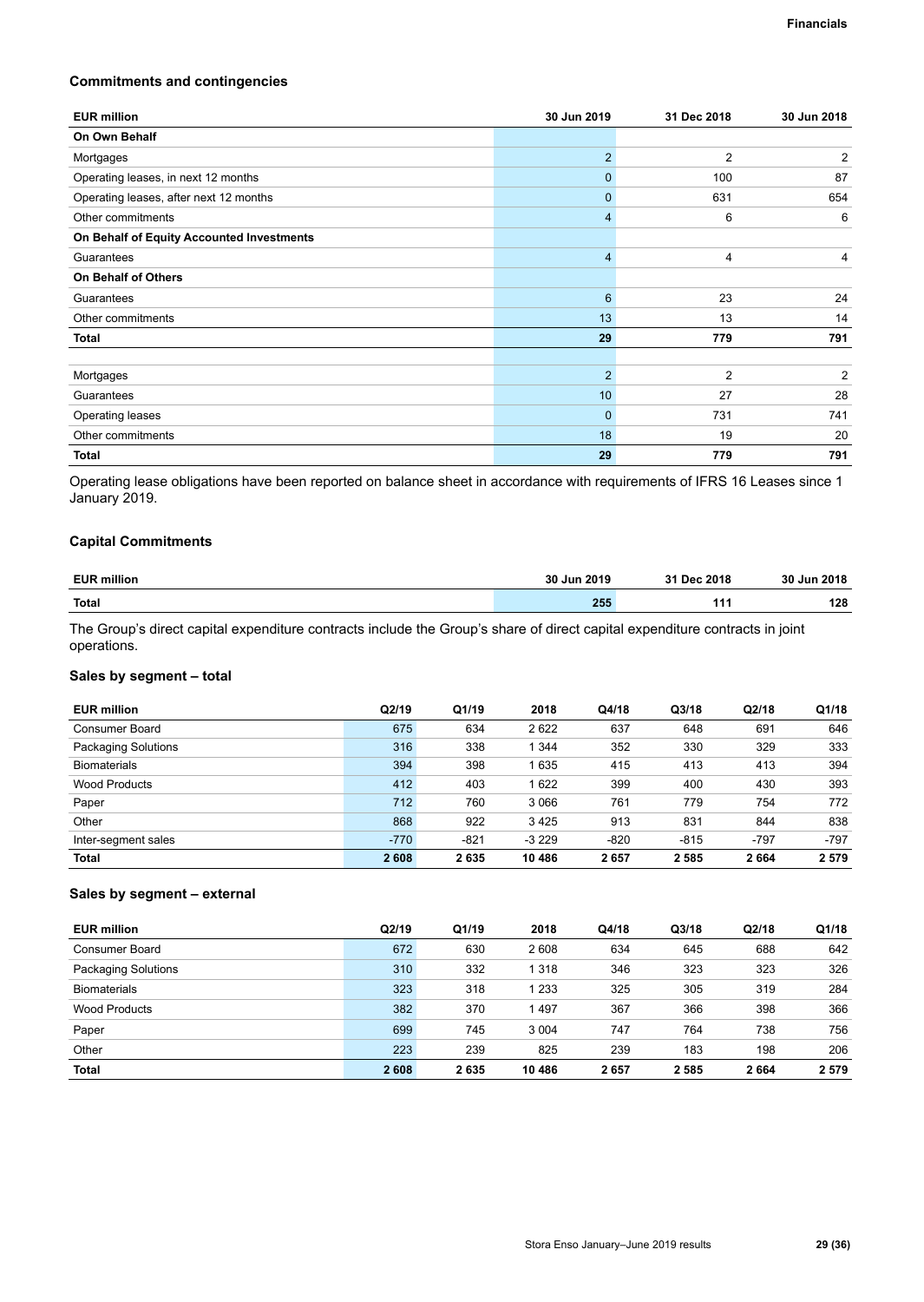### **Disaggregation of revenue**

| <b>EUR million</b> | Q2/19   | Q1/19 | 2018   | Q4/18 | Q3/18   | Q2/18 | Q1/18   |
|--------------------|---------|-------|--------|-------|---------|-------|---------|
| Product sales      | 2 5 6 7 | 2608  | 10 346 | 2623  | 2 5 5 0 | 2626  | 2 5 4 7 |
| Service sales      | 40      | -27   | 140    | 34    | 35      | 38    | 32      |
| <b>Total</b>       | 2608    | 2635  | 10 486 | 2657  | 2 585   | 2664  | 2 5 7 9 |

Sales comprise mainly sales of products and are typically recognised at a point in time when Stora Enso transfers control of products to a customer.

### **Product and service sales by segment**

| <b>EUR million</b>         |                      | Q2/19  | Q1/19  | 2018    | Q4/18  | Q3/18       | Q2/18  | Q1/18   |
|----------------------------|----------------------|--------|--------|---------|--------|-------------|--------|---------|
| Consumer Board             | <b>Product sales</b> | 672    | 631    | 2611    | 634    | 645         | 688    | 643     |
|                            | Service sales        | 3      | 3      | 11      | 3      | 3           | 3      | 3       |
| <b>Packaging Solutions</b> | <b>Product sales</b> | 315    | 338    | 1 3 4 0 | 351    | 329         | 328    | 332     |
|                            | Service sales        | 1      |        | 4       |        | 1           |        |         |
| <b>Biomaterials</b>        | Product sales        | 386    | 391    | 1610    | 410    | 407         | 407    | 387     |
|                            | Service sales        | 8      | 7      | 25      | 5      | 6           | 6      | 7       |
| <b>Wood Products</b>       | Product sales        | 406    | 400    | 1619    | 398    | 399         | 429    | 392     |
|                            | Service sales        | 6      | 3      | 3       |        | $\mathbf 0$ |        | 1       |
| Paper                      | <b>Product sales</b> | 708    | 757    | 3 0 4 3 | 755    | 773         | 748    | 767     |
|                            | Service sales        | 4      | 3      | 23      | 6      | 5           | 7      | 5       |
| Other                      | <b>Product sales</b> | 627    | 690    | 2 4 3 0 | 665    | 579         | 587    | 599     |
|                            | Service sales        | 241    | 232    | 995     | 248    | 252         | 257    | 239     |
| Inter-segment sales        | Product sales        | $-548$ | $-599$ | $-2307$ | $-590$ | $-583$      | $-562$ | $-573$  |
|                            | Service sales        | $-222$ | $-223$ | $-922$  | $-229$ | $-232$      | $-236$ | $-224$  |
| Total                      |                      | 2608   | 2635   | 10 486  | 2657   | 2585        | 2664   | 2 5 7 9 |

### **Operational EBIT by segment**

| <b>EUR million</b>                                     | Q2/19  | Q1/19 | 2018    | Q4/18 | Q3/18  | Q2/18 | Q1/18 |
|--------------------------------------------------------|--------|-------|---------|-------|--------|-------|-------|
| Consumer Board                                         | 72     | 54    | 231     | 24    | 50     | 65    | 91    |
| Packaging Solutions                                    | 39     | 51    | 245     | 59    | 68     | 57    | 61    |
| <b>Biomaterials</b>                                    | 103    | 103   | 427     | 91    | 125    | 109   | 102   |
| <b>Wood Products</b>                                   | 35     | 29    | 165     | 42    | 48     | 47    | 29    |
| Paper                                                  | 50     | 69    | 234     | 45    | 65     | 54    | 69    |
| Other                                                  | $-12$  | 17    | 23      | 9     | 2      | $-5$  | 17    |
| <b>Operational EBIT</b>                                | 287    | 324   | 1 3 2 5 | 271   | 358    | 327   | 369   |
| Fair valuations and non-operational items <sup>1</sup> | $-25$  | $-7$  | 45      | 37    | 5      | 17    | $-14$ |
| Items affecting comparability                          | $-120$ | $-4$  | 20      | 47    | 0      | $-28$ | 0     |
| <b>Operating Profit (IFRS)</b>                         | 142    | 313   | 1 3 9 0 | 356   | 363    | 317   | 355   |
| Net financial items                                    | $-48$  | $-31$ | $-180$  | $-41$ | -58    | -60   | $-22$ |
| <b>Profit before Tax</b>                               | 93     | 282   | 1 2 1 0 | 315   | 305    | 257   | 333   |
| Income tax expense                                     | $-41$  | -56   | $-221$  | $-16$ | $-101$ | $-44$ | $-60$ |
| <b>Net Profit</b>                                      | 52     | 226   | 988     | 299   | 204    | 213   | 273   |

 $^1$  Fair valuations and non-operational items include CO<sub>2</sub> emission rights, valuations of biological assets, and the Group's share of income tax and net financial items of EAI. Until the end of 2018, fair valuations and non-operational items also included equity incentive schemes and related hedges. The previous periods have not been restated due to immateriality.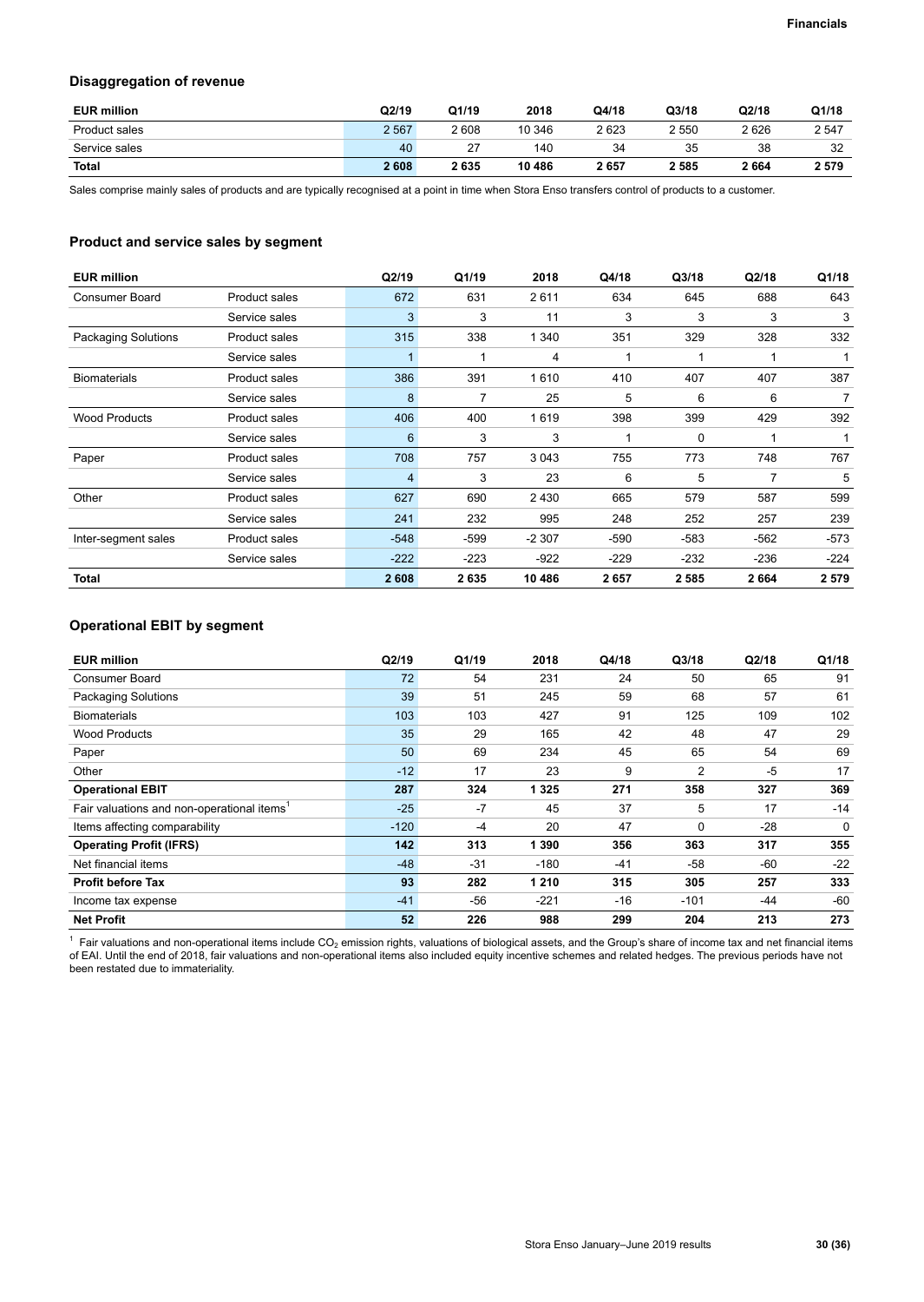### **Items affecting comparability (IAC), fair valuations and non-operational items**

| <b>EUR million</b>                                                           | Q2/19  | Q1/19 | 2018 | Q4/18 | Q3/18 | Q2/18 | Q1/18 |
|------------------------------------------------------------------------------|--------|-------|------|-------|-------|-------|-------|
| Impairments and reversals of intangible assets,<br>PPE and biological assets | 6      | -3    |      |       |       | 0     |       |
| Restructuring costs excluding fixed asset<br>impairments                     | $-31$  | -1    |      |       |       | 0     |       |
| Acquisition and disposals                                                    | $-88-$ |       | 20   | 47    |       | $-28$ | 0     |
| Other                                                                        | -8     |       |      |       |       | 0     | 0     |
| <b>Total IAC on Operating Profit</b>                                         | $-120$ | -4    | 20   | 47    | 0     | $-28$ | 0     |
| Fair valuations and non-operational items                                    | $-25$  | $-7$  | 45   | 37    | 5     | 17    | $-14$ |
| <b>Total</b>                                                                 | $-145$ | $-11$ | 65   | 84    |       | -11   | $-14$ |

As a result of the Bergvik Skog restructuring transactions, an expense of EUR 88 million was recorded as items affecting comparability in Q2/2019. The Bergvik Skog item includes a reclassification of exchange rate differences historically accumulated to equity (CTA reserve) through the Income Statement of EUR -171 million in Other operating expenses. In addition, a net gain of EUR 82 million on the transaction was presented in Share of results of equity accounted investments.

### **Items affecting comparability (IAC) by segment**

| <b>EUR million</b>             | Q2/19        | Q1/19    | 2018        | Q4/18       | Q3/18 | Q2/18    | Q1/18    |
|--------------------------------|--------------|----------|-------------|-------------|-------|----------|----------|
| <b>Consumer Board</b>          | $-4$         | $-4$     | $\mathbf 0$ | $\mathbf 0$ | 0     | 0        | 0        |
| <b>Packaging Solutions</b>     | 17           | 0        | 0           | $\Omega$    | 0     | 0        | 0        |
| <b>Biomaterials</b>            | $\mathbf{0}$ | 0        | 0           | $\mathbf 0$ | 0     | 0        | 0        |
| <b>Wood Products</b>           | $-10$        | 0        | $\mathbf 0$ | $\Omega$    | 0     | 0        | 0        |
| Paper                          | $-27$        | 0        | 0           | $\Omega$    | 0     | 0        | $\Omega$ |
| Other                          | $-96$        | 0        | 20          | 47          | 0     | $-28$    | 0        |
| <b>IAC on Operating Profit</b> | $-120$       | $-4$     | 20          | 47          | 0     | $-28$    | $\bf{0}$ |
| IAC on tax                     | 6            |          | $-27$       | $\Omega$    | $-27$ | 0        | 0        |
| <b>IAC on Net Profit</b>       | $-115$       | $-3$     | -8          | 47          | $-27$ | $-28$    | 0        |
| Attributable to:               |              |          |             |             |       |          |          |
| Owners of the Parent           | $-115$       | $-3$     | -8          | 47          | $-27$ | $-28$    | $\Omega$ |
| Non-controlling interests      | $\mathbf{0}$ | $\Omega$ | 0           | $\Omega$    | 0     | $\Omega$ | 0        |
| <b>IAC on Net Profit</b>       | $-115$       | -3       | -8          | 47          | $-27$ | $-28$    | 0        |

### **Fair valuations and non-operational items<sup>1</sup> by segment**

| <b>EUR million</b>                                  | Q2/19 | Q1/19 | 2018 | Q4/18    | Q3/18 | Q2/18 | Q1/18 |
|-----------------------------------------------------|-------|-------|------|----------|-------|-------|-------|
| <b>Consumer Board</b>                               |       |       | -1   | 0        | U     |       | -1    |
| Packaging Solutions                                 | 0     |       | $-1$ | 0        |       |       | -1    |
| <b>Biomaterials</b>                                 |       |       | -3   | 3        | $-2$  | -3    | -1    |
| <b>Wood Products</b>                                | 0     |       | -1   | $\Omega$ | 0     |       | -1    |
| Paper                                               | $-3$  | 5     | O    | $-4$     | -1    |       |       |
| Other                                               | $-23$ | $-12$ | 51   | 38       |       | 17    | $-11$ |
| FV and Non-operational Items on Operating<br>Profit | $-25$ | -7    | 45   | 37       | 5     | 17    | $-14$ |

 $^1$  Fair valuations and non-operational items include CO<sub>2</sub> emission rights, valuations of biological assets, and the Group's share of income tax and net financial items of EAI. Until the end of 2018, fair valuations and non-operational items also included equity incentive schemes and related hedges. The previous periods have not been restated due to immateriality.

### **Operating profit/loss by segment**

| <b>EUR million</b>             | Q2/19  | Q1/19 | 2018    | Q4/18 | Q3/18  | Q2/18 | Q1/18 |
|--------------------------------|--------|-------|---------|-------|--------|-------|-------|
| Consumer Board                 | 68     | 50    | 230     | 25    | 50     | 65    | 90    |
| <b>Packaging Solutions</b>     | 56     | 51    | 244     | 59    | 68     | 56    | 60    |
| <b>Biomaterials</b>            | 104    | 103   | 425     | 94    | 123    | 106   | 101   |
| <b>Wood Products</b>           | 25     | 29    | 164     | 42    | 48     | 47    | 28    |
| Paper                          | 20     | 74    | 234     | 41    | 65     | 58    | 70    |
| Other                          | $-132$ | 5     | 93      | 95    | 9      | -16   | 6     |
| <b>Operating Profit (IFRS)</b> | 142    | 313   | 1 3 9 0 | 356   | 363    | 317   | 355   |
| Net financial items            | $-48$  | $-31$ | $-180$  | $-41$ | $-58$  | $-60$ | $-22$ |
| <b>Profit before Tax</b>       | 93     | 282   | 1 2 1 0 | 315   | 305    | 257   | 333   |
| Income tax expense             | $-41$  | -56   | $-221$  | -16   | $-101$ | $-44$ | $-60$ |
| <b>Net Profit</b>              | 52     | 226   | 988     | 299   | 204    | 213   | 273   |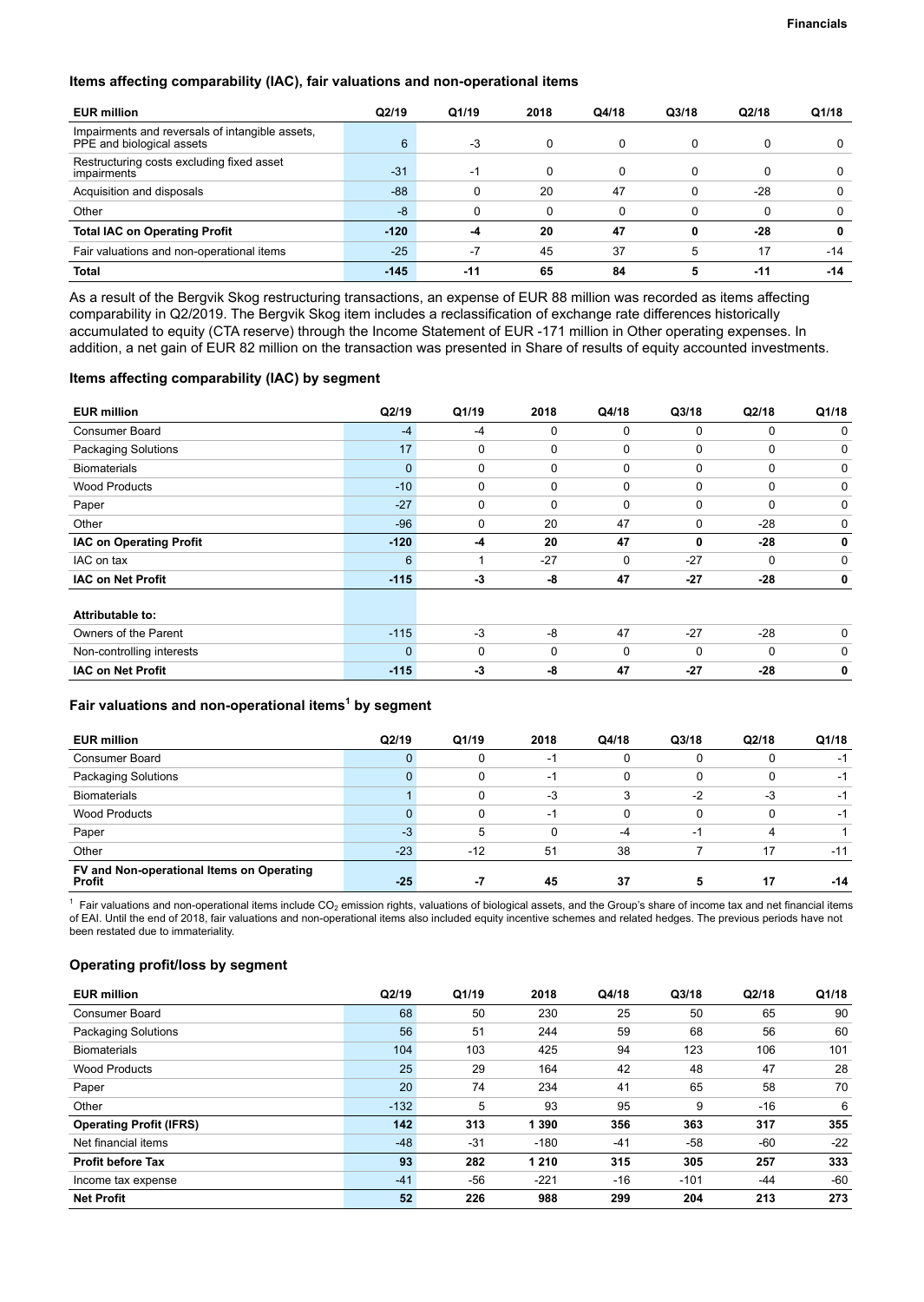### **Key exchange rates for the euro**

| One Euro is | <b>Closing Rate</b> |             | <b>Average Rate</b> |             |
|-------------|---------------------|-------------|---------------------|-------------|
|             | 30 Jun 2019         | 31 Dec 2018 | 30 Jun 2019         | 31 Dec 2018 |
| <b>SEK</b>  | 10.5633             | 10.2548     | 10.5187             | 10.2567     |
| <b>USD</b>  | 1.1380              | 1.1450      | 1.1298              | 1.1815      |
| <b>GBP</b>  | 0.8966              | 0.8945      | 0.8736              | 0.8847      |

### **Transaction risk and hedges in main currencies as at 30 June 2019**

| <b>EUR million</b>                                           | USD  | <b>SEK</b> | <b>GBP</b> |
|--------------------------------------------------------------|------|------------|------------|
| Estimated annual operating cash flow exposure                | 475  | -972       | 326        |
| Transaction hedges as at 30 June 2019                        | -742 | 568        | -154       |
| Hedging percentage as at 30 June 2019 for the next 12 months | 50%  | 58%        | 47%        |

### **Changes in exchange rates on Operational EBIT**

| Operational EBIT: Currency strengthening of +10% | <b>EUR million</b> |
|--------------------------------------------------|--------------------|
| <b>USD</b>                                       | 148                |
| SEK                                              | -97                |
| <b>GBP</b>                                       | 33                 |

The sensitivity is based on the estimated net operating cash flow for the next 12 months. The calculation does not take into account currency hedges, and it assumes that no changes occur other than exchange rate movement in a currency. A currency weakening would have the opposite impact.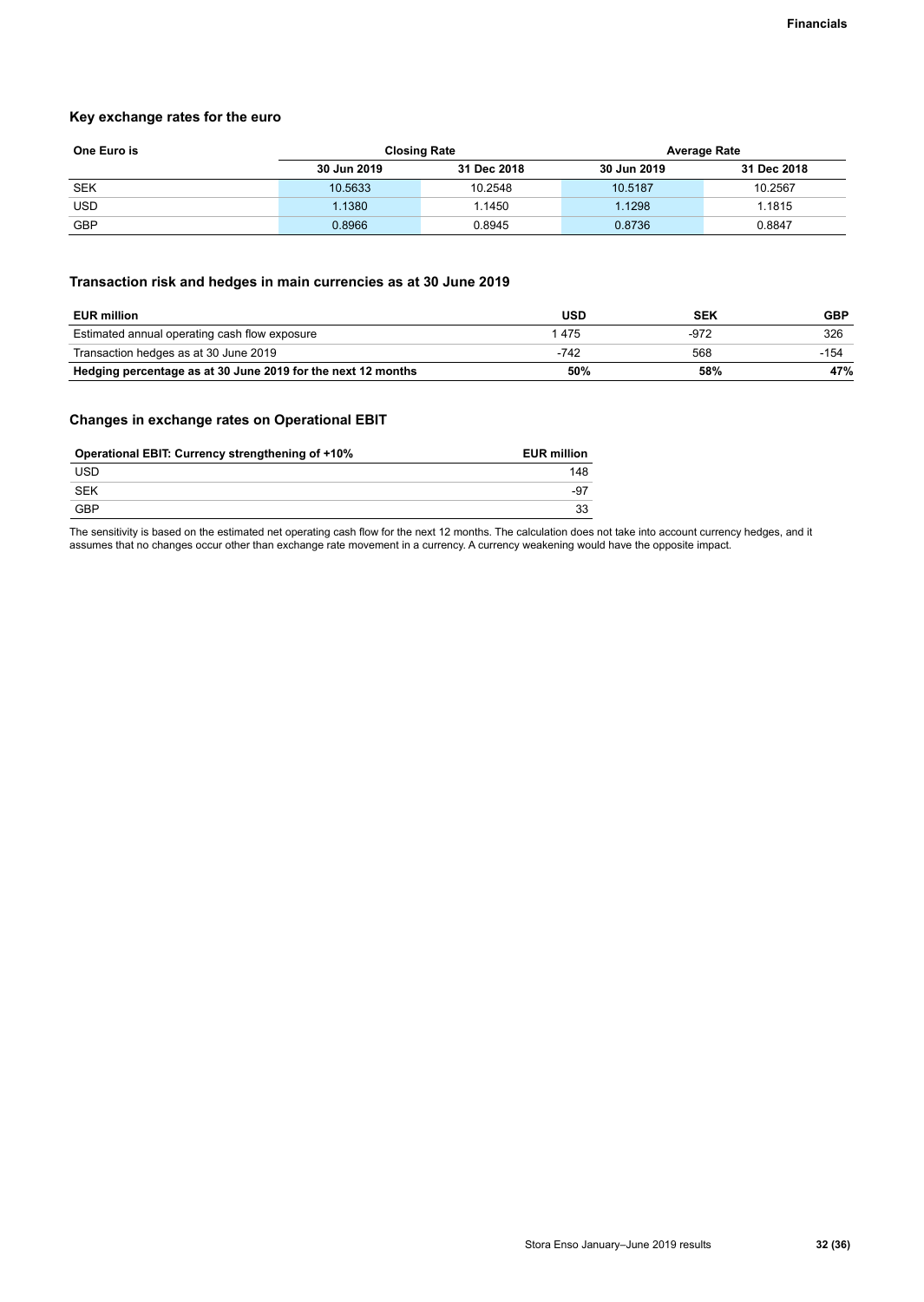# **Fair Values of Financial Instruments**

The Group uses the following hierarchy for determining and disclosing the fair value of financial instruments by valuation technique:

- Level 1: quoted (unadjusted) prices in active markets for identical assets or liabilities;
- Level 2: other techniques, for which all inputs that have a significant effect on the recorded fair value are observable, either directly or indirectly;
- Level 3: techniques which use inputs that have a significant effect on the recorded fair values that are not based on observable market data.

The valuation techniques are described in more detail in the Group's Financial Report.

### **Carrying amounts of financial assets and liabilities by measurement and fair value categories: 30 June 2019**

| <b>EUR million</b>                       | <b>Amortised cost</b>    | Fair value<br>through OCI | Fair value<br>through<br><b>Income</b><br><b>Statement</b> | Hedge<br>accounted<br>derivatives | <b>Total</b><br>carrying<br>amount | Fair value |
|------------------------------------------|--------------------------|---------------------------|------------------------------------------------------------|-----------------------------------|------------------------------------|------------|
| <b>Financial assets</b>                  |                          |                           |                                                            |                                   |                                    |            |
| Listed securities                        | $\overline{\phantom{0}}$ | 9                         | $\overline{\phantom{a}}$                                   | $\overline{\phantom{0}}$          | 9                                  | 9          |
| Unlisted securities                      | $\overline{\phantom{0}}$ | 394                       | 4                                                          | $\overline{\phantom{a}}$          | 398                                | 398        |
| Non-current interest-bearing receivables | 52                       | $\overline{\phantom{0}}$  | $\overline{\phantom{0}}$                                   | 4                                 | 56                                 | 56         |
| Trade and other operative receivables    | 1 0 7 4                  | 52                        | $\overline{\phantom{0}}$                                   | $\overline{\phantom{0}}$          | 1 1 2 5                            | 1 1 2 5    |
| Short-term interest-bearing receivables  | 4                        |                           | 6                                                          | 16                                | 26                                 | 26         |
| Cash and cash equivalents                | 833                      |                           |                                                            | $\overline{\phantom{a}}$          | 833                                | 833        |
| Total                                    | 1962                     | 455                       | 9                                                          | 20                                | 2447                               | 2 4 4 7    |

| <b>EUR million</b>                       | <b>Amortised cost</b> | <b>Fair value</b><br>through<br><b>Income</b><br><b>Statement</b> | Hedge<br>accounted<br>derivatives | Total<br>carrying<br>amount | <b>Fair value</b> |
|------------------------------------------|-----------------------|-------------------------------------------------------------------|-----------------------------------|-----------------------------|-------------------|
| <b>Financial liabilities</b>             |                       |                                                                   |                                   |                             |                   |
| Non-current interest-bearing liabilities | 3790                  | 5                                                                 | 28                                | 3823                        | 4 1 7 0           |
| Current portion of non-current debt      | 354                   | $\overline{\phantom{0}}$                                          |                                   | 354                         | 354               |
| Short-term interest-bearing liabilities  | 676                   | 3                                                                 | 33                                | 712                         | 712               |
| Trade and other operative payables       | 1457                  | 21                                                                | $\overline{\phantom{a}}$          | 1478                        | 1478              |
| <b>Bank overdrafts</b>                   |                       | $\overline{\phantom{a}}$                                          | $\overline{\phantom{0}}$          |                             |                   |
| Total                                    | 6 2 8 5               | 29                                                                | 61                                | 6 3 7 4                     | 6722              |

The following items are measured at fair value on a recurring basis.

| <b>EUR million</b>                    | Level 1 | Level 2 | Level 3 | Total |
|---------------------------------------|---------|---------|---------|-------|
| Listed securities                     | 9       |         |         | 9     |
| Unlisted securities                   |         |         | 398     | 398   |
| Trade and other operative receivables |         | 52      |         | 52    |
| Derivative financial assets           |         | 26      |         | 26    |
| <b>Total financial assets</b>         | 9       | 78      | 398     | 485   |
| Trade and other operative liabilities |         |         | 21      | 21    |
| Derivative financial liabilities      |         | 69      |         | 69    |
| <b>Total financial liabilities</b>    |         | 69      | 21      | 90    |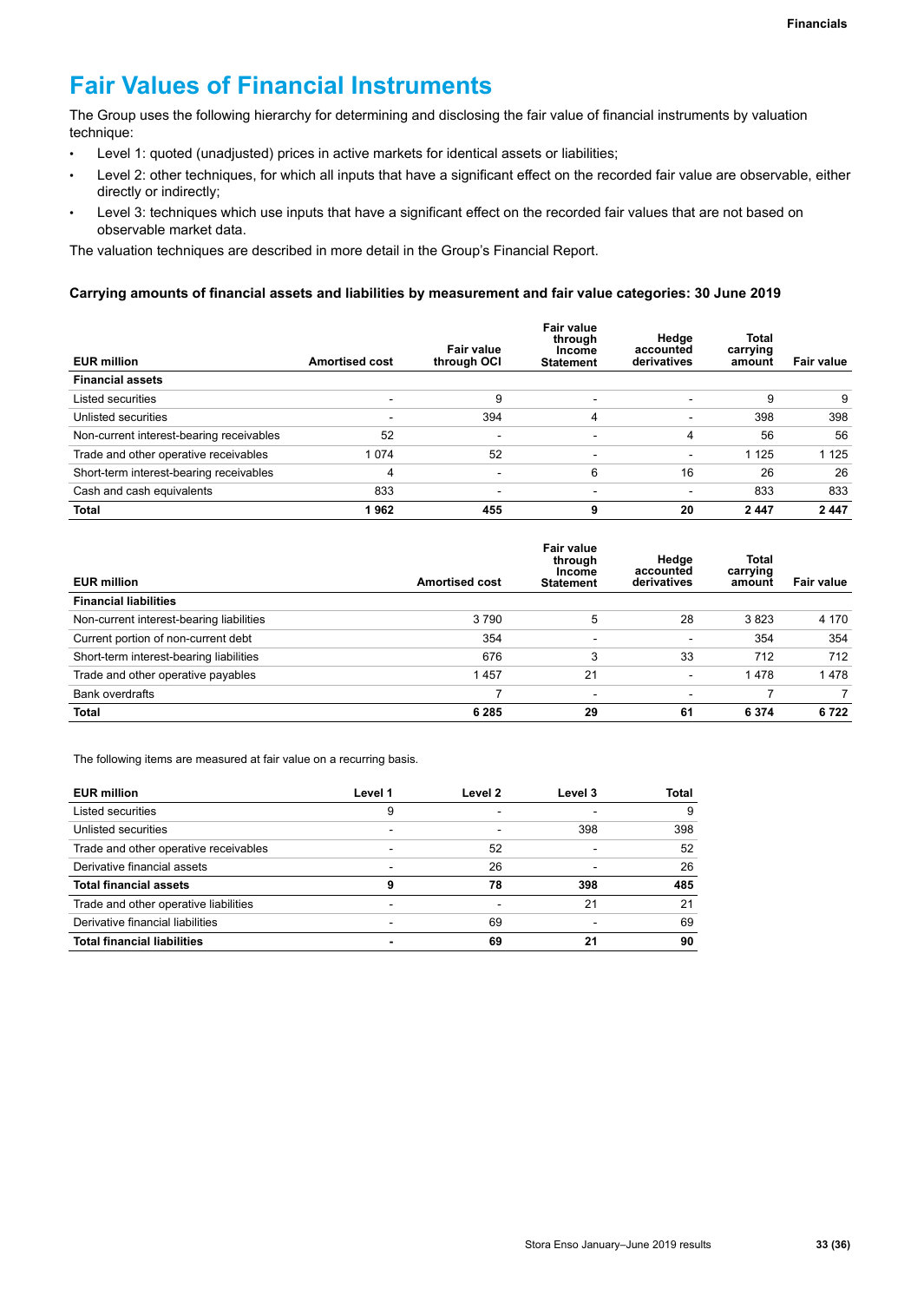### **Carrying amounts of financial assets and liabilities by measurement and fair value categories: 31 December 2018**

| <b>EUR million</b>                       | <b>Amortised cost</b>    | Fair value<br>through OCI | <b>Fair value</b><br>through<br><b>Income</b><br><b>Statement</b> | Hedge<br>accounted<br>derivatives | Total<br>carrying<br>amount | <b>Fair value</b> |
|------------------------------------------|--------------------------|---------------------------|-------------------------------------------------------------------|-----------------------------------|-----------------------------|-------------------|
| <b>Financial assets</b>                  |                          |                           |                                                                   |                                   |                             |                   |
| Listed securities                        |                          | 13                        |                                                                   | $\overline{\phantom{a}}$          | 13                          | 13                |
| Unlisted securities                      | $\overline{\phantom{0}}$ | 415                       | 8                                                                 | $\overline{\phantom{a}}$          | 422                         | 422               |
| Non-current interest-bearing receivables | 54                       | $\overline{\phantom{0}}$  |                                                                   | $\overline{\phantom{0}}$          | 54                          | 54                |
| Trade and other operative receivables    | 1 0 9 2                  | 44                        |                                                                   | $\overline{\phantom{0}}$          | 1 1 3 6                     | 1 1 3 6           |
| Short-term interest-bearing receivables  |                          |                           | 5                                                                 | 49                                | 55                          | 55                |
| Cash and cash equivalents                | 1 1 3 0                  | $\overline{\phantom{0}}$  | $\overline{\phantom{0}}$                                          | $\overline{\phantom{a}}$          | 1 1 3 0                     | 1 1 3 0           |
| <b>Total</b>                             | 2 2 7 7                  | 472                       | 13                                                                | 49                                | 2811                        | 2811              |

| <b>EUR million</b>                       | <b>Amortised cost</b> | <b>Fair value</b><br>through<br><b>Income</b><br><b>Statement</b> | Hedge<br>accounted<br>derivatives | Total<br>carrying<br>amount | <b>Fair value</b> |
|------------------------------------------|-----------------------|-------------------------------------------------------------------|-----------------------------------|-----------------------------|-------------------|
| <b>Financial liabilities</b>             |                       |                                                                   |                                   |                             |                   |
| Non-current interest-bearing liabilities | 2 2 6 5               | $\overline{\phantom{0}}$                                          | $\overline{\phantom{0}}$          | 2 2 6 5                     | 2 5 4 1           |
| Current portion of non-current debt      | 403                   |                                                                   | $\overline{\phantom{0}}$          | 403                         | 403               |
| Short-term interest-bearing liabilities  | 604                   |                                                                   | 63                                | 675                         | 675               |
| Trade and other operative payables       | 1627                  | 21                                                                | $\overline{\phantom{0}}$          | 1648                        | 1648              |
| Bank overdrafts                          |                       | $\overline{\phantom{a}}$                                          | $\overline{\phantom{0}}$          |                             |                   |
| <b>Total</b>                             | 4 9 0 1               | 28                                                                | 63                                | 4992                        | 5 2 6 8           |

The following items are measured at fair value on a recurring basis.

| <b>EUR million</b>                    | Level 1 | Level 2 | Level 3 | Total |
|---------------------------------------|---------|---------|---------|-------|
| Listed securities                     | 13      |         |         | 13    |
| Unlisted securities                   |         |         | 422     | 422   |
| Trade and other operative receivables |         | 44      |         | 44    |
| Derivative financial assets           |         | 54      |         | 54    |
| <b>Total financial assets</b>         | 13      | 98      | 422     | 533   |
| Trade and other operative liabilities |         |         | 21      | 21    |
| Derivative financial liabilities      |         | 70      |         | 70    |
| <b>Total financial liabilities</b>    |         | 70      | 21      | 91    |

### **Reconciliation of level 3 fair value measurement of financial assets and liabilities: 30 June 2019**

| <b>EUR million</b>                                    | $Q1-Q2/19$   | 2018 | $Q1-Q2/18$  |
|-------------------------------------------------------|--------------|------|-------------|
| <b>Financial assets</b>                               |              |      |             |
| Opening balance at 1 January                          | 422          | 318  | 318         |
| Gains/losses recognised in income statement           | $-1$         | $-2$ | $-2$        |
| Gains/losses recognised in other comprehensive income | $-19$        | 104  | 6           |
| Additions                                             | $\mathbf{0}$ | 3    | 0           |
| Disposals                                             | $-5$         | -1   | -1          |
| <b>Closing Balance</b>                                | 398          | 422  | 321         |
|                                                       |              |      |             |
| <b>EUR million</b>                                    | $Q1-Q2/19$   | 2018 | Q1-Q2/18    |
| <b>Financial liabilities</b>                          |              |      |             |
| Opening balance at 1 January                          | 21           | 20   | 20          |
| Gains/losses recognised in income statement           | $\Omega$     |      | $\mathbf 0$ |
| <b>Closing Balance</b>                                | 21           | 21   | 20          |

### **Level 3 Financial Assets**

The level 3 financial assets consist mainly of PVO shares for which the valuation method is described in more detail in the Annual Report. The valuation is most sensitive to changes in electricity prices and discount rates. The discount rate of 3.55% used in the valuation model is determined using the weighted average cost of capital method. A +/- 5% change in the electricity price used in the DCF would change the valuation by EUR +75 million and -75 million, respectively. A +/- 1%-point change in the discount rate would change the valuation by EUR -91 million and +148 million, respectively.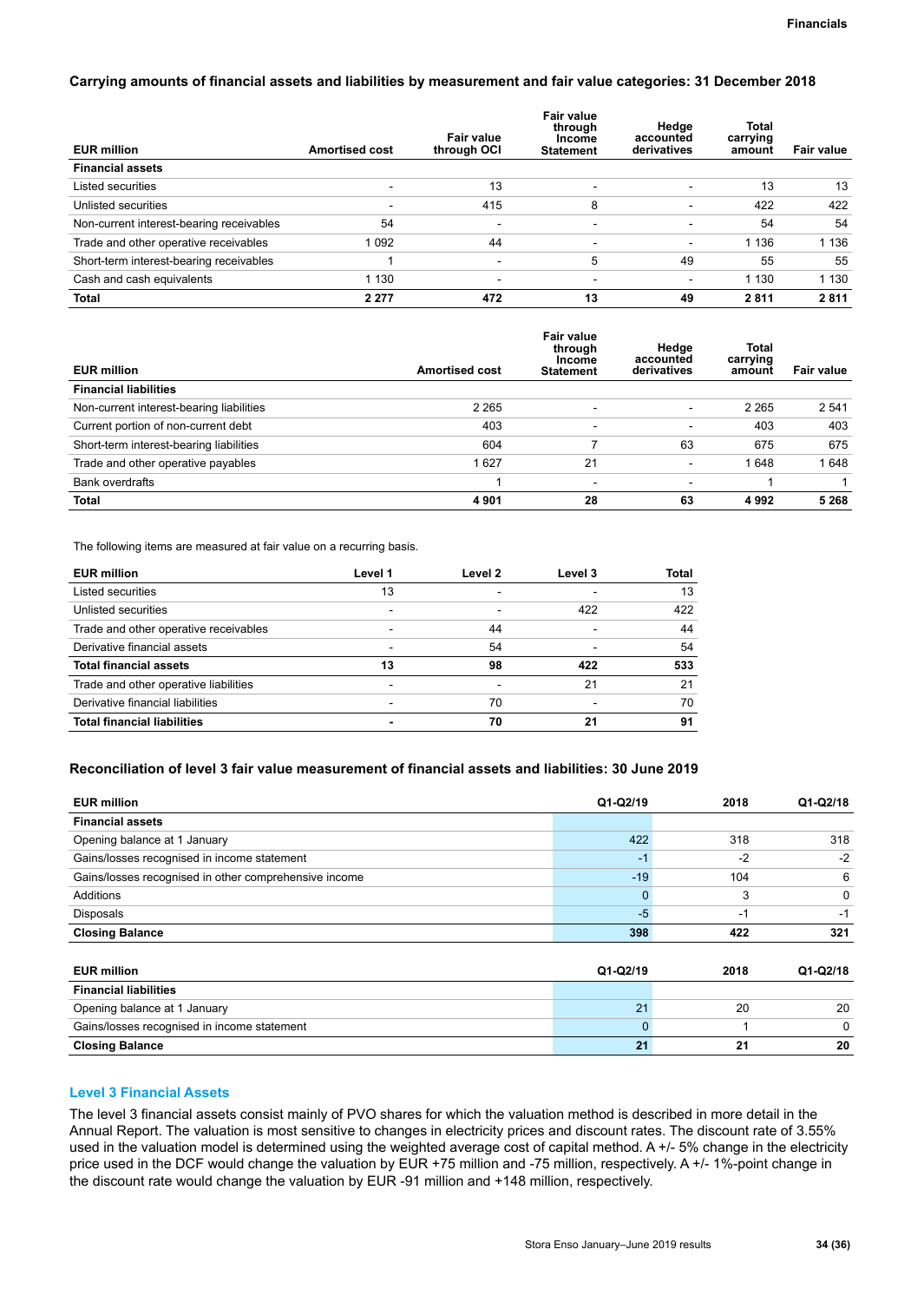# **Stora Enso shares**

### **Trading volume**

|              | Helsinki |                | <b>Stockholm</b> |                |  |
|--------------|----------|----------------|------------------|----------------|--|
|              | A share  | <b>R</b> share | A share          | <b>R</b> share |  |
| April        | 97 995   | 60 291 439     | 165 621          | 14 503 566     |  |
| May          | 140 669  | 60 846 285     | 185 303          | 18 708 791     |  |
| June         | 75 118   | 67 407 970     | 140 559          | 22 612 177     |  |
| <b>Total</b> | 313782   | 188 545 694    | 491 483          | 55 824 534     |  |

### **Closing price**

|       | Helsinki, EUR |                | Stockholm, SEK |                |
|-------|---------------|----------------|----------------|----------------|
|       | A share       | <b>R</b> share | A share        | <b>R</b> share |
| April | 13.80         | 11.07          | 151.50         | 119.50         |
| May   | 12.35         | 9.46           | 131.00         | 100.10         |
| June  | 13.50         | 10.34          | 142.50         | 109.40         |

### **Average number of shares**

| Million             | Q2/19 | Q2/18 | Q1/19 | 2018  |
|---------------------|-------|-------|-------|-------|
| Periodic            | 788.6 | 788.6 | 788.6 | 788.6 |
| Cumulative          | 788.6 | 788.6 | 788.6 | 788.6 |
| Cumulative, diluted | 789.7 | 789.8 | 789.7 | 789.9 |

# **Calculation of key figures**

| Operational return on capital employed,<br>operational ROCE (%)                                      | 100x         | Annualised operational EBIT<br>Capital employed <sup>12</sup>                                                                                                                                                                                                                          |
|------------------------------------------------------------------------------------------------------|--------------|----------------------------------------------------------------------------------------------------------------------------------------------------------------------------------------------------------------------------------------------------------------------------------------|
| Operational return on operating capital,<br>operational ROOC (%)                                     | 100 $\times$ | Annualised operational EBIT<br>Operating capital <sup>2</sup>                                                                                                                                                                                                                          |
| Return on equity, ROE (%)                                                                            | 100x         | Net profit/loss for the period<br>Total equity <sup>2</sup>                                                                                                                                                                                                                            |
| Net interest-bearing liabilities                                                                     |              | Interest-bearing liabilities – interest-bearing assets                                                                                                                                                                                                                                 |
| Net debt/equity ratio                                                                                |              | Net interest-bearing liabilities<br>Equity $3$                                                                                                                                                                                                                                         |
| Earnings per share (EPS)                                                                             |              | Net profit/loss for the period <sup>3</sup><br>Average number of shares                                                                                                                                                                                                                |
| <b>Operational EBIT</b>                                                                              |              | Operating profit/loss excluding items affecting comparability (IAC) and fair valuations<br>of the segments and Stora Enso's share of operating profit/loss excluding IAC and<br>fair valuations of its equity accounted investments (EAI)                                              |
| <b>Operational EBITDA</b>                                                                            |              | Operating profit/loss excluding operational decrease in the value of biological assets,<br>fixed asset depreciation and impairment, IACs and fair valuations. The definition<br>includes the respective items of subsidiaries, joint arrangements and equity<br>accounted investments. |
| Net debt/last 12 months' operational<br><b>EBITDA</b> ratio                                          |              | Net interest-bearing liabilities<br><b>LTM operational EBITDA</b>                                                                                                                                                                                                                      |
| <b>Fixed costs</b>                                                                                   |              | Maintenance, personnel and other administration type of costs, excluding IAC and<br>fair valuations                                                                                                                                                                                    |
| Last 12 months (LTM)                                                                                 |              | 12 months prior to the end of reporting period                                                                                                                                                                                                                                         |
| TRI                                                                                                  |              | Total recordable incident rate = number of incidents per one million hours worked                                                                                                                                                                                                      |
| $1 \wedge$ and the line and according the contraction of the contract of the contraction of $\wedge$ |              | $3$ Attailant and the term of the $B$ and $A$<br>2. Assume that the fundamental conditions of $\sim$                                                                                                                                                                                   |

<sup>1</sup> Capital employed = Operating capital – Net tax liabilities  $2^2$ 

 $2$  Average for the financial period

Attributable to the owners of the Parent

### **List of non-IFRS measures**

| Operational EBITDA                                         | Depreciation and impairment charges excl. IAC     |
|------------------------------------------------------------|---------------------------------------------------|
| Operational EBITDA margin                                  | Operational ROCE                                  |
| <b>Operational EBIT</b>                                    | Earnings per share (EPS), excl. IAC               |
| Operational EBIT margin                                    | Net debt/last 12 months' operational EBITDA ratio |
| Profit before tax excl. IAC                                | Fixed costs to sales                              |
| Capital expenditure                                        | Operational ROOC                                  |
| Capital expenditure excl. investments in biological assets | Cash flow from operations                         |
| Capital employed                                           | Cash flow after investing activities              |